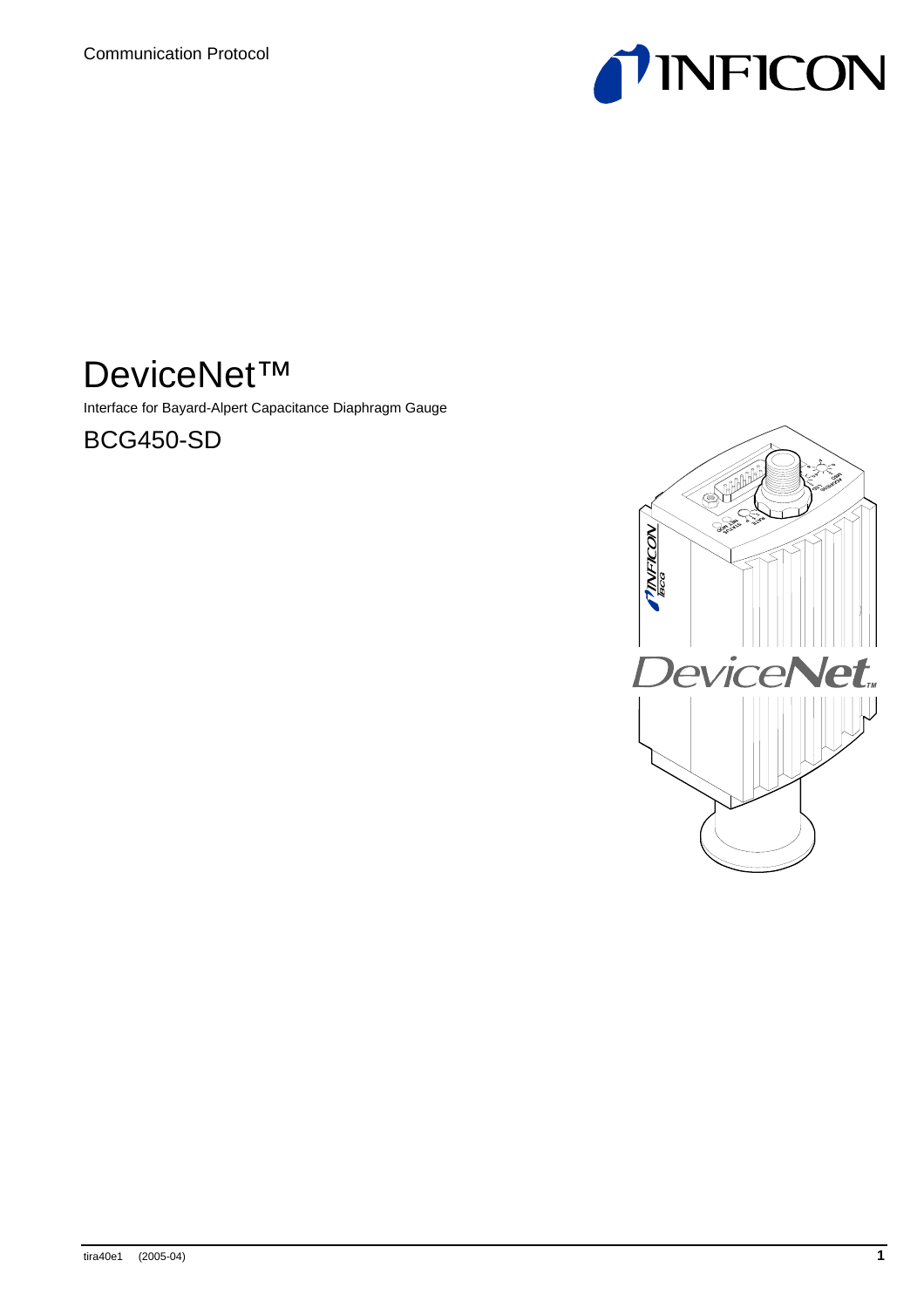

| <b>Intended Use</b><br>of this Document | This Communication protocol contains instructions for operating the vacuum gau-<br>ges BCG450-SD (featuring DeviceNet interfaces) as slaves together with a<br>DeviceNet master.                                                                                                                                                                                                                               |  |  |
|-----------------------------------------|----------------------------------------------------------------------------------------------------------------------------------------------------------------------------------------------------------------------------------------------------------------------------------------------------------------------------------------------------------------------------------------------------------------|--|--|
|                                         | This manual describes the functionality of DeviceNet for programming<br>purposes. For more information refer to the "DeviceNet specifications" of<br>the Open DeviceNet Vendor Association (ODVA) $(\rightarrow \Box$ [2]) and the cor-<br>responding european standard $(\rightarrow \Box$ [3]).<br>For specifications and operation instructions of the vacuum gauges refer<br>to the appropriate documents: |  |  |
|                                         | $BCG450-SD \rightarrow \Box$ [1], [4], [5], [6]                                                                                                                                                                                                                                                                                                                                                                |  |  |
|                                         |                                                                                                                                                                                                                                                                                                                                                                                                                |  |  |
| <b>DeviceNet Interface</b>              | The following description of the DeviceNet Interface is compliant to the DeviceNet<br>specification of the Open DeviceNet Vendor Association.                                                                                                                                                                                                                                                                  |  |  |
|                                         | This manual describes the functionality of a DeviceNet Group 2 Only Slave and<br>supports Explicit Messaging and the I/O Polling.                                                                                                                                                                                                                                                                              |  |  |
|                                         | We reserve the right to make technical changes without prior notice.                                                                                                                                                                                                                                                                                                                                           |  |  |
|                                         |                                                                                                                                                                                                                                                                                                                                                                                                                |  |  |
| <b>Abbreviations</b>                    | Abbr.<br>Meaning                                                                                                                                                                                                                                                                                                                                                                                               |  |  |
|                                         | N <sub>N</sub><br>Nonvolatile: attribute value is maintained through power cycles                                                                                                                                                                                                                                                                                                                              |  |  |

| Abbr.           | Meaning                                                         |                               |  |  |  |  |  |  |
|-----------------|-----------------------------------------------------------------|-------------------------------|--|--|--|--|--|--|
| <b>NV</b>       | Nonvolatile; attribute value is maintained through power cycles |                               |  |  |  |  |  |  |
| V               | Volatile                                                        |                               |  |  |  |  |  |  |
| <b>INT</b>      | Integer value                                                   | (Range -32767  32768)         |  |  |  |  |  |  |
| <b>UINT</b>     | Unsigned integer value                                          | (Range 0  65635)              |  |  |  |  |  |  |
| <b>USINT</b>    | Unsigned character value (Range 0  255)                         |                               |  |  |  |  |  |  |
| <b>FLOAT</b>    | Floating point value                                            | (Range according to IEEE 754) |  |  |  |  |  |  |
| XX <sub>h</sub> | Hexadecimal number                                              | (Radix = 16)                  |  |  |  |  |  |  |
| $XX_{d}$        | Decimal number                                                  | (Radix = 10)                  |  |  |  |  |  |  |
| $XX_{b}$        | Binary number                                                   | (Radix = 2)                   |  |  |  |  |  |  |

## **Trademarks**

DeviceNet™ Open DeviceNet Vendor Association Inc.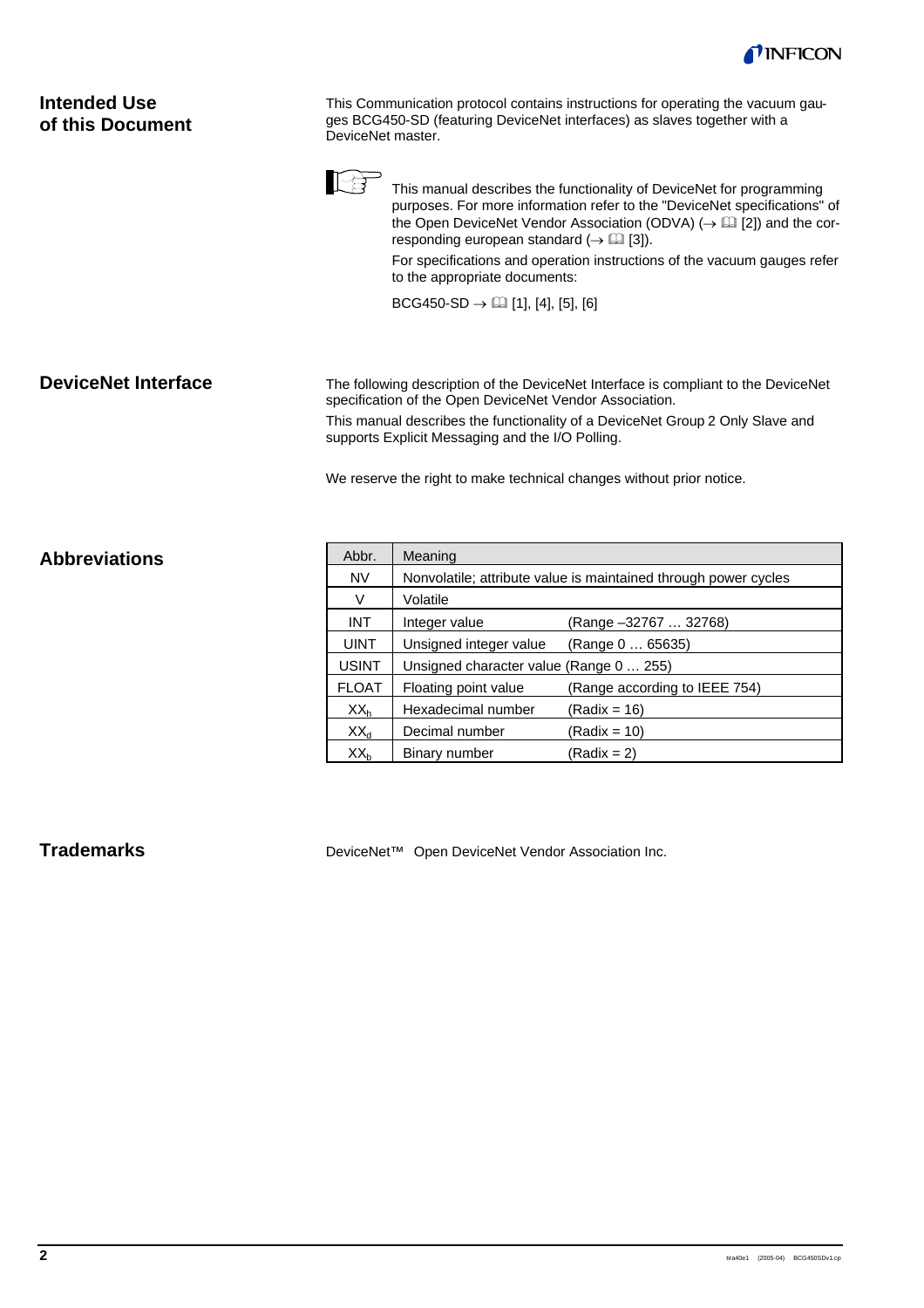| Intended Use of this Document<br>DeviceNet Interface<br>Abbreviations<br>Trademarks                                                                                                                                                                                                                                                                                                                                                                                                                                                                                                                                                                                                                                                                                                                                                                                                                                                                                                                                                                                                                                                                                                                                                                                                                                                                                                            | 2<br>2<br>2<br>$\overline{2}$                                                                                                                                                        |
|------------------------------------------------------------------------------------------------------------------------------------------------------------------------------------------------------------------------------------------------------------------------------------------------------------------------------------------------------------------------------------------------------------------------------------------------------------------------------------------------------------------------------------------------------------------------------------------------------------------------------------------------------------------------------------------------------------------------------------------------------------------------------------------------------------------------------------------------------------------------------------------------------------------------------------------------------------------------------------------------------------------------------------------------------------------------------------------------------------------------------------------------------------------------------------------------------------------------------------------------------------------------------------------------------------------------------------------------------------------------------------------------|--------------------------------------------------------------------------------------------------------------------------------------------------------------------------------------|
| 1 Start-Up of the Slave<br>1.1 Power Supply Requirements<br>1.2 Front View of the BCG450-SD<br>1.3 Connectors on the Device<br>1.4 Side View of the BCG450-SD<br>1.5 Indicators and Switches<br>1.5.1 Module Status LED<br>1.5.2 Network Status LED<br>1.5.3 Node Address Switch<br>1.5.4 Data Rate Switch<br>1.5.5 Setpoint                                                                                                                                                                                                                                                                                                                                                                                                                                                                                                                                                                                                                                                                                                                                                                                                                                                                                                                                                                                                                                                                   | 4<br>4<br>4<br>5<br>6<br>6<br>6<br>$\overline{7}$<br>$\overline{7}$<br>$\overline{7}$<br>$\overline{7}$                                                                              |
| 2 Object Structure<br>2.1 Connection Object<br>2.1.1 Vendor-Specific Object Extension on Instance 2 Poll Connection<br>2.2 Identity Object<br>2.2.1 Class Attributes<br>2.2.2 Instance Attributes<br>2.3 S-Device Supervisor Object<br>2.3.1 Class Attributes<br>2.3.2 Instance Attributes<br>2.3.2.1 Semantics<br>2.3.3 S-Device Supervisor Object States<br>2.3.4 S-Device Supervisor Common Services<br>2.3.5 S-Device Supervisor Object Specific Services<br>2.4 S-Analog Sensor Object<br>2.4.1 Class Attributes<br>2.4.2 Instance Attributes<br>2.4.2.1 Instance Attributes of Instance 1 / Pirani Instance<br>2.4.2.2 Semantics of S-Analog Sensor Instance 1<br>2.4.2.3 Instance Attributes of Instance 2 / Hot Cathode Ion Gauge<br>2.4.2.4 Semantics of S-Analog Sensor Instance 2<br>2.4.2.5 Instance Attributes of Instance 3/Capacitance Diaphragm Gauge<br>2.4.2.6<br>Semantics of S-Analog Sensor Instance 3<br>Object-Specific Services on Instance 3/<br>2.4.2.7<br>Capacitance Diaphragm Gauge<br>2.4.2.8<br>Instance Attributes of Instance 21/Setpoint A<br>(Instance 22/Setpoint B)<br><b>Common Services</b><br>2.4.3<br>2.4.4 Object-Specific Services on Instance 2/Hot Cathode Ion Gauge<br><b>SET DEGAS STATE</b><br>2.4.4.1<br>2.4.4.2 SET EMISSION STATE<br>2.4.4.3 Emission Control Mode<br>2.4.5 Behavior<br>3 I/O Assembly Object<br>3.1 I/O Assembly Instances | 8<br>8<br>8<br>9<br>9<br>9<br>9<br>9<br>10<br>11<br>15<br>15<br>16<br>16<br>16<br>17<br>17<br>18<br>20<br>21<br>23<br>24<br>25<br>26<br>29<br>29<br>29<br>29<br>30<br>30<br>31<br>31 |
| 3.2 I/O Assembly Object Instance Data Attribute Format<br><b>Appendix</b><br>Range of Values<br>А:<br>B:<br><b>Specific Codes</b><br>C:<br>Conversion of a Floating Number According to IEEE 754<br>Typical Start-Up Procedure<br>D:                                                                                                                                                                                                                                                                                                                                                                                                                                                                                                                                                                                                                                                                                                                                                                                                                                                                                                                                                                                                                                                                                                                                                           | 32<br>33<br>33<br>33<br>33<br>34                                                                                                                                                     |
| Е.<br>Literature                                                                                                                                                                                                                                                                                                                                                                                                                                                                                                                                                                                                                                                                                                                                                                                                                                                                                                                                                                                                                                                                                                                                                                                                                                                                                                                                                                               | 37                                                                                                                                                                                   |

For cross-references within this document, the symbol  $(\rightarrow \mathbb{B} XY)$  is used, for crossreferences to further documents listed under literature, the symbol  $(\rightarrow \Box \Box)$ .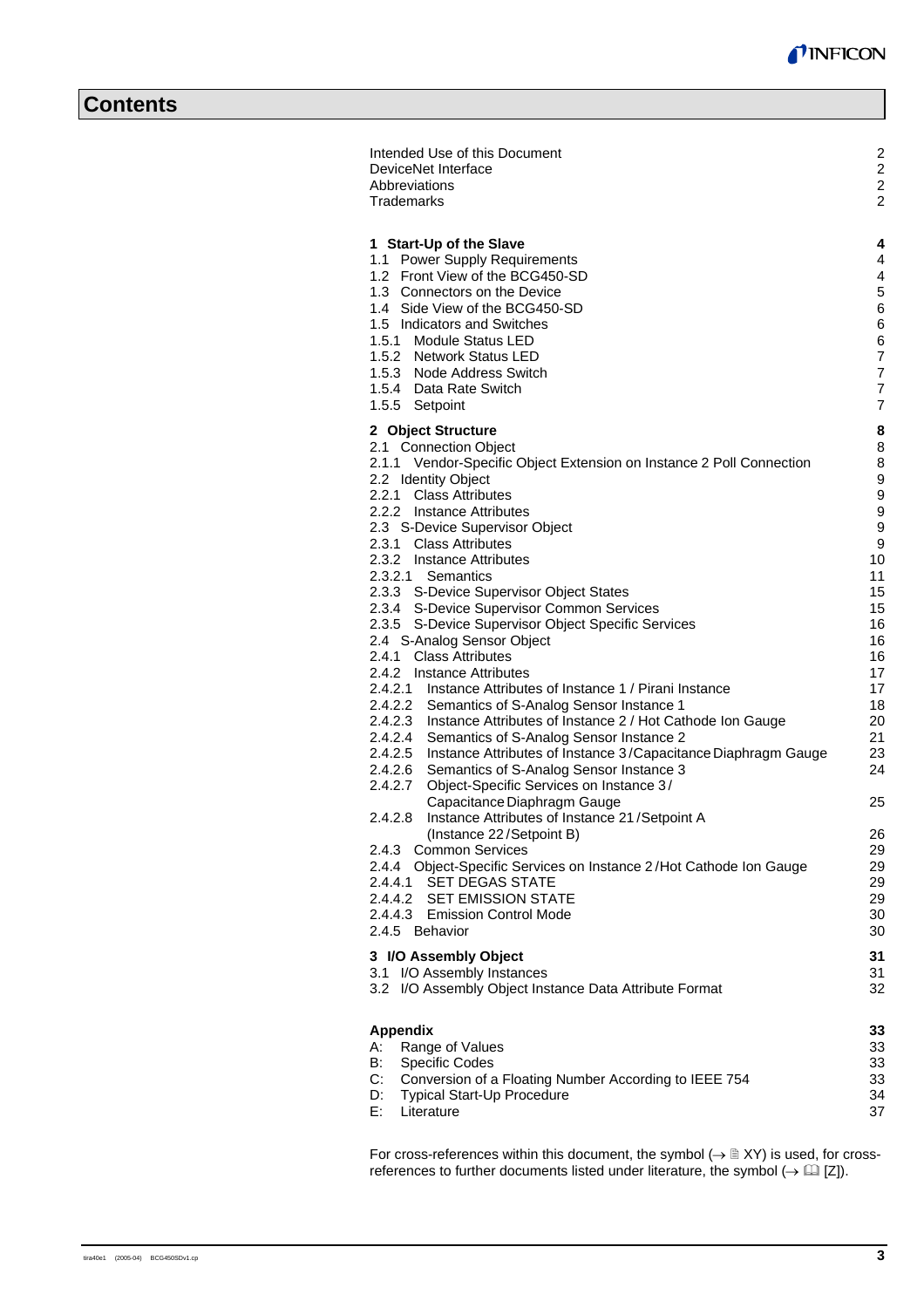

## **1 Start-Up of the Slave**

## **1.1 Power Supply Requirements**

**1.2 Front View of the BCG450-SD**

The BCG450-SD has to be powered with two voltages:

- 1.) 24 Volt DC, 20 W at the 15 pole Sub-D connector for the gauge itself;
- 2.) 24 Volt DC nominal, <2 W range +11 … +25 V) at the DeviceNet micro style connector for the DeviceNet transceiver.



| Position | Function                                                                          |  |  |  |
|----------|-----------------------------------------------------------------------------------|--|--|--|
|          | Address Switch x 10, decimal                                                      |  |  |  |
| 2        | Address Switch x 1, decimal                                                       |  |  |  |
| 3        | DeviceNet connector                                                               |  |  |  |
| 4        | Data Rate Switch                                                                  |  |  |  |
| 5        | <b>Network Status LED</b>                                                         |  |  |  |
| 6        | <b>Module Status LED</b>                                                          |  |  |  |
| 7        | "Sensor cable" connector<br>(Power, analog I/O, RS232C I/O<br>and Relay contacts) |  |  |  |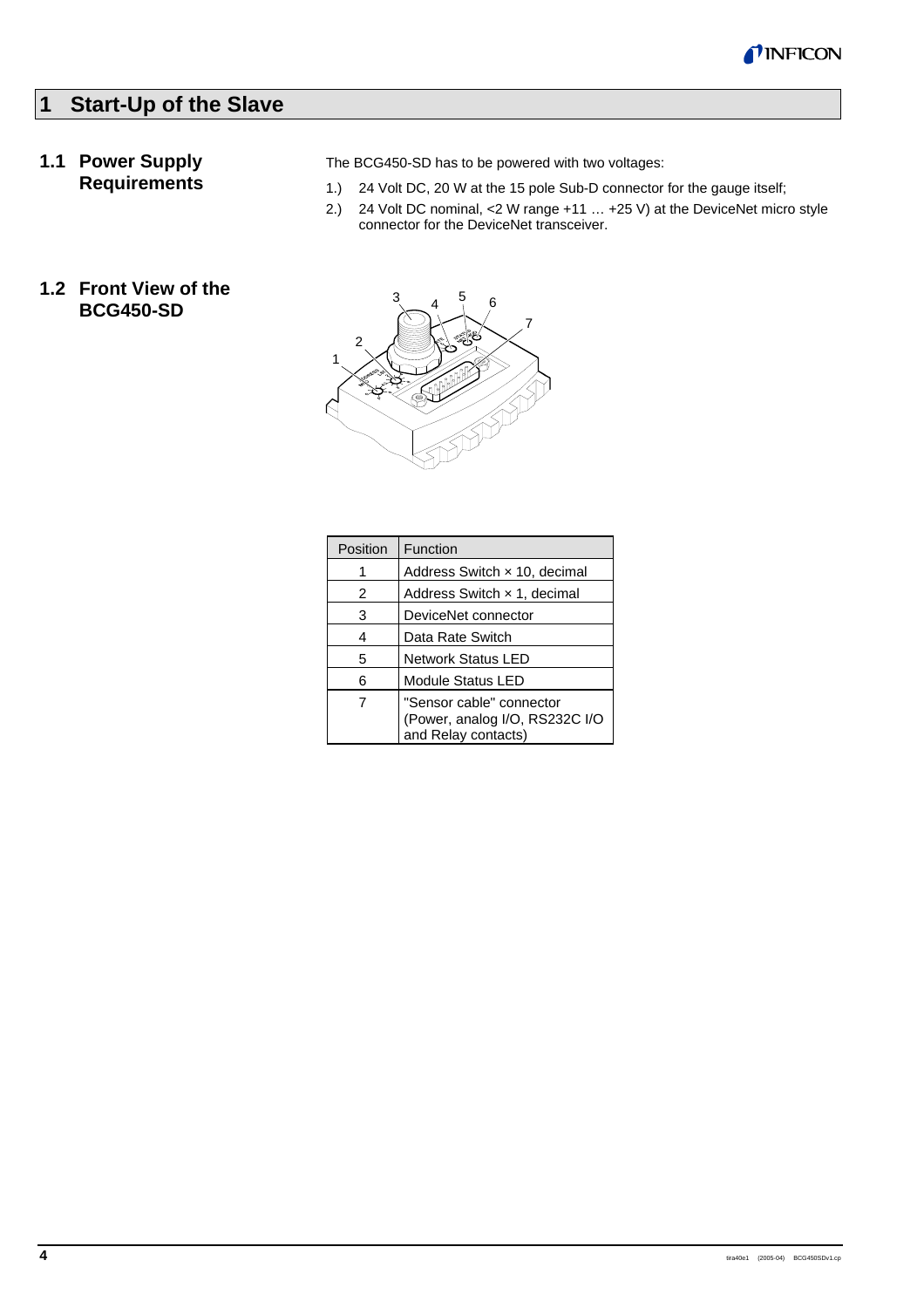

## **1.3 Connectors on the Device**

Pin Assignment of the Sealed Micro-Style Connector

The BCG450-SD uses a "Sealed Micro-Style Connector" for the DeviceNet connection. The DeviceNet part of the gauge is powered via the DeviceNet connector.



| Pin | Function                            |
|-----|-------------------------------------|
|     | Drain                               |
| 2   | V+ nominal +24 V (range +11  +25 V) |
| 3   |                                     |
|     | CAN_H                               |
|     | CAN                                 |

Pin Assignment of the 15 pin D-Sub connector



| Pin | Function                                   |  |  |  |  |  |  |
|-----|--------------------------------------------|--|--|--|--|--|--|
| 1   | 1)<br>Relay Setpoint A, n.o. contact       |  |  |  |  |  |  |
| 2   | Measuring signal output<br>$(0+10.13 V)$   |  |  |  |  |  |  |
| 3   | Threshold Setpoint A, output<br>$(0+10 V)$ |  |  |  |  |  |  |
| 4   | 1)<br>Relay Setpoint A, common contact     |  |  |  |  |  |  |
| 5   | Supply sensor electronics common           |  |  |  |  |  |  |
| 6   | Threshold Setpoint B output<br>$(0+10 V)$  |  |  |  |  |  |  |
| 7   | Degas on, active high                      |  |  |  |  |  |  |
| 8   | Supply sensor electronics +24 Volt         |  |  |  |  |  |  |
| 9   | 1)<br>Relay Setpoint B, n.o. contact       |  |  |  |  |  |  |
| 10  | Gauge identification                       |  |  |  |  |  |  |
| 11  | 1)<br>Relay Setpoint B, common contact     |  |  |  |  |  |  |
| 12  | Signal common GND                          |  |  |  |  |  |  |
| 13  | do not connect                             |  |  |  |  |  |  |
| 14  | do not connect                             |  |  |  |  |  |  |
| 15  | do not connect                             |  |  |  |  |  |  |

1) Type of setpoint function assigned to relays is programmable  $(\rightarrow \Box 26)$ .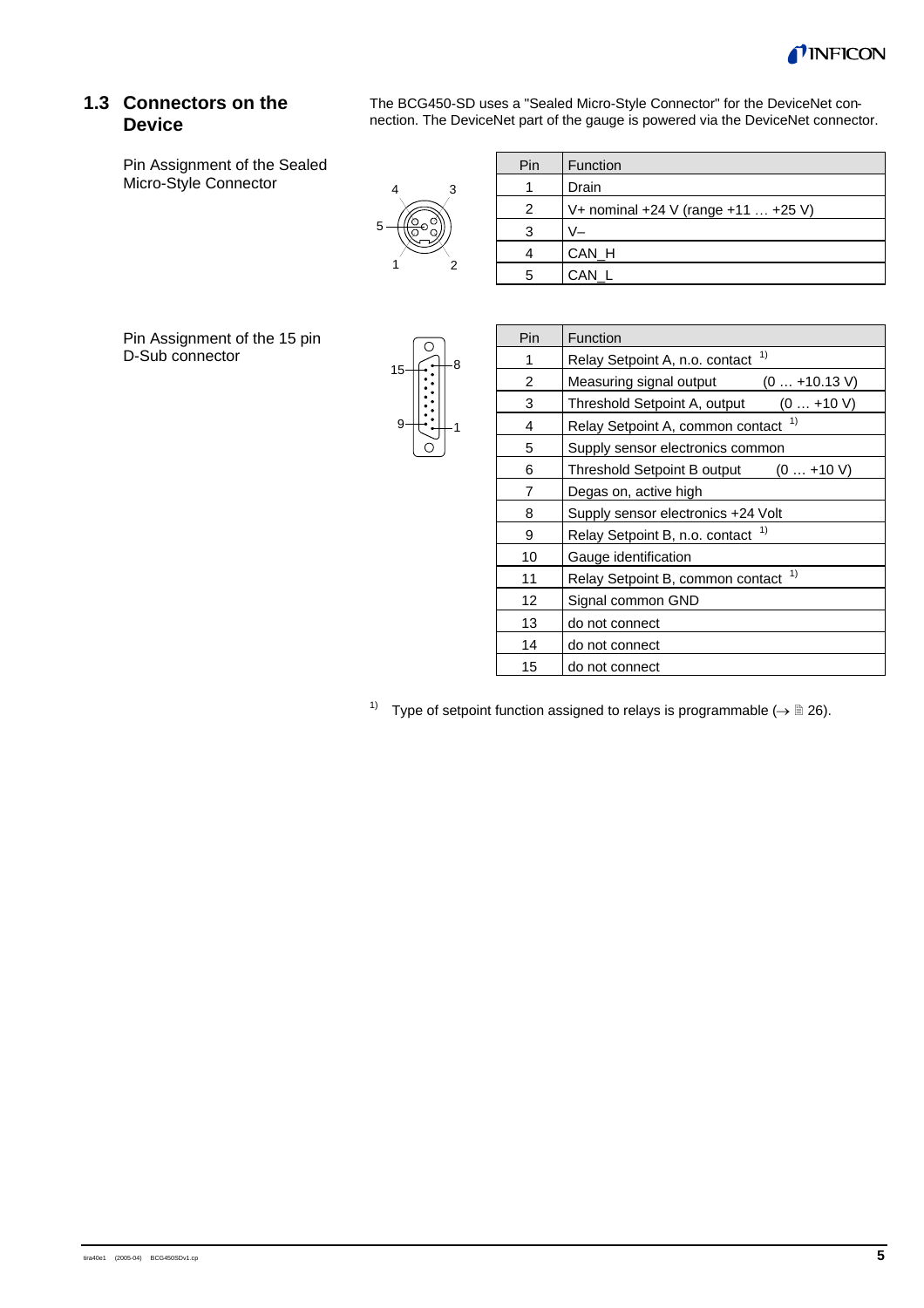

## **1.4 Side View of the BCG450-SD**

BCG450-SD



| Position | <b>Function</b>                          |
|----------|------------------------------------------|
| 8        | Potentiometer for Setpoint A threshold   |
| 9        | Potentiometer for Setpoint B threshold   |
| 10       | Special Calibration service / do not use |

## **1.5 Indicators and Switches**

# **1.5.1 Module Status LED**<br>STATUS<br>NET MOD<br>O



| <b>Device State</b>       | <b>LED State</b>      | Description                                                                     |  |
|---------------------------|-----------------------|---------------------------------------------------------------------------------|--|
| Power Off                 | dark                  | No power applied to device                                                      |  |
| Device Self-Test          | flashing<br>green/red | Device is in self-test                                                          |  |
| <b>Device Operational</b> | green                 | Device is operating normally.                                                   |  |
| Unrecoverable Fault       | red                   | Device has detected an unrecoverable fault                                      |  |
| Recoverable Fault         | flashing red          | Device has detected a recoverable fault,<br>e.g. missing DeviceNet power supply |  |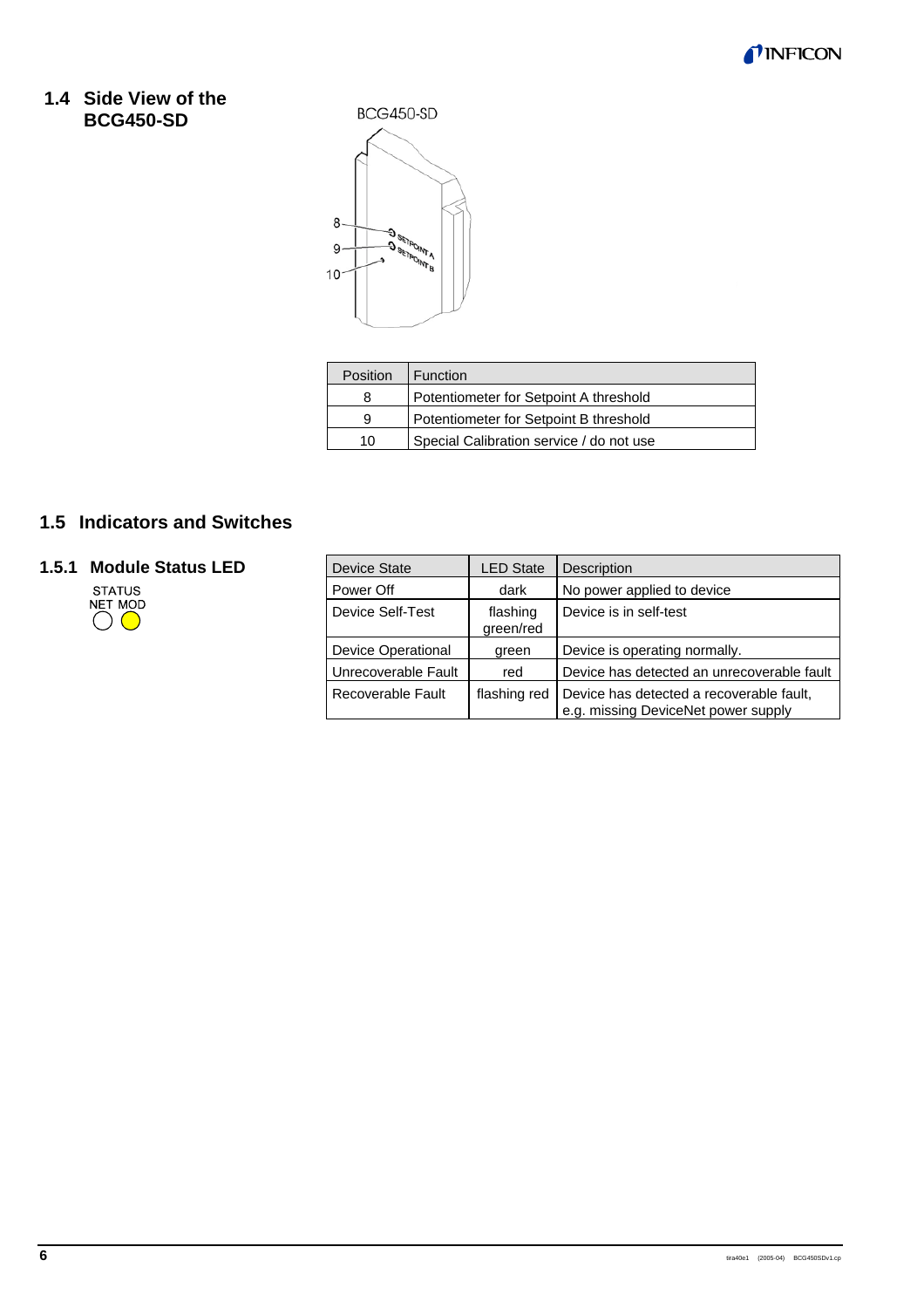

#### **1.5.2 Network Status LED**



The network status LED indicates the status of the DeviceNet communication link.

| <b>State</b>              | <b>LED</b> state  | To indicate                                                                                                                                                              |
|---------------------------|-------------------|--------------------------------------------------------------------------------------------------------------------------------------------------------------------------|
| Not Powered/not online    | dark              | Device is not online.                                                                                                                                                    |
|                           |                   | The device has not completed the<br>Duplicate MAC_ID test yet.                                                                                                           |
|                           |                   | The device may not be powered,<br>look at Module Status LED.                                                                                                             |
| Online, not connected     | flashing<br>green | Device is online but has no connections<br>in the established state.                                                                                                     |
|                           |                   | The device has passed the<br>Dup_MAC_ID test, is online, but<br>has no established connections to<br>other nodes.                                                        |
|                           |                   | The device is not allocated to a<br>master.                                                                                                                              |
| Link OK online, connected | green             | The device is online and has connec-<br>tions in the established state.                                                                                                  |
|                           |                   | The device is allocated to a master.                                                                                                                                     |
| Connection time out       | flashing<br>red   | One or more I/O Connections are in the<br>timed out state.                                                                                                               |
| Critical link failure     | red               | Failed communication device. The<br>device has detected an error that has<br>rendered it incapable of communicating<br>on the network (Duplicate MAC ID, or<br>Bus-off). |

#### **1.5.3 Node Address Switch**



**1.5.4 Data Rate Switch**

During device initialization, the node address switches are read by the device firmware. If the switches specify a valid DeviceNet MAC ID, i.e. a value from 0 ... 63, this value is used as the device MAC ID. If the specified MAC ID differs from the value stored in the device's non-volatile RAM (NVRAM), the new MAC ID will be saved in NVRAM. If the switches specify an invalid DeviceNet MAC ID, i.e. a value greater than 63, the current value stored in the device's NVRAM is used as the device MAC ID.

A single, rotary switch is provided for configuring the data rate of the device. The switch has three valid positions for the DeviceNet data rates, 125, 250, and 500 kBaud, where:

1 <sup>≙</sup> 125 kBaud 2 <sup>≙</sup> 250 kBaud  $5 \triangleq 500$  kBaud

All remaining switch positions specify software selection of the data rate.

The device has two setpoint relays  $1$ <sup>)</sup> (Setpoint A and Setpoint B). The setpoints of these relays are adjustable only by two potentiometers (marked SETPOINT A and SETPOINT B).

The relay contacts are available at the 15-pin D-Sub connector.

<sup>1)</sup> Type of setpoint function assigned to relays is programmable ( $\rightarrow \mathbb{B}$  26).

**1.5.5 Setpoint**

 $\sqrt[2]{\frac{5}{1}}$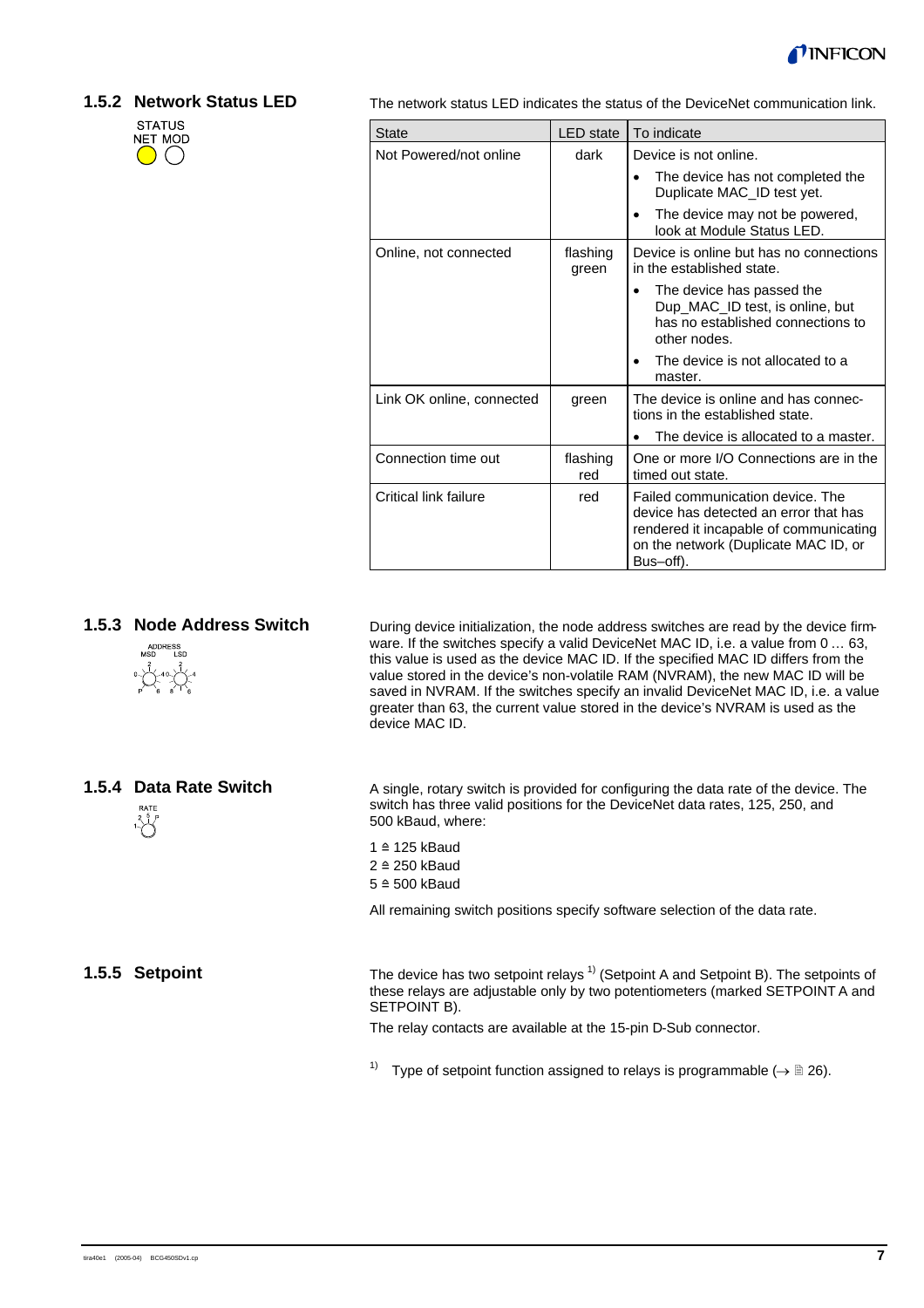## **2 Object Structure**

## **2.1 Connection Object**

#### **Class Code**  $05_h = 05_d$

The connection class allocates and manages the internal resources associated with both I/O and explicit messaging connections. The specific instance generated by the connection class is referred to as a connection instance or a connection object.

The following Instances of the connection object are supported:

- Instance 1: Explicit Messaging
- Instance 2: I/O-Polling

Please refer to the DeviceNet specification for further information.

## **2.1.1 Vendor-Specific Object Extension on Instance 2 Poll Connection**

For the selection of the active input assembly the following vendor specific attribute can be used.

Vendor specific extension:

saging capabilities.

| Attribute  <br>ID | Requirement in   Access   NV/  <br>Implementation I | Rule | Name                                                 | Data Type | DeviceNet Description of Attribute                                                                                     | <b>Semantics</b> |
|-------------------|-----------------------------------------------------|------|------------------------------------------------------|-----------|------------------------------------------------------------------------------------------------------------------------|------------------|
| 100               | Optional                                            |      | Get/Set   NV   Poll Produce<br>Assembly<br>IInstance | USINT     | Contains the Instance num- 1, 2, 4, 5, 8, 9, 10, 12, 13<br>ber of the assembly used by<br>this connection to send data |                  |

This vendor-specific attribute facilitates the configuration of the data assembly, sent by the BCG450-SD to the DeviceNet Master as Poll response. It offers the possibility to select a (predefined) data assembly via a configuration tool + EDS file  $\mapsto$   $\Box$  [1]). Attribute 100 allows the user to configure the Poll I/O Data Assembly via EDS even when the Poll Connection of the BCG450-SD is in the established state. The Assembly Number is stored non volatile. Modifications of the Poll Produce Assembly Instance will take effect **only** after a reset of the BCG450-SD.

Thus, definition of the BCG450-SD data assembly can be done in two ways:

- 1) Standard methode (without using attribute 100): The DeviceNet Master configures the "Produced Connection Path" Attribute of the Poll connection (Connection Instance 2) when establishing communication to the BCG450-SD. This requires a master to support expanded explicit mes-
- 2) Directly setting Attribute 100 e.g. by a configuration tool (e.g. RS Networks) + Device Reset.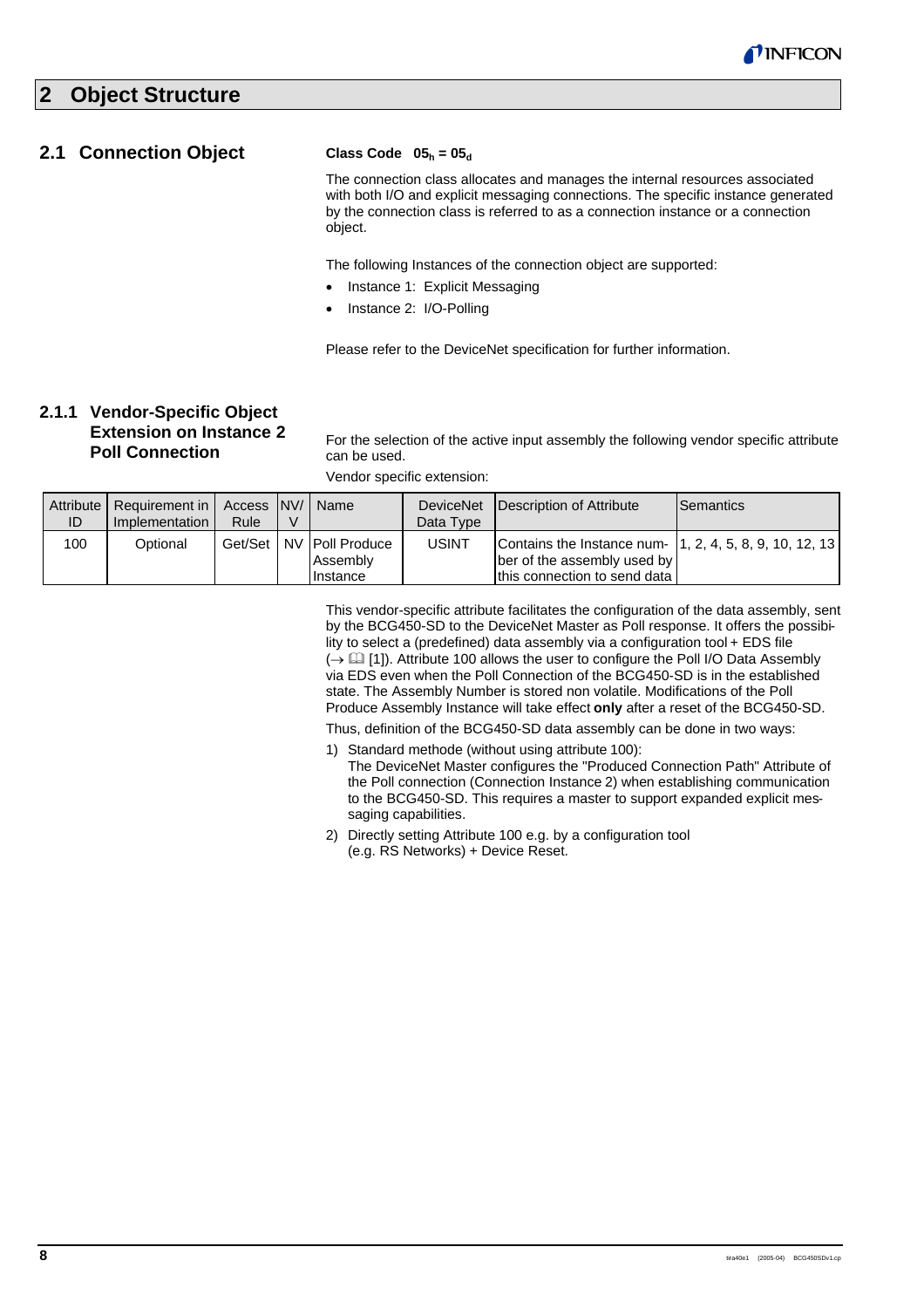

## **2.2 Identity Object**

| Attribute ID | <b>Access Rule</b> | Name            | DeviceNet<br>Data Type | Description of Attribute                                                                                    | <b>Semantics of Values</b>                                                                                                                                                           |
|--------------|--------------------|-----------------|------------------------|-------------------------------------------------------------------------------------------------------------|--------------------------------------------------------------------------------------------------------------------------------------------------------------------------------------|
|              | Get                | <b>Revision</b> | <b>UINT</b>            | Revision of this object.<br>Note: All class definitions are<br>required to include this class<br>attribute. | The current value assigned to this<br>attribute is one (01). If updates that<br>require an increase in this value are<br>made, then the value of this attribute<br>increases by one. |
|              | Get                | Max Instance    | <b>UINT</b>            | Maximum instance number of<br>an object currently created in<br>this class level of the device.             | The largest Instance number of a<br>created object at this class hierarchy<br>level.                                                                                                 |

#### This object provides identification of and general information about the device. **2.2.1 Class Attributes**

## **2.2.2 Instance Attributes**

| Attribute ID | Access Rule |           | NV/   Name           | DeviceNet Data Type | Description of Attribute                            |
|--------------|-------------|-----------|----------------------|---------------------|-----------------------------------------------------|
|              | Get         | <b>NV</b> | Vendor ID            | <b>UINT 7902</b>    | Manufacturer identification<br>Value: 633 (INFICON) |
| 2            | Get         | NV        | Device Type          | <b>UINT</b>         | $1C_h$ = Vacuum pressure gauge                      |
| 3            | Get         | NV        | <b>Product Code</b>  | <b>UINT</b>         | 13                                                  |
| 4            | Get         | <b>NV</b> | Revision             | <b>STRUCT</b>       |                                                     |
| 5            | Get         | <b>NV</b> | <b>Status</b>        | <b>WORD</b>         |                                                     |
| 6            | Get         | <b>NV</b> | <b>Serial Number</b> | <b>UDINT</b>        |                                                     |
|              | Get         | NV        | <b>Product Name</b>  | <b>SHORT STRING</b> | <b>BCG450-SD</b>                                    |

Services

| Service Code  | I Name               | <b>Description</b>                                     |
|---------------|----------------------|--------------------------------------------------------|
| $15(05_h)$    | Reset                | $0 =$ last installation,<br>$1 =$ default installation |
| 14 ( $0E_h$ ) | Get Attribute Single |                                                        |

## **2.3 S-Device Supervisor Object**

**Class Code**  $30_h = 48_d$ 

## **2.3.1 Class Attributes**

| Attribute ID | Access<br>Rule | Name            | <b>DeviceNet</b><br>Data Type | Description of Attribute                                                                        | <b>Semantics of Values</b>                                                                                                                                                             |
|--------------|----------------|-----------------|-------------------------------|-------------------------------------------------------------------------------------------------|----------------------------------------------------------------------------------------------------------------------------------------------------------------------------------------|
|              | Get            | Revision        | <b>UINT</b>                   | Revision of this object                                                                         | The current value assigned to this at-<br>tribute is one (01). If updates that require<br>an increase in this value are made, then<br>the value of this attribute increases by<br>one. |
| 2            | Get            | Max<br>Instance | <b>UINT</b>                   | Maximum instance number of an<br>object currently created in this<br>class level of the device. | The largest Instance number of a cre-<br>ated object at this class hierarchy level.                                                                                                    |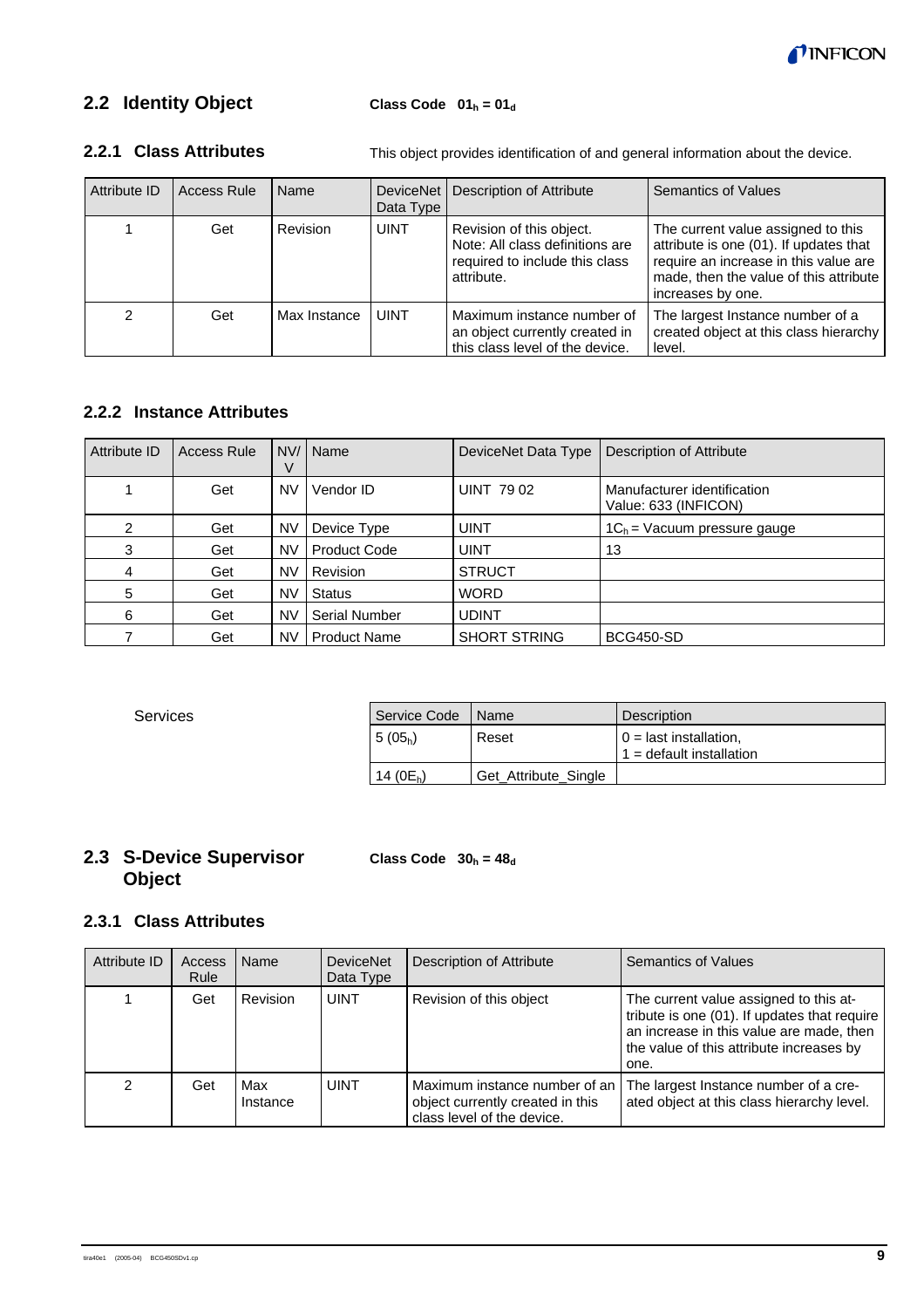

## **2.3.2 Instance Attributes**

| <b>Attribute ID</b> | <b>Access Rule</b> | NV/<br>V  | Name                                           | DeviceNet Data Type | <b>Description of Attribute</b>                                                                                             |
|---------------------|--------------------|-----------|------------------------------------------------|---------------------|-----------------------------------------------------------------------------------------------------------------------------|
| 3                   | Get                | <b>NV</b> | DeviceType                                     | <b>SHORT STRING</b> | ASCII Text, "CG" combination gauge                                                                                          |
| $\overline{4}$      | Get                | <b>NV</b> | <b>SEMI Standard</b><br><b>Revision Level</b>  | <b>SHORT STRING</b> | Specifies the revision level of the SEMI<br>S/A network standard to which the device<br>complies (for example "E54-0997").  |
| 5                   | Get                | <b>NV</b> | Manufacturer's Name                            | <b>SHORT STRING</b> | "INFICON"                                                                                                                   |
| 6                   | Get                | <b>NV</b> | Manufacturer's Model<br>Number                 | <b>SHORT STRING</b> | for example: BCG450-SD                                                                                                      |
| $\overline{7}$      | Get                | <b>NV</b> | Software Revision<br>Level                     | <b>SHORT STRING</b> | ASCII Text, for example "xxxyyy"<br>$xxx \triangleq$ version of the measuring print<br>yyy ≙ version of the DeviceNet print |
| 8                   | Get                | <b>NV</b> | <b>Hardware Revision</b><br>Level              | <b>SHORT STRING</b> | ASCII text, for example "1.001"                                                                                             |
| 9                   | Get                | <b>NV</b> | Manufacturer's Serial<br>Number                | SHORT STRING        | <b>ASCII text</b>                                                                                                           |
| 10                  | Get                | <b>NV</b> | Device Configuration                           | <b>SHORT STRING</b> | Depending on device configuration<br>$(\rightarrow$ Appendix B)                                                             |
| 11                  | Get                | V         | <b>Device Status</b>                           | <b>USINT</b>        | $\rightarrow$ "Semantics" section below.                                                                                    |
| 12                  | Get                | V         | <b>Exception Status</b>                        | <b>BYTE</b>         | $\rightarrow$ "Semantics" section below.                                                                                    |
| 13                  | Get                | V         | <b>Exception Detail</b><br><b>Alarm</b>        | STRUCT of:          | A structure of three structures containing<br>a bit mapped representation of the alarm<br>detail                            |
|                     |                    |           | Common<br><b>Exception Detail</b>              | STRUCT of:          |                                                                                                                             |
|                     |                    |           | Size 2                                         | <b>USINT</b>        | Number of common detail bytes                                                                                               |
|                     |                    |           | Detail 0                                       | ARRAY of:           | $\rightarrow$ "Semantics" section below.                                                                                    |
|                     |                    |           | Detail 1                                       | <b>BYTE</b>         | $\rightarrow$ "Semantics" section below.                                                                                    |
|                     |                    |           | <b>Device Exception</b><br><b>Detail</b>       | STRUCT of:          |                                                                                                                             |
|                     |                    |           | Size 6                                         | <b>USINT</b>        | Number of device detail bytes                                                                                               |
|                     |                    |           | Detail 0                                       | ARRAY of:           | S-Analog Sensor Instance 3<br>(Capacitance Diaphragm Gauge)<br>Sensor alarm byte 0                                          |
|                     |                    |           | Detail 1                                       | <b>BYTE</b>         | S-Analog Sensor Instance 3<br>(Capacitance Diaphragm Gauge)<br>Sensor alarm byte 1                                          |
|                     |                    |           | Detail 2                                       |                     | S-Analog Sensor Instance 1<br>(Pirani) Sensor Alarm byte 0                                                                  |
|                     |                    |           | Detail 3                                       |                     | S-Analog Sensor Instance 1<br>(Pirani) Sensor alarm byte 1                                                                  |
|                     |                    |           | Detail 4                                       |                     | S-Analog Sensor Instance 2<br>(Hot cathode) Sensor Alarm byte 0                                                             |
|                     |                    |           | Detail 5                                       |                     | S-Analog Sensor Instance 2<br>(Hot cathode) Sensor alarm byte 1                                                             |
|                     |                    |           | <b>Manufacturer</b><br><b>Exception Detail</b> | STRUCT of:          |                                                                                                                             |
|                     |                    |           | Size 1                                         | <b>USINT</b>        | Number of Manufacturer detail bytes                                                                                         |
|                     |                    |           | Detail 0                                       | ARRAY of:           | Serial communication alarm                                                                                                  |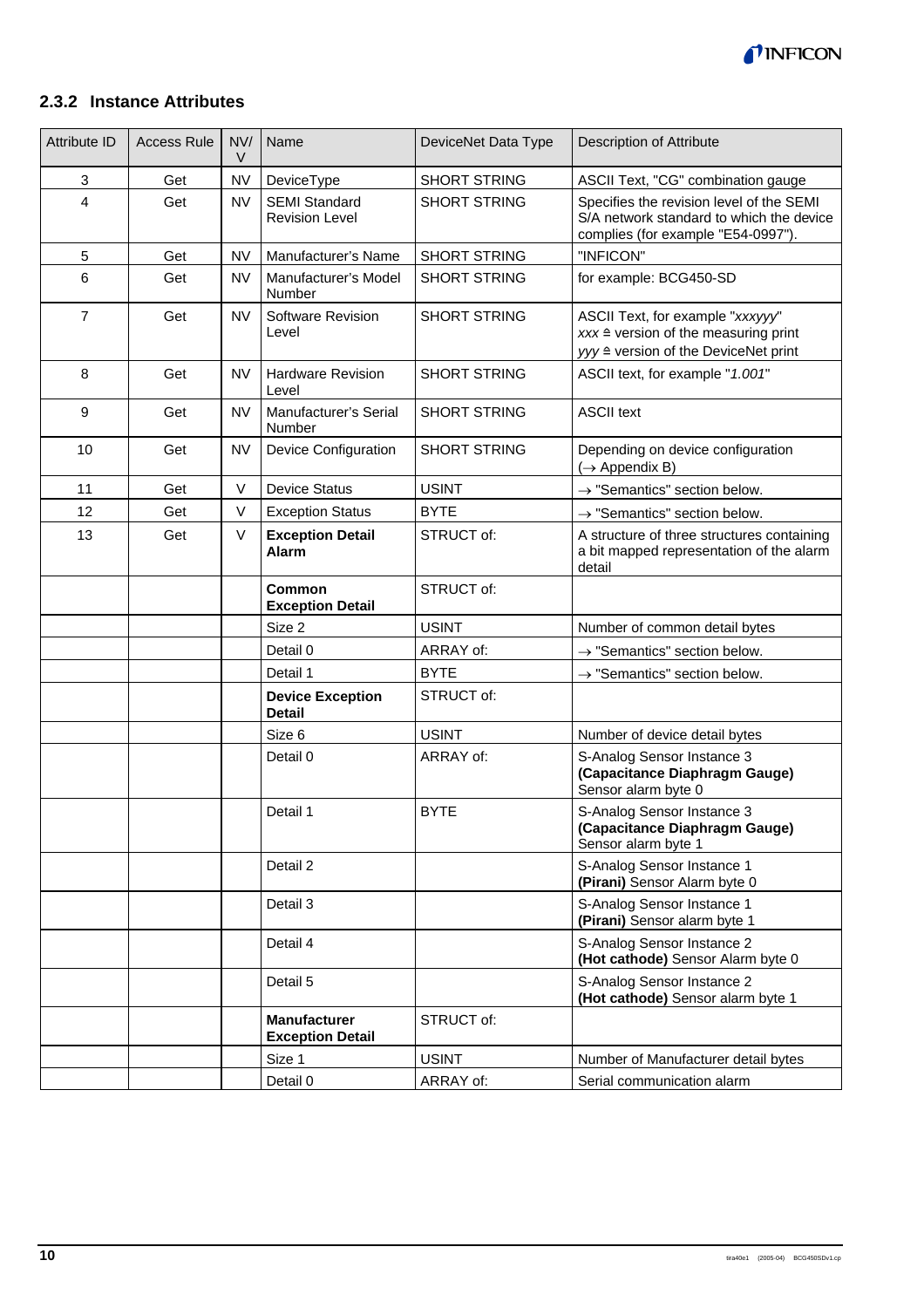

| <b>Attribute ID</b> | <b>Access Rule</b> | NVI<br>$\vee$ | Name                                           | DeviceNet Data Type | <b>Description of Attribute</b>                                                                    |
|---------------------|--------------------|---------------|------------------------------------------------|---------------------|----------------------------------------------------------------------------------------------------|
| 14                  | Get                | V             | <b>Exception Detail</b><br>Warning             | STRUCT of:          | A structure of three structures containing<br>a bit mapped representation of the<br>warning detail |
|                     |                    |               | <b>Common Exception</b><br><b>Detail</b>       | STRUCT of:          |                                                                                                    |
|                     |                    |               | Size 2                                         | <b>USINT</b>        | Number of Common Detail Bytes                                                                      |
|                     |                    |               | Detail 0                                       | ARRAY of:           | $\rightarrow$ "Semantics" section below.                                                           |
|                     |                    |               | Detail 1                                       | <b>BYTE</b>         | $\rightarrow$ "Semantics" section below.                                                           |
|                     |                    |               | <b>Device Exception</b><br><b>Detail</b>       | STRUCT of:          |                                                                                                    |
|                     |                    |               | Size 7                                         | <b>USINT</b>        | Number of Device Detail Bytes                                                                      |
|                     |                    |               | Detail 0                                       | ARRAY of:           | S-Analog Sensor<br><b>Class Level Status Extension</b>                                             |
|                     |                    |               | Detail 1                                       | ARRAY of:           | S-Analog Sensor Instance 3<br>(Capacitance Diaphragm Gauge)<br>Sensor Warning Byte 0               |
|                     |                    |               | Detail 2                                       | <b>BYTE</b>         | S-Analog Sensor Instance 3<br>(Capacitance Diaphragm Gauge)<br>Sensor Warning Byte 1               |
|                     |                    |               | Detail 3                                       | <b>BYTE</b>         | S-Analog Sensor Instance 1 (Pirani)<br>Sensor Warning Byte 0                                       |
|                     |                    |               | Detail 4                                       |                     | S-Analog Sensor Instance 1 (Pirani)<br>Sensor Warning Byte 1                                       |
|                     |                    |               | Detail 5                                       |                     | S-Analog Sensor Instance 2<br>(hot cathode) Sensor Warning Byte 0                                  |
|                     |                    |               | Detail 6                                       |                     | S-Analog Sensor Instance 2<br>(hot cathode) Sensor Warning Byte 1                                  |
|                     |                    |               | <b>Manufacturer</b><br><b>Exception Detail</b> | STRUCT of:          |                                                                                                    |
|                     |                    |               | Size 1                                         | <b>USINT</b>        | Number of Manufacturer Detail Bytes                                                                |
|                     |                    |               | Detail 0                                       | <b>Byte</b>         | serial common warning                                                                              |
| 15                  | Set                | <b>NV</b>     | Alarm Enable                                   | <b>BOOL</b>         | $\rightarrow$ "Semantics" section below.                                                           |
| 16                  | Set                | <b>NV</b>     | <b>Warning Enable</b>                          | <b>BOOL</b>         | $\rightarrow$ "Semantics" section below.                                                           |

#### **2.3.2.1 Semantics**

Device Status

This attribute represents the current state of the device. Its value changes as the state of the device changes. The following values are defined:

| <b>Attribute Value</b> | <b>State</b>          |
|------------------------|-----------------------|
|                        | Undefined             |
|                        | <b>Self Testing</b>   |
| 2                      | Idle                  |
| 3                      | Self-Test Exception   |
|                        | Executing             |
| 5                      | Abort                 |
|                        | <b>Critical Fault</b> |

In case of a Self-Test Exception restart the device with a reset out of the box (Identity Object Class 1, Instance 1, Service 5, Service target value: 1).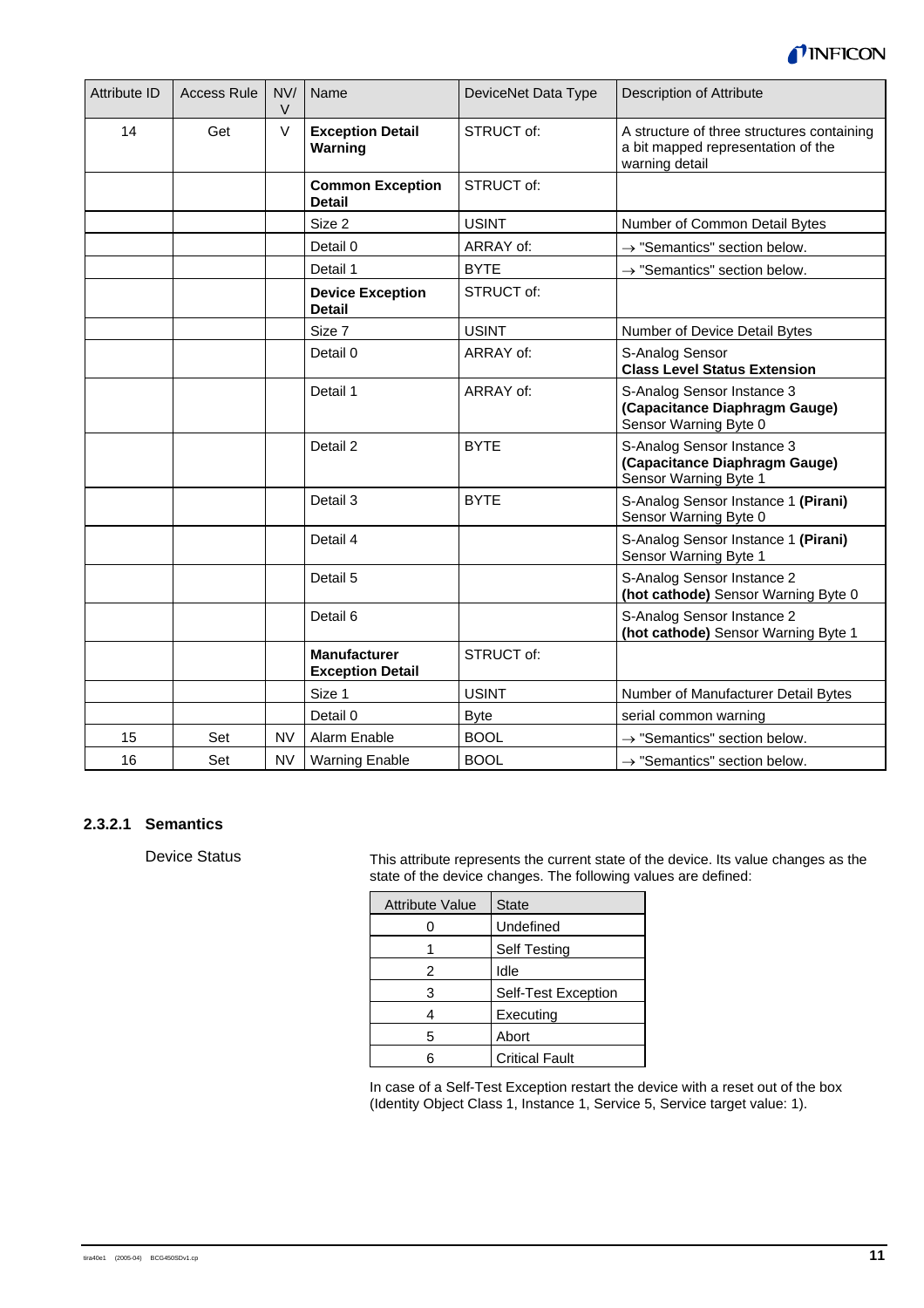

#### Exception Status

A single byte attribute whose value indicates the status of the alarms and warnings for the device. The device supports the Expanded Mode.

For the *Expanded Mode*, bit seven of Exception Status attribute is set to one; exceptions are reported through the communication of this Exception Status attribute, formatted as specified in the table below. In addition, the Exception Detail attributes are supported. The Exception Status bits are determined by a logical "OR" of the related Exception Detail bits, as indicated.

#### Exception Status Bit Map

Exception Detail Alarm and Exception Detail Warning

| Bit | <b>Function</b>                                                                                                  |  |  |  |  |
|-----|------------------------------------------------------------------------------------------------------------------|--|--|--|--|
| 0   | ALARM/device-common<br>(The alarm or warning is not specific to the device type or device type<br>manufacturer.) |  |  |  |  |
|     | ALARM/device-specific                                                                                            |  |  |  |  |
| 2   | ALARM/manufacturer-specific                                                                                      |  |  |  |  |
| 3   | reserved, set to 0                                                                                               |  |  |  |  |
| 4   | WARNING/device-common                                                                                            |  |  |  |  |
| 5   | WARNING/device-specific                                                                                          |  |  |  |  |
| 6   | WARNING/manufacturer-specific                                                                                    |  |  |  |  |
|     | $1 \triangleq$ Expanded Method                                                                                   |  |  |  |  |

The formats of these two attributes are identical. Therefore, they are described together:

Attributes that relate the detailed status of the alarms or warnings associated with the device. Each attribute is a structure containing three members; these three members, respectively relate the detailed status of exceptions that are common (i.e., not device-specific), device-specific but not manufacturer-specific, and manufacturer-specific. The common and device-specific detail are defined below. A manufacturer-specific detail has a length of 1 byte. A SIZE value of one indicates that one byte detail is defined for the associated exception detail structure.

Each of the three structure members is defined as a structure containing an ordered list (i.e., array) of bytes of length SIZE, and an unsigned integer whose value is SIZE. Each of the bytes in each array has a specific mapping. This mapping is formatted as 8 bits representing 8 independent conditions, whereas a value of 1 indicates that the condition is set (or present), and a value of 0 indicates that the condition is cleared (or not present). Note that if a device does not support an exception detail, the corresponding bit is never set. The bitmaps for alarms and warnings in the corresponding attributes are structured in parallel so that a condition may have either alarm or warning set depending on severity. If a condition inherently cannot be both alarm and warning, then the parallel bit position corresponding to the other state will remain "0".

This structure relates exception conditions (i.e. alarms or warnings) which are common to all devices within the *Hierarchy of Semiconductor Equipment Devices*. The Detail element of the structure is an ordered list (i.e., array) of bytes of length [SIZE=2] which is the value of the structure element Size. For each byte in the Detail field, all bits which are not identified are reserved for future standardization. Two bytes Common Exception Detail are provided: Common Exception Detail [0] Common Exception Detail

and Common Exception Detail [1]. The specific exception associated with each of the bitmaps is given in the table below. The SIZE for this revision is two (2).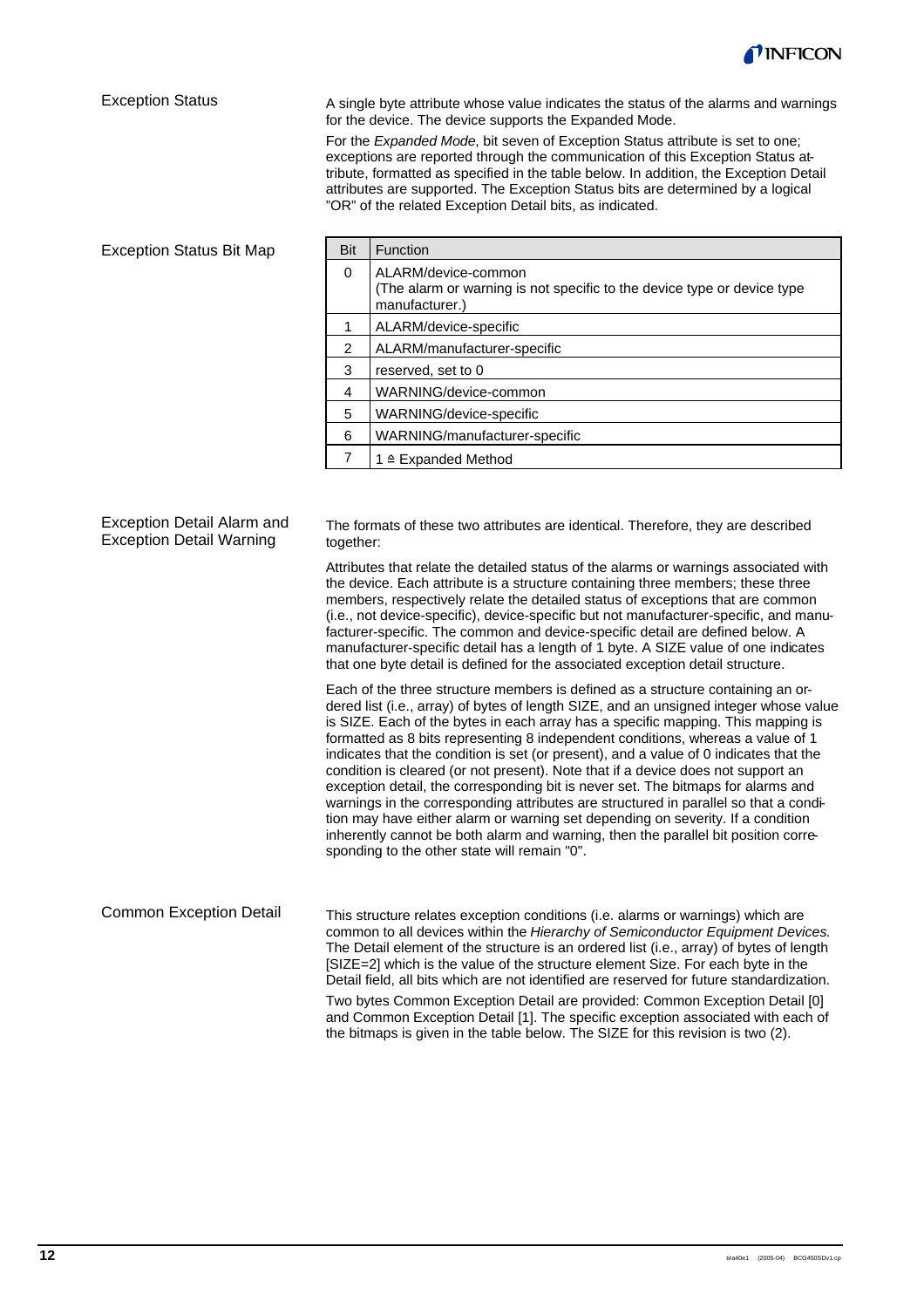

#### Common Exception Detail **Attribute Values**

| Bit | Common Exception Detail [0] | Common Exception Detail [1] |
|-----|-----------------------------|-----------------------------|
|     |                             |                             |
|     |                             |                             |
| 2   | <b>EPROM</b> exception      |                             |
| 3   | <b>EEPROM</b> exception     | power supply input voltage  |
|     | RAM exception               |                             |
| 5   | reserved                    |                             |
| 6   |                             |                             |
|     |                             |                             |

#### Common Exception Detail Format Summary

| Data Component                         | Bit 7 | Bit 6 | Bit 5 | Bit 4          | Bit 3                      | Bit 2          | Bit 1 | Bit 0 |
|----------------------------------------|-------|-------|-------|----------------|----------------------------|----------------|-------|-------|
| <b>Common Exception Detail</b><br>Size |       |       |       |                |                            |                |       |       |
| Common Exception Detail 0              |       |       |       | Data<br>Memory | Nonvolatile<br>Memory      | Code<br>Memory |       |       |
| Common Exception Detail 1              |       |       |       |                | <b>PS</b> Input<br>Voltage |                |       |       |

Device Exception Detail

This structure, similar in form to Common Exception Detail, relates exception conditions which are specific to individual devices on the network and are defined in the following. The Detail element of the structure is an ordered list (i.e. array) of bytes of length [SIZE = 4 for Alarms and SIZE = 6 for Warning] which is the value of the structure element size.

#### Manufacturer Exception Detail

This structure, similar in form to Common Exception Detail, relates exception conditions which are specific to the manufacturers of individual devices on the network. There is one byte manufacturer exception details defined. The Detail element of the structure is an ordered list (i.e. array) of bytes of length [SIZE = 1] which is the value of the structure element Size.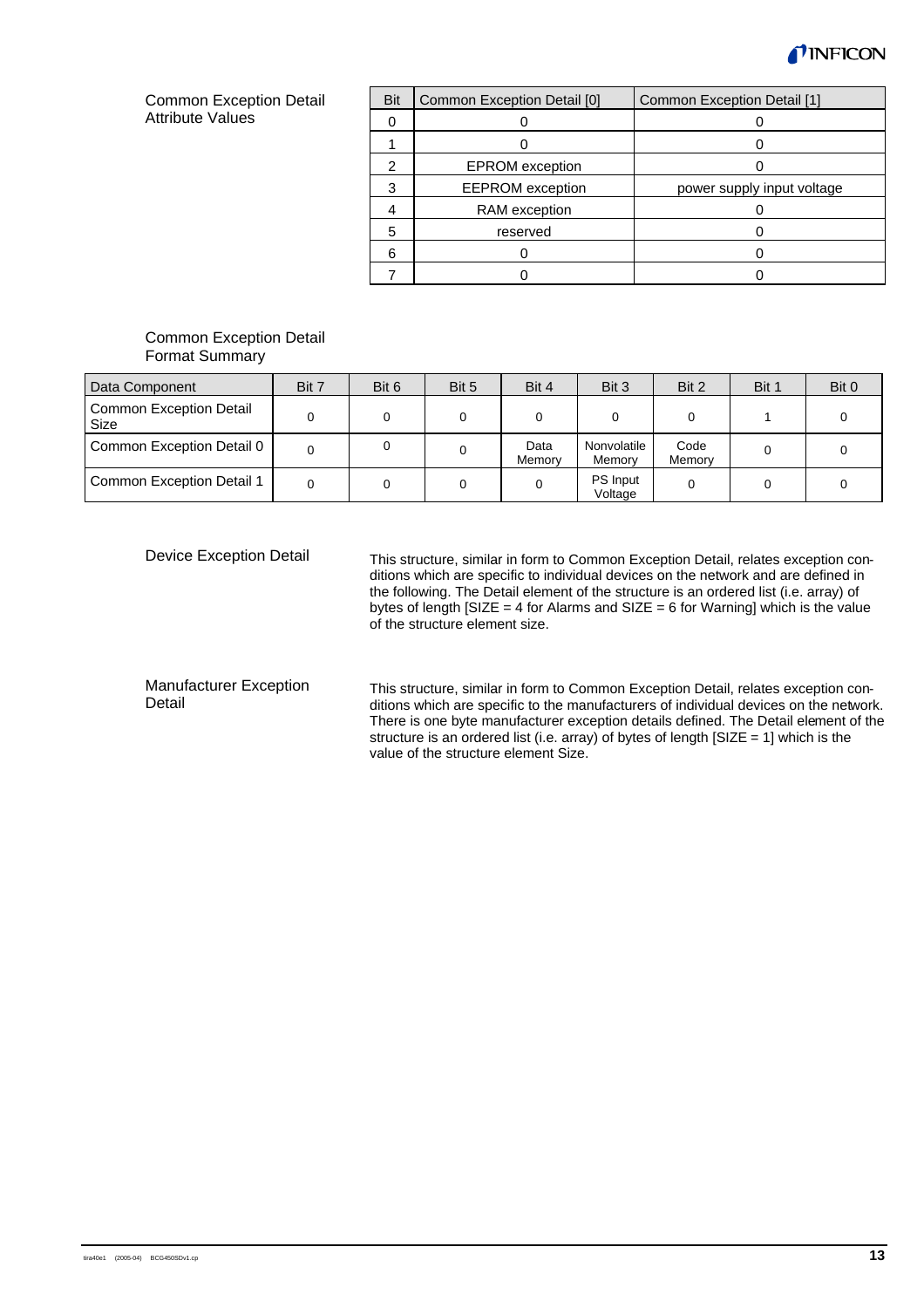

#### Device Exception Detail Alarms and Manufacturer Exception Detail Alarms Format

| Data Component                                                           | Bit 7       | Bit 6       | Bit 5       | Bit 4       | Bit 3       | Bit 2    | Bit 1                  | Bit 0                |
|--------------------------------------------------------------------------|-------------|-------------|-------------|-------------|-------------|----------|------------------------|----------------------|
| <b>Device Exception Detail</b><br>Alarm Size                             | $\mathbf 0$ | $\Omega$    | 0           | $\Omega$    | $\Omega$    | 1        | 1                      | 0                    |
| <b>Device Exception Detail</b><br>Alarm 0 Capacitance<br>Diaphragm Gauge | $\Omega$    | 0           | 0           | $\Omega$    | $\Omega$    | $\Omega$ | $\Omega$               | Diaphragm<br>Failure |
| <b>Device Exception Detail</b><br>Alarm 1 Capacitance<br>Diaphragm Gauge | $\mathbf 0$ | 0           | 0           | 0           | $\mathbf 0$ | $\Omega$ | Electronics<br>Failure | 0                    |
| <b>Device Exception Detail</b><br>Alarm 0 Pirani                         | $\mathbf 0$ | $\mathbf 0$ | $\mathbf 0$ | $\mathbf 0$ | $\mathbf 0$ | $\Omega$ | 0                      | 0                    |
| <b>Device Exception Detail</b><br>Alarm 1 Pirani                         | $\Omega$    | $\Omega$    | $\Omega$    | $\Omega$    | $\Omega$    | $\Omega$ | Electronics<br>Failure | $\Omega$             |
| <b>Device Exception Detail</b><br>Alarm 2 Hot cathode                    | $\mathbf 0$ | $\mathbf 0$ | 0           | $\Omega$    | $\Omega$    | $\Omega$ | $\Omega$               | 0                    |
| <b>Device Exception Detail</b><br>Alarm 3 Hot cathode                    | $\Omega$    | $\Omega$    | $\Omega$    | $\Omega$    | $\Omega$    | $\Omega$ | Electronics<br>Failure | 0                    |
| <b>Manufacturer Exception</b><br>Detail Alarm Size                       | $\mathbf 0$ | $\mathbf 0$ | 0           | $\Omega$    | $\Omega$    | $\Omega$ | $\Omega$               |                      |
| <b>Manufacturer Exception</b><br>Detail Alarm                            | $\Omega$    | $\mathbf 0$ | 0           | $\Omega$    | $\Omega$    | $\Omega$ | $\Omega$               | serial comm.         |

## Exception Detail Warning

| Data Component                                                                              | Bit 7       | Bit 6       | Bit 5       | Bit 4       | Bit 3                             | Bit 2                      | Bit 1                  | Bit 0                   |
|---------------------------------------------------------------------------------------------|-------------|-------------|-------------|-------------|-----------------------------------|----------------------------|------------------------|-------------------------|
| <b>Device Exception Detail</b><br><b>Warning Size</b>                                       | $\mathbf 0$ | 0           | 0           | 0           | $\mathbf 0$                       | $\mathbf{1}$               | 1                      | $\mathbf{1}$            |
| Device Exception Detail 0<br><b>S-Analog Sensor Class</b><br><b>Level Status Extension</b>  | $\Omega$    | $\Omega$    | $\Omega$    | $\Omega$    | $\Omega$                          | Underrang<br>e<br>Exceeded | Overrange<br>Exceeded  | Reading<br>Invalid      |
| Device Exception Detail 1<br>Sensor Warning Byte 0<br><b>Capacitance Diaphragm</b><br>Gauge | $\Omega$    | 0           | $\Omega$    | $\Omega$    | $\Omega$                          | $\Omega$                   | $\Omega$               | $\Omega$                |
| Device Exception Detail 2<br>Sensor Warning Byte 1<br><b>Capacitance Diaphragm</b><br>Gauge | $\Omega$    | 0           | $\Omega$    | $\Omega$    | $\mathbf 0$                       | $\Omega$                   | Electronics<br>Warning | $\Omega$                |
| Device Exception Detail 3<br>Sensor Warning Byte 0<br>Pirani                                | $\Omega$    | 0           | $\Omega$    | $\Omega$    | 0                                 | $\Omega$                   | $\Omega$               | 0                       |
| Device Exception Detail 4<br>Sensor Warning Byte 1<br>Pirani                                | $\Omega$    | $\mathbf 0$ | $\mathbf 0$ | $\Omega$    | 0                                 | $\Omega$                   | Electronics<br>Warning | $\Omega$                |
| Device Exception Detail 5<br>Sensor Warning Byte 0<br><b>Hot cathode</b>                    | 0           | 0           | $\mathbf 0$ | $\mathbf 0$ | $\mathbf 0$                       | $\mathbf 0$                | $\mathbf 0$            | 0                       |
| Device Exception Detail 6<br>Sensor Warning Byte 1<br><b>Hot cathode</b>                    | $\Omega$    | 0           | $\Omega$    | $\Omega$    | Pressure<br>too high<br>for degas | $\Omega$                   | $\Omega$               | $\Omega$                |
| Manufacturer Exception<br>Detail Warning Size                                               | $\Omega$    | 0           | $\mathbf 0$ | $\Omega$    | 0                                 | $\Omega$                   | $\mathbf 0$            | 1                       |
| <b>Manufacturer Exception</b><br><b>Detail Warning</b>                                      | 0           | 0           | 0           | 0           | 0                                 | 0                          | $\mathbf 0$            | serial comm.<br>Warning |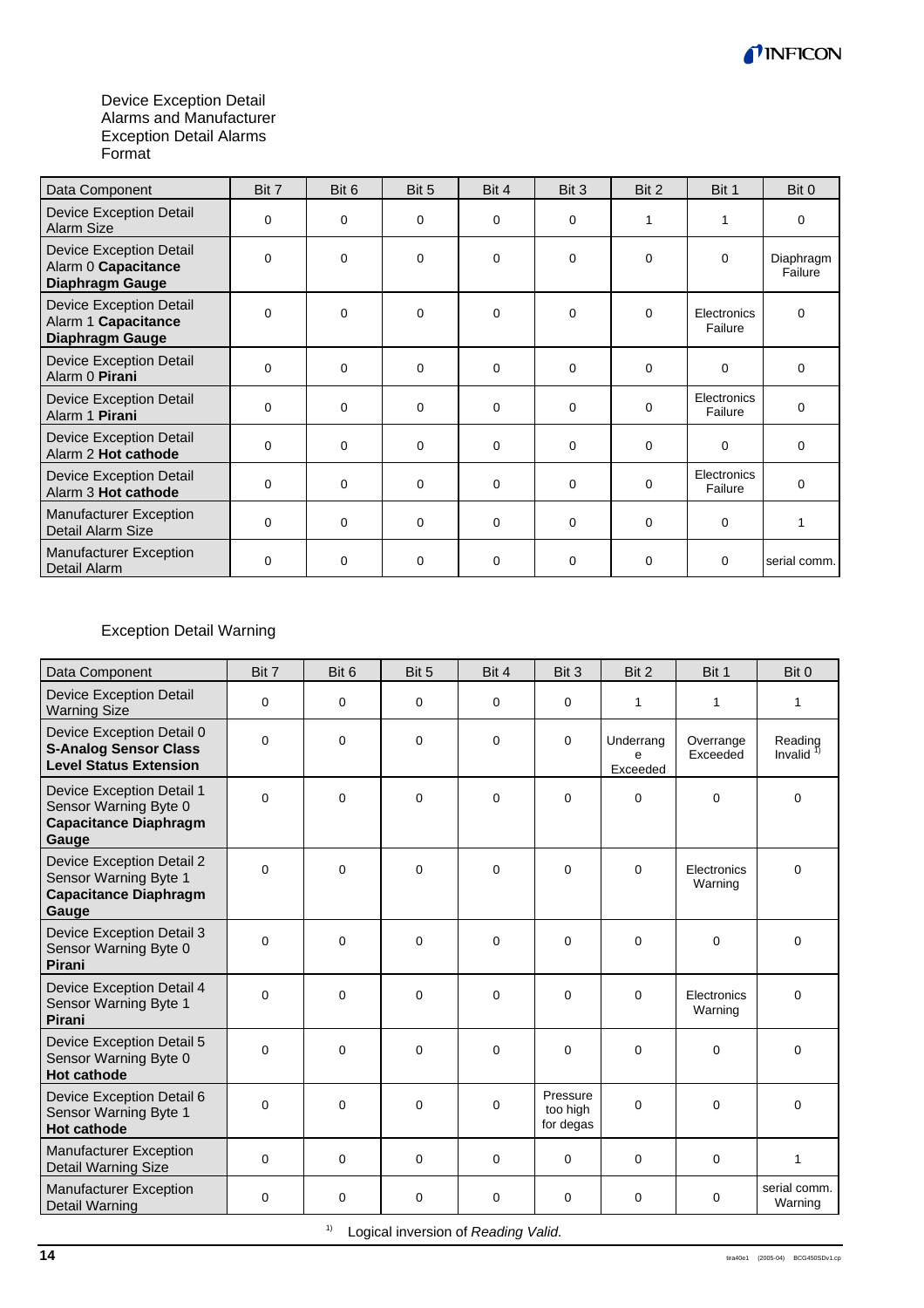

Alarm Enable and Warning Enable

These Boolean attributes are used to enable (1) or disable (0) the S-Device Supervisor object's process of setting Exception bits. When disabled, corresponding bits are never set; and, if they were set, disabling clears them. Also, alarm and warning states are not retained; when enabled, bits will be set only if the corresponding condition is true.

The default state for these Enable attributes is enabled (1).

#### **2.3.3 S-Device Supervisor Object States**

Power Applied, or Reset Request from any state except CRITICAL FAULT, or Perform Diagnostics Request from any state except CRITICAL FAULT or ABORT



**Abort** - Used to transition the device application objects to the aborted state. This service request may be (and generally will) originated internally, from application objects.

**Recover** - Used to transition the device application objects, out of the abort state, to the idle state. This service request may be originated internally, from application objects.

**Perform Diagnostics** - Used to instruct the DS object to perform a diagnostic test.

## **2.3.4 S-Device Supervisor Common Services**

| Service<br>Code | Service Name          | <b>Description of Service</b>                       |
|-----------------|-----------------------|-----------------------------------------------------|
| $0E_h$          | Get Attributes Single | Returns the contents of the specified<br>attribute. |
| 10 <sub>h</sub> | Set Attributes Single | Modifies an attribute value.                        |
| 05 <sub>h</sub> | Reset                 | Resets the device to the Self-Testing state.        |
| 06 <sub>h</sub> | Start                 | Starts the device execution.                        |
| 07 <sub>h</sub> | Stop                  | Moves the device to the <b>Idle</b> state.          |

The device transitions from the IDLE state to the EXECUTING state by a START Request (Service Code  $06<sub>h</sub>$ ) or by the receipt of the first valid I/O data.

You will not get any valid measurement values from the device until this service has been requested or the I/O-poll message has been received.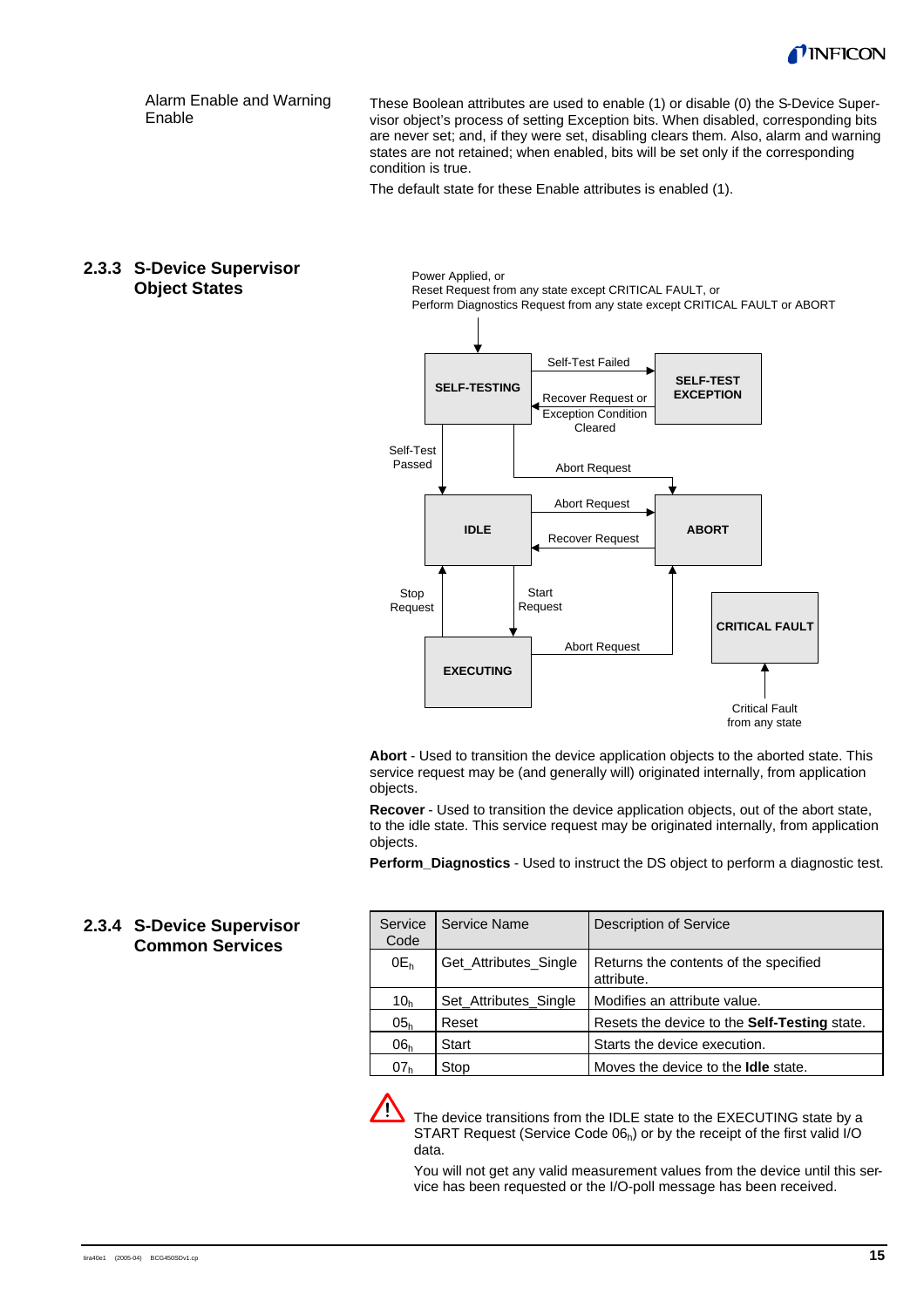

#### **2.3.5 S-Device Supervisor Object Specific Services**

Explanation to Service code 4D<sub>h</sub>

| Service<br>Code | Service Name        | <b>Description of Service</b>                                |
|-----------------|---------------------|--------------------------------------------------------------|
| 4B <sub>h</sub> | Abort               | Moves the device to the <b>Abort</b> state                   |
| 4C <sub>h</sub> | Recover             | Moves the device out of the <b>Abort</b> state               |
| 4D <sub>h</sub> | Perform_Diagnostics | Causes the device to perform a set of<br>diagnostic routines |

#### • DS Object Service Parameter dictionary

| Parameter | Form         | <b>Description</b>                                             |
|-----------|--------------|----------------------------------------------------------------|
| TestID    | <b>USINT</b> | Type and possibly detail of diagnostic test to be<br>performed |

#### • TestID parameter

The following values are defined for the TestID parameter for the Perform\_Diagnostics Service Request:

| <b>Attribute Value</b> | State    |
|------------------------|----------|
|                        | Standard |

Type "Standard" is specified if there is only one type of diagnostic defined or if there are more than one including a type standard.

#### **Class Code**  $31_h = 49_d$ **2.4 S-Analog Sensor Object**

## **2.4.1 Class Attributes**

| Attribute ID   | Access<br>Rule | Name                                         | <b>DeviceNet</b><br>Data Type       | <b>Description of Attribute</b>                                                                                                                                                                                                                   | <b>Semantics of Values</b>                                                              |
|----------------|----------------|----------------------------------------------|-------------------------------------|---------------------------------------------------------------------------------------------------------------------------------------------------------------------------------------------------------------------------------------------------|-----------------------------------------------------------------------------------------|
| 1              | Get            | Revision                                     | <b>UINT</b>                         | Revision of this object Note: All class definitions are<br>required to include this class attribute.                                                                                                                                              | The current value<br>assigned to this attrib-<br>ute is one $(01)$ .                    |
| $\overline{2}$ | Get            | Max<br>Instance                              | <b>UINT</b>                         | Maximum instance number of an object currently<br>created in this class level of the device.                                                                                                                                                      | The largest Instance<br>number of a created<br>object at this class<br>hierarchy level. |
| $32^{1}$       | Get            | Class<br>Level<br><b>Status</b><br>Extension | <b>USINT</b>                        | Indicates whether the complete gauge (including<br>instances Capacitance Diaphragm Gauge, Pirani<br>and Hot Ion) measures above or below its maxi-<br>mum or minimum measurement range.                                                           | Bit 0: Reading Invalid<br>Bit 1: Overrange<br>Exceeded<br>Bit 2: Underrange<br>Exceeded |
| 94             | Get            | Active<br>Value                              | Specified<br>by Data<br><b>Type</b> | Is used by assemblies to produce this class-level<br>attribute, instead of the Value (Attribute ID 6) of the<br>S-Analog Sensor Instances.                                                                                                        |                                                                                         |
| 95             | Get            | Active<br>Instance<br>Number                 | <b>UINT</b>                         | Identifies the object instance that is providing the<br>Value which is copied into the Active Value for all<br>input Assemblies and the Alarm/Warning Exception<br>Details for the S-Device Supervisor object.<br>$\rightarrow$ Behavior section. | Default = $1$                                                                           |
|                |                |                                              |                                     |                                                                                                                                                                                                                                                   |                                                                                         |
| 96             | Get            | Number of<br>Gauges                          | <b>USINT</b>                        | Identifies the number of gauge instances present in<br>the device.                                                                                                                                                                                | 3                                                                                       |
| 99             | Get            | <b>Subclass</b>                              | <b>UINT</b>                         | Identifies a subset of additional class attributes,<br>services and behaviors.                                                                                                                                                                    | 1 ≙ Instance Selector                                                                   |

<sup>1)</sup> This attribute is not part of the actual S-Analog Sensor Specification, bit is at this time in preparation to be implemented as shown. Changes may be possible until the new specificationis published.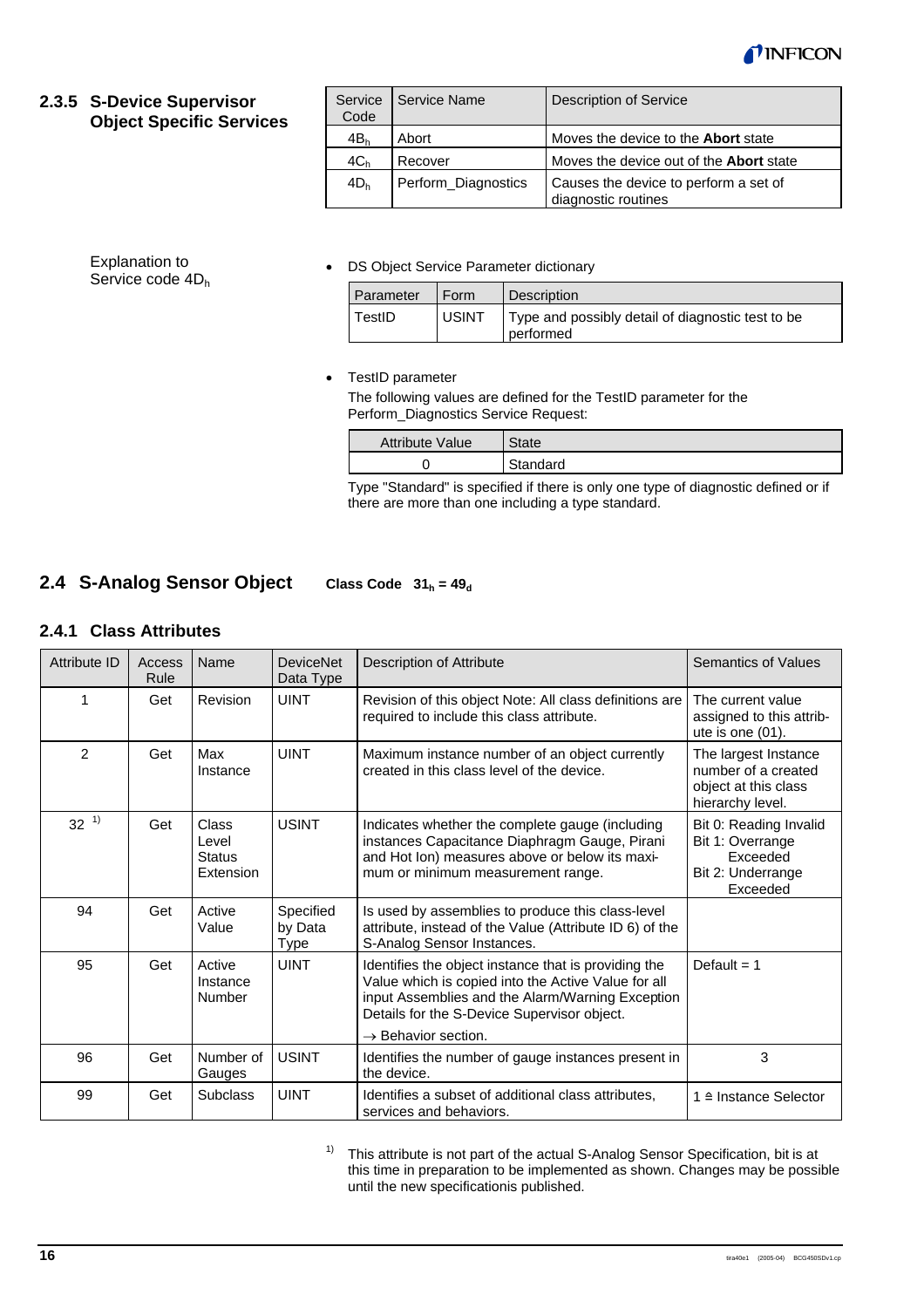

| <b>Active Value</b>                    | Assemblies or connections may produce this class-level attribute, instead of the<br>Value (Attribute ID 6) of the active S-Analog Sensor instance. The S-Analog Sen-<br>sor class-level attribute Active Instance Number identifies the object instance that is<br>currently active and providing the Value to the Active Value class-level attribute<br>which is, in turn, produced by the input assemblies that have Active Value as a<br>member. |                                                                                                                                                                                                                                                      |  |  |  |  |
|----------------------------------------|-----------------------------------------------------------------------------------------------------------------------------------------------------------------------------------------------------------------------------------------------------------------------------------------------------------------------------------------------------------------------------------------------------------------------------------------------------|------------------------------------------------------------------------------------------------------------------------------------------------------------------------------------------------------------------------------------------------------|--|--|--|--|
| Active Instance Number                 | The device internally modifies this attribute, as required, to identify the S-Analog<br>Sensor object instance providing the Value member which is copied into the Active<br>Value for all Input Assemblies and the Alarm/Warning Exception Details for the<br>S-Device Supervisor object.                                                                                                                                                          |                                                                                                                                                                                                                                                      |  |  |  |  |
|                                        | active for the given measurement range.                                                                                                                                                                                                                                                                                                                                                                                                             | The Active Instance Number will be modified based upon the Active Value in order<br>that the best gauge, corresponding to a given S-Analog Sensor instance, will be                                                                                  |  |  |  |  |
| Number of Gauges                       |                                                                                                                                                                                                                                                                                                                                                                                                                                                     | This attribute is used to determine the size of all Input Assemblies within a node.                                                                                                                                                                  |  |  |  |  |
| <b>Class Level Status</b><br>Extension |                                                                                                                                                                                                                                                                                                                                                                                                                                                     | Because the gauge has three different measurement principles (Pirani, capacitance<br>diaphragm gauge, hot ionization gauge) this attribute is supported to give you the<br>information whether the gauge is outside the specified measurement range. |  |  |  |  |
|                                        | Gauge exposed to<br>pressure range                                                                                                                                                                                                                                                                                                                                                                                                                  | <b>Class Level Status Extension</b>                                                                                                                                                                                                                  |  |  |  |  |
|                                        | $5 \times 10^{-10}$ 1500 mbar                                                                                                                                                                                                                                                                                                                                                                                                                       | all bits set to "0"                                                                                                                                                                                                                                  |  |  |  |  |
|                                        | $>1500$ mbar<br>bits "Reading Invalid" and "Overrange Exceeded" set<br>$<$ 5 $\times$ 10 <sup>-10</sup> mbar<br>bits "Reading Invalid" and "Underrange Exceeded" set                                                                                                                                                                                                                                                                                |                                                                                                                                                                                                                                                      |  |  |  |  |
|                                        |                                                                                                                                                                                                                                                                                                                                                                                                                                                     |                                                                                                                                                                                                                                                      |  |  |  |  |
|                                        | The Class Level Status Extension attribute is mapped to the Device Exception                                                                                                                                                                                                                                                                                                                                                                        |                                                                                                                                                                                                                                                      |  |  |  |  |

s Extension attribute is mapped to the Device Exception Detail Warning Byte 0 of the Device Supervisor Object.

### **2.4.2 Instance Attributes**

Three S-Analog Sensor Instances (Instance 1, Instance 2, Instance 21 and Instance 22) are available. Instance 1 represents the physical sensor reading of the heat transfer vacuum gauge (pressure), Instance 2 represents the physical sensor reading of the hot cathode ion gauge (pressure).

Instance 21 and Instance 22 represent the value of the Setpoint A and Setpoint B.

#### **2.4.2.1 Instance Attributes of Instance 1 / Pirani Instance**

Following is the Instance 1 with the subclass extension of **the heat transfer vacuum gauge (pirani gauge)** part of the BCG450-SD. This instance is used to provide control and status information for the Pirani gauge part of the BCG450-SD.

| Attribute<br>ID | <b>Access Rule</b>                |           | NV/   Name           | DeviceNet Data<br>Type           | Description of<br>Attribute                                                                            | Semantics of Values                                                                                                                                                        |  |
|-----------------|-----------------------------------|-----------|----------------------|----------------------------------|--------------------------------------------------------------------------------------------------------|----------------------------------------------------------------------------------------------------------------------------------------------------------------------------|--|
| 3               | Set /Cond.<br>$\rightarrow$ below | <b>NV</b> | Data Type            | <b>USINT</b>                     | Determines the<br>Data Type of Value<br>and all related<br>attributes as speci-<br>fied in this table. | $\rightarrow$ "Semantics" section below.<br>Int<br>$\triangleq$ C3 <sub>h</sub> [default]<br>float<br>$\triangleq$ CA <sub>h</sub>                                         |  |
| 4               | Set<br>$\rightarrow$ below        | <b>NV</b> | Data Units           | <b>UINT</b>                      | Determines the<br>Units context of<br>Value and all re-<br>lated attributes.                           | Supported Values:<br>$\hat{=}$ 1001 <sub>h</sub> [default]<br>Counts<br>$\hat{=}$ 1308 <sub>h</sub><br>mbar<br>Torr<br>≙ 1301 $h$<br>$\hat{=}$ 1309 <sub>h</sub><br>Pascal |  |
| 5               | Get                               | V         | <b>Reading Valid</b> | <b>BOOL</b>                      | Indicates that the<br><i>Value</i> attribute<br>contains a valid<br>value.                             | $0 =$ invalid<br>$1 =$ valid<br>(invalid: e.g., not warmed up<br>yet)                                                                                                      |  |
| 6               | Get                               | V         | Value                | INT or specified<br>by Data Type | Analog input value                                                                                     | The corrected, converted, cali-<br>brated final value of the sensor.<br>$\rightarrow$ "Semantics" section below.                                                           |  |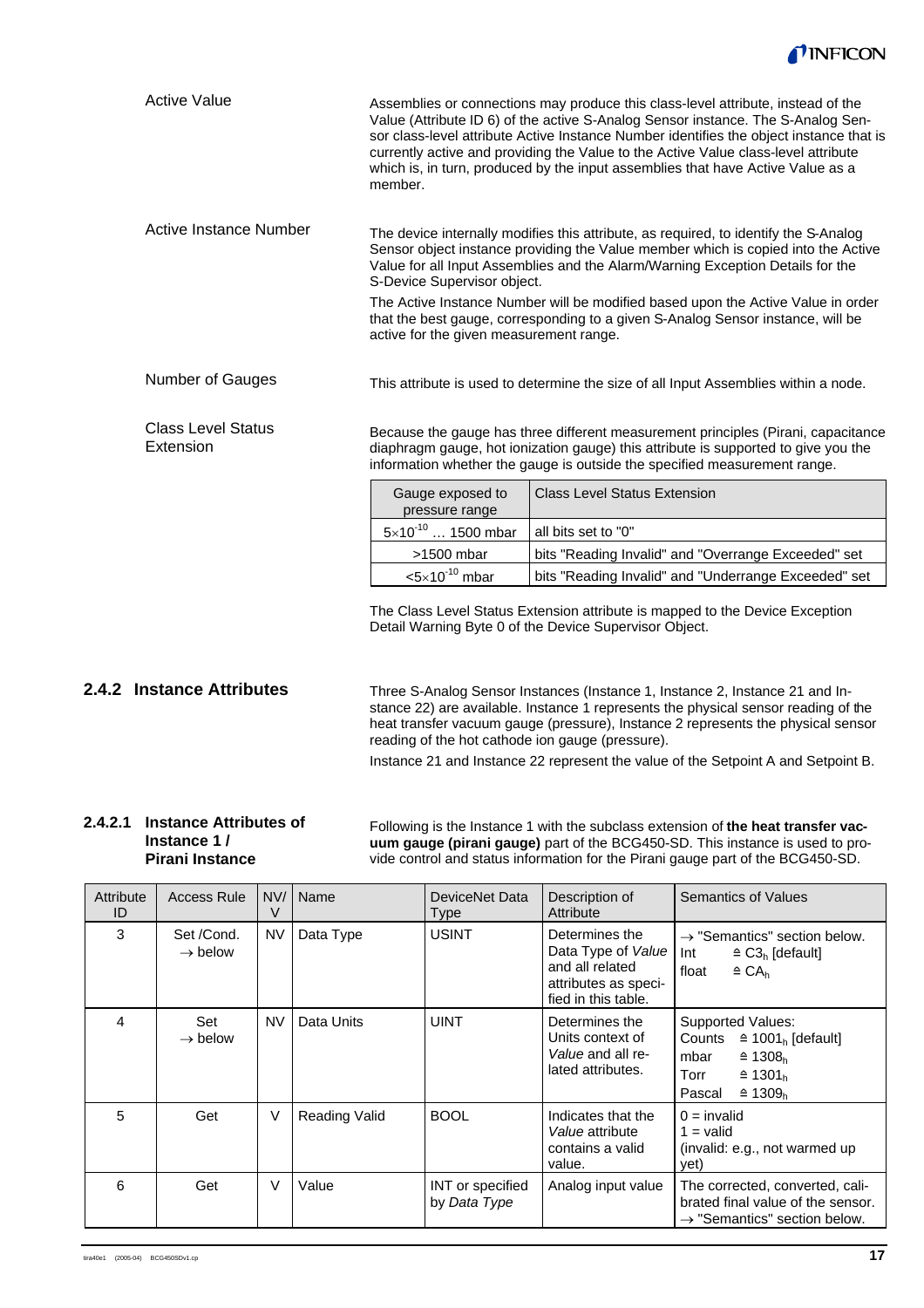

| Attribute<br>ID | <b>Access Rule</b> | NV/<br>V  | Name                    | DeviceNet Data<br>Type           | Description of<br>Attribute                                                   | <b>Semantics of Values</b>                                                                                                                                                             |
|-----------------|--------------------|-----------|-------------------------|----------------------------------|-------------------------------------------------------------------------------|----------------------------------------------------------------------------------------------------------------------------------------------------------------------------------------|
| $\overline{7}$  | Get                | $\vee$    | <b>Status</b>           | <b>BYTE</b>                      | Alarm and Warning<br>State of this object<br>instance                         | Always zero, because Alarm<br>and Warning Trip Points are not<br>implemented                                                                                                           |
| 10              | Get                | <b>NV</b> | <b>Full Scale</b>       | INT or specified<br>by Data Type | The Value of Full<br>Scale for the sen-<br>sor.                               | The value of attribute Value<br>corresponding to the Full Scale<br>calibrated measurement of the<br>sensor.<br>[default] = maximum allowable<br>value for the Data Type                |
| 25              | Set                | <b>NV</b> | Safe State              | <b>USINT</b>                     | Specifies the be-<br>havior for the Value<br>for states other<br>than Execute | $\rightarrow$ "Semantics" section below.<br>$[default] = 0$                                                                                                                            |
| 26              | Set                | <b>NV</b> | Safe Value              | INT or specified<br>by Data Type | The Value to be<br>used for Safe State<br>= Safe Value                        | $\rightarrow$ "Semantics" section below.<br>$[default] = 0$                                                                                                                            |
| 32              | Get                | <b>NV</b> | Overrange               | INT or specified<br>by Data Type | Specifies the hig-<br>hest valid Value                                        | The value above which attribute<br>Reading Valid is set to invalid.<br>[default] = maximum allowable<br>value for the Data Type                                                        |
| 33              | Get                | <b>NV</b> | Underrange              | INT or specified<br>by Data Type | Specifies the<br>lowest valid Value                                           | The value below which attribute<br>Reading Valid is set to invalid.<br>[default] = minimum allowable<br>value for the Data Type                                                        |
| 94              | Get                | V         | Sensor Warning          | Struct of Byte                   | Bit definitions of<br><b>Sensor Warnings</b>                                  | $0 = [default]$<br>$\rightarrow$ "Semantics" section                                                                                                                                   |
| 95              | Get                | $\vee$    | Sensor Alarm            | Struct of Byte                   | Bit definitions of<br>Sensor Alarms                                           | $0 = [default]$<br>$\rightarrow$ "Semantics" section                                                                                                                                   |
| 96              | Get                | V         | <b>Status Extension</b> | <b>BYTE</b>                      | Bit-mapped byte<br>providing additional<br>status bits                        | Bit description:<br>Reading Invalid<br>$\overline{0}$<br>(Logical Inversion of<br>Reading Valid)<br>Overrange Exceeded<br>$\mathbf{1}$<br><b>Underrange Exceeded</b><br>$\overline{2}$ |
| 99              | Get                | <b>NV</b> | Subclass                | <b>UINT</b>                      | Defines a subset of<br>additional attrib-<br>utes, services and<br>behaviors. | 02 = Heat Transfer Vacuum<br>Gauge                                                                                                                                                     |

#### **2.4.2.2 Semantics of S-Analog Sensor Instance 1**

Data Type

All Data Type attributes use the enumerated values **integer or float**  $(\rightarrow$  Appendix A).

The Data Type value will be set automatically based upon the first valid I/O connection established by the device.

If no established I/O connections exist, which include an attribute from this object, then the *Data Type* attribute is settable provided that the object is in the *Idle State*. Note: Using data type integer in combination with a pressure unit (mbar, Torr or Pa)

Data Unit

The Data Unit is only settable in the IDLE state.

will obviously not produce reasonable values below 1.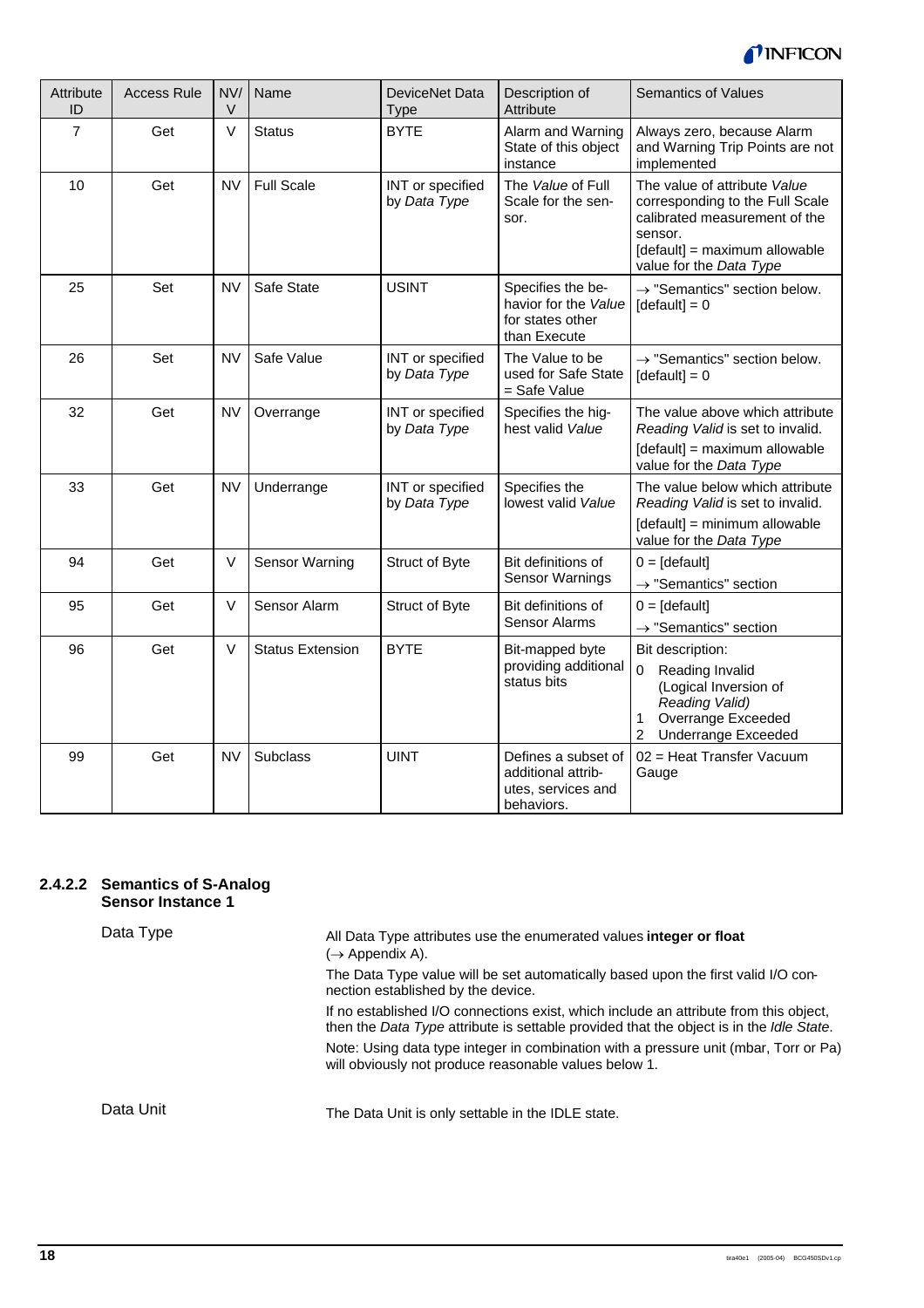

Value

An S-Analog Sensor object instance derives a reading from a physical analog sensor. The reading is converted to the data type and units specified for the *Value* attribute.

Using Counts and INT the following conversion has to be used:

| Counts | $\lceil log_{10} (pressure) + k \rceil \times 2000$<br>$=$ |  |           |  |  |  |  |  |
|--------|------------------------------------------------------------|--|-----------|--|--|--|--|--|
| where: | $k_{\rm mbar}$                                             |  | 12.5      |  |  |  |  |  |
|        | $k_{\text{Torr}}$                                          |  | 12.624903 |  |  |  |  |  |
|        | K <sub>Pa</sub>                                            |  | 10.5      |  |  |  |  |  |

Safe State

This attribute specifies what value will be held in *Value* for states other than Executing. The purpose of this mechanism is to allow other devices, who may be using this *Value* to transition to (or remain in) a safe state in the event of this device transitioning to a FAULT, IDLE, or ABORT state. The following values are defined:

| Attribute Value   State |                        |
|-------------------------|------------------------|
|                         | Zero                   |
|                         | <b>Full Scale</b>      |
|                         | <b>Hold Last Value</b> |
|                         | Use Safe Value         |

Safe Value

For Safe State set to Use Safe Value, this attribute holds the value to which the *Value* attribute will be set for object instance states other than Executing.

#### Sensor Alarm

16 Bits are used as Sensor faults. Sensor Alarm Byte 1 is mapped to the Device Exception Detail Alarm 3, Sensor Alarm Byte 0 is mapped to the Device Exception Detail Alarm 2.

| Data Component      | Bit 7 | Bit 6 | Bit 5 | Bit 4 | Bit 3 | Bit 2 | Bit 1                  | Bit 0 |
|---------------------|-------|-------|-------|-------|-------|-------|------------------------|-------|
| Sensor Alarm Byte 0 |       |       |       |       |       |       |                        |       |
| Sensor Alarm Byte 1 |       |       |       |       |       |       | Electronics<br>Failure |       |

#### Sensor Warning

16 Bits are used as Sensor Warnings. Sensor Warning Byte 0 is mapped to the Device Exception Detail Warning 3, Sensor Warning Byte 0 is mapped to the Device Exception Detail Warning 4.

| Data Component        | Bit 7 | Bit 6 | Bit 5 | Bit 4 | Bit 3 | Bit 2 | Bit 1                  | Bit 0 |
|-----------------------|-------|-------|-------|-------|-------|-------|------------------------|-------|
| Sensor Warning Byte 0 |       |       |       |       |       |       |                        |       |
| Sensor Warning Byte 1 |       |       |       |       |       |       | Electronics<br>Warning |       |

Status Extension

#### 8 Bits providing the current sensor alarm state of the instance

| Data Component      | Bit 7 | Bit 6 | Bit 5 | Bit 4 | Bit 3 | Bit 2                  | Bit 1                 | Bit 0              |
|---------------------|-------|-------|-------|-------|-------|------------------------|-----------------------|--------------------|
| Sensor Alarm Byte 0 |       |       |       |       |       | Underrange<br>Exceeded | Overrange<br>Exceeded | Reading<br>Invalid |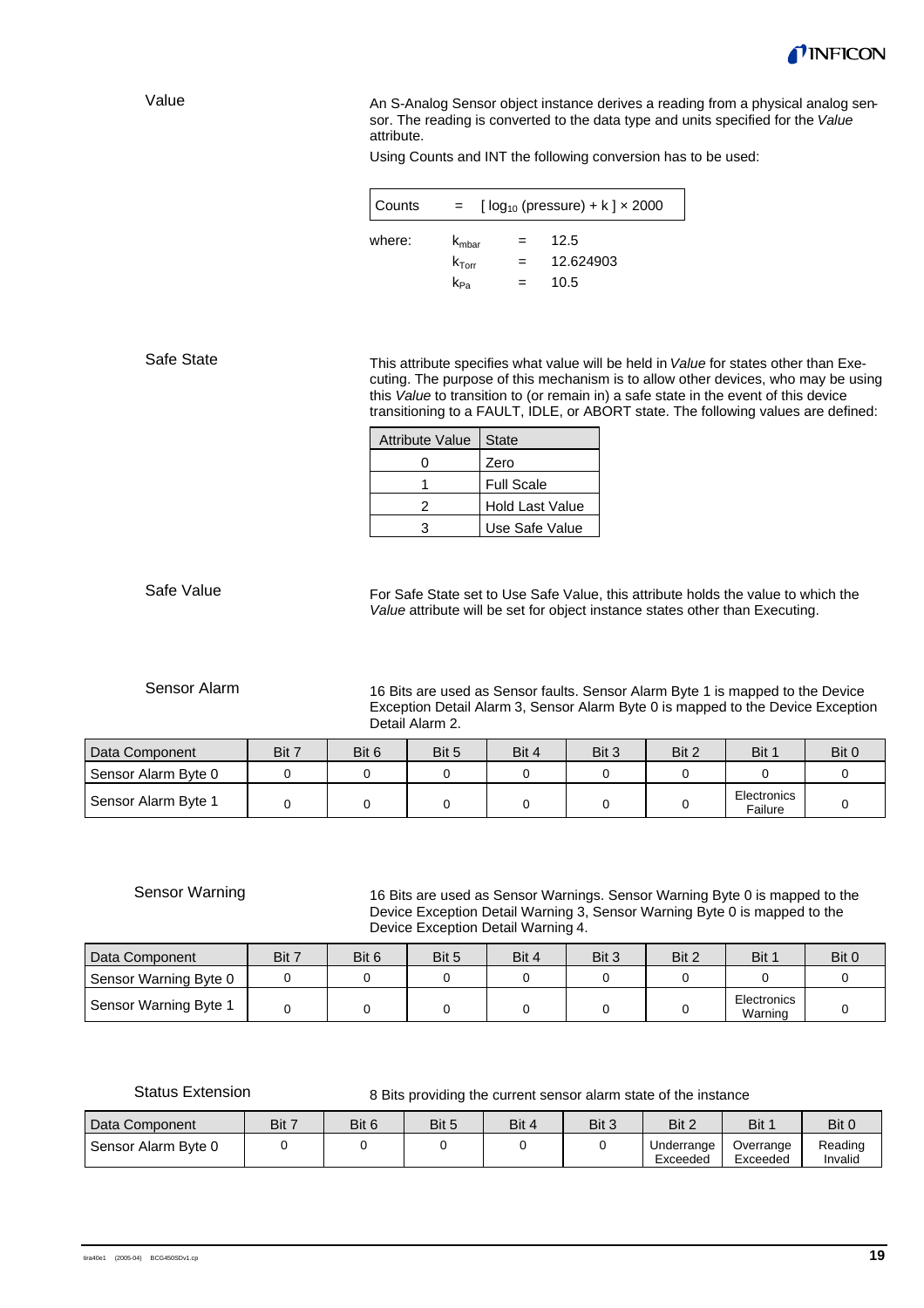

#### **2.4.2.3 Instance Attributes of Instance 2 / Hot Cathode Ion Gauge**

Following is the Instance 2 with the subclass extension of the hot cathode ion gauge part of the BCG450-SD. This instance is used to provide control and status information for the hot cathode ion gauge part of the BCG450-SD.

| Attribute<br>ID | Access<br>Rule                   | NV/<br>V    | Name                      | <b>DeviceNet</b><br>Data Type                           | Description of Attribute                                                                          | <b>Semantics of Values</b>                                                                                                                                             |
|-----------------|----------------------------------|-------------|---------------------------|---------------------------------------------------------|---------------------------------------------------------------------------------------------------|------------------------------------------------------------------------------------------------------------------------------------------------------------------------|
| 3               | Set/Cond.<br>$\rightarrow$ below | <b>NV</b>   | Data Type                 | <b>USINT</b>                                            | Determines the Data Type<br>of Value and all related<br>attributes as specified in<br>this table. | $\rightarrow$ "Semantics" section<br>$[default] = INT$                                                                                                                 |
| 4               | $\rightarrow$<br>"Semantics"     | <b>NV</b>   | Data Units                | <b>ENGUNITS</b>                                         | Determines the Units con-<br>text of Value and all related<br>attributes.                         | $\rightarrow$ "Semantics" section<br>[default] = Counts                                                                                                                |
| 5               | Get                              | $\vee$      | Reading<br>Valid          | <b>BOOL</b>                                             | Indicates that the Value<br>attribute contains a valid<br>value.                                  | $0 =$ invalid<br>$1 =$ valid<br>(invalid: e.g., not warmed up yet)                                                                                                     |
| 6               | Get                              | $\vee$      | Value                     | INT or speci-<br>fied by Data<br>Type if sup-<br>ported | Analog input value                                                                                | The corrected, converted, calibrated<br>final value of the sensor.<br>$\rightarrow$ "Semantics" section                                                                |
| $\overline{7}$  | Get                              | V           | <b>Status</b>             | <b>BYTE</b>                                             | Alarm and Warning State<br>of this object instance                                                | $\rightarrow$ "Semantics" section                                                                                                                                      |
| 10              | Get                              | <b>NV</b>   | <b>Full Scale</b>         | INT or speci-<br>fied by Data<br>Type if sup-<br>ported | The Value of Full Scale for<br>the sensor.                                                        | The value of attribute Value corre-<br>sponding to the Full Scale calibrated<br>measurement of the sensor.<br>[default] = maximum allowable value<br>for the Data Type |
| 25              | Set                              | <b>NV</b>   | Safe State                | <b>USINT</b>                                            | Specifies the behavior for<br>the Value for states other<br>than Execute                          | $\rightarrow$ "Semantics" section<br>$[default] = 0$                                                                                                                   |
| 26              | Set                              | <b>NV</b>   | Safe<br>Value             | INT or speci-<br>fied by Data<br>Type if sup-<br>ported | The Value to be used for<br>Safe State = Safe Value                                               | $\rightarrow$ "Semantics" section<br>$[default] = 0$                                                                                                                   |
| 32              | Get                              | <b>NV</b>   | Overrange                 | INT or speci-<br>fied by Data<br>Type if sup-<br>ported | Specifies the highest valid<br>Value                                                              | The value above which attribute<br>Reading Valid is set to invalid.<br>[default] = maximum allowable value<br>for the Data Type                                        |
| 33              | Get                              | <b>NV</b>   | Under-<br>range           | INT or speci-<br>fied by Data<br>Type if sup-<br>ported | Specifies the lowest valid<br>Value                                                               | The value below which attribute<br>Reading Valid is set to invalid.<br>[default] = minimum allowable value<br>for the Data Type                                        |
| 88              | Get                              | V           | Degas<br><b>Status</b>    | <b>BOOL</b>                                             | Indicates current degas<br>state                                                                  | $0 \triangleq$ OFF<br>$1 \triangleq ON$                                                                                                                                |
| 91              | Get                              | $\vee$      | Emission<br>Current       | <b>REAL</b>                                             | Indicates setting level of<br>emission current in amps                                            | 0, 25 µA, 5 mA, 20 mA                                                                                                                                                  |
| 93              | Get                              | $\vee$      | Emission<br><b>Status</b> | <b>BOOL</b>                                             | Indicates whether the<br>emission is turned ON or<br><b>OFF</b>                                   | $0 \triangleq$ OFF<br>$1 \triangleq ON$                                                                                                                                |
| 94              | Get                              | $\vee$      | Sensor<br>Warning         | Structure of<br><b>Byte</b>                             |                                                                                                   | default $\triangleq 0 \rightarrow$ "Semantics"                                                                                                                         |
| 95              | Get                              | $\mathsf V$ | Sensor<br>Alarm           | Structure of<br><b>Byte</b>                             |                                                                                                   | default $\triangleq 0 \rightarrow$ "Semantics"                                                                                                                         |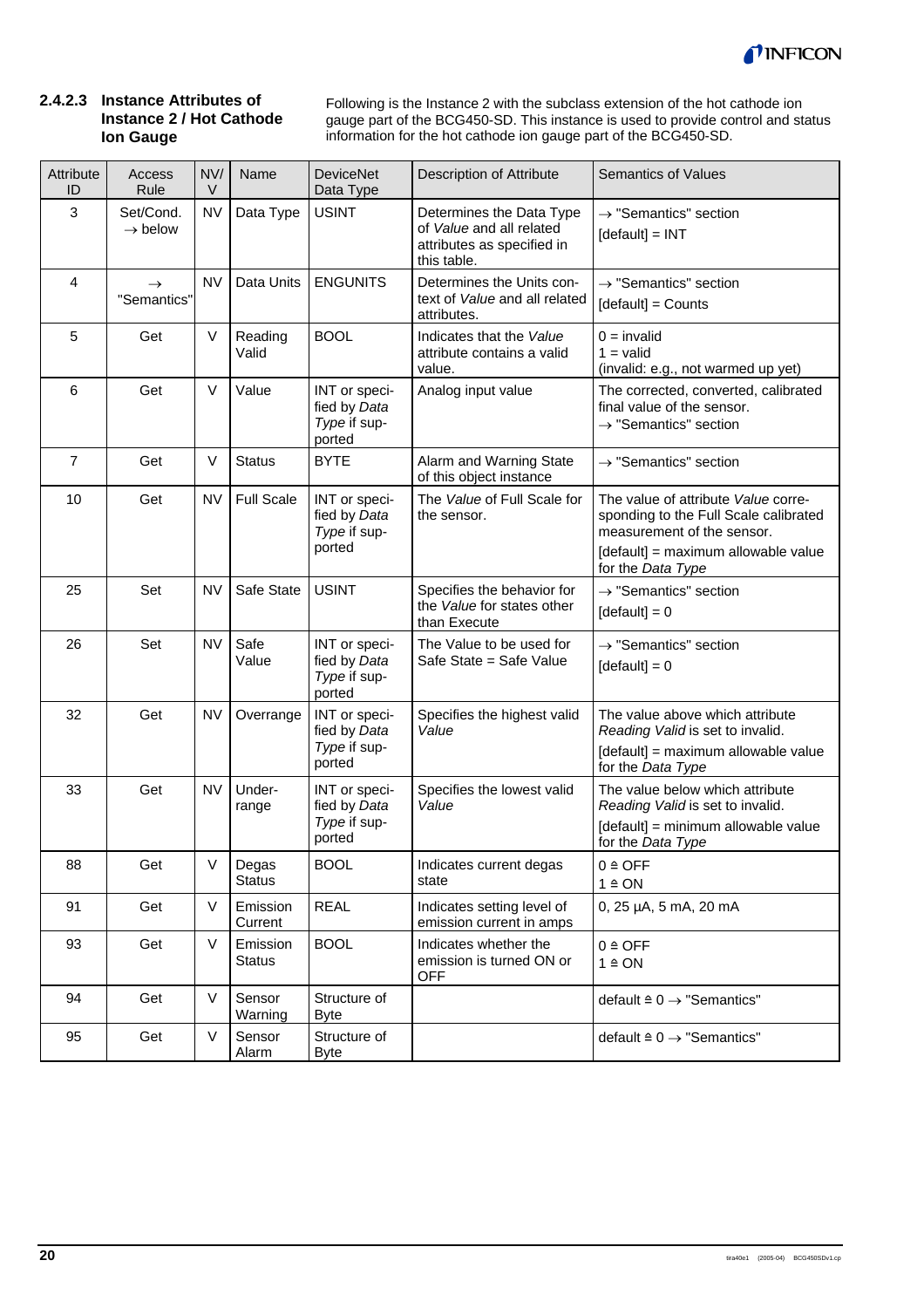

| Attribute<br>ID | Access<br>Rule | NVI<br>V  | Name                                 | <b>DeviceNet</b><br>Data Type | Description of Attribute                                                                                     | Semantics of Values                                                                                                                   |
|-----------------|----------------|-----------|--------------------------------------|-------------------------------|--------------------------------------------------------------------------------------------------------------|---------------------------------------------------------------------------------------------------------------------------------------|
| 96              | Get            | $\vee$    | <b>Status</b><br>Extension           | <b>BYTE</b>                   | Bit mapped byte providing<br>additional status bits                                                          | Bit description:<br>Reading Invalid<br>0<br>(Logical Inversion of<br>Reading Valid)<br>Overrange Exceeded<br>Underrange Exceeded<br>2 |
| 99              | Get            | <b>NV</b> | <b>Subclass</b>                      | <b>UINT</b>                   | Identifies the subset of<br>additional attributes, serv-<br>ices and behaviors for hot<br>cathode ion gauges | 5 ≙ Hot Cathode Ion Gauge                                                                                                             |
| 100             | Get            | <b>NV</b> | State<br>Emission<br>Control<br>Mode | <b>USINT</b>                  | Represents the state ac-<br>cording the service Set<br><b>Control Mode</b>                                   | $0 = \text{Auto}$<br>$1 =$ Manual                                                                                                     |

#### **2.4.2.4 Semantics of S-Analog Sensor Instance 2**

Data Type

Value

 $\rightarrow$  Instance 1

An S-Analog Sensor object instance derives a reading from a physical analog sensor. The reading is converted to the data type and units specified for the *Value* attribute.

Using Counts and INT the following conversion has to be used:

| Counts | $[log_{10} (pressure) + k] \times 2000$<br>$=$         |     |                           |  |  |  |
|--------|--------------------------------------------------------|-----|---------------------------|--|--|--|
| where: | $K_{\rm mbar}$<br>$k_{\text{Torr}}$<br>k <sub>Pa</sub> | $=$ | 12.5<br>12.624903<br>10.5 |  |  |  |

Safe State

 $\rightarrow$  Instance 1

Safe Value

 $\rightarrow$  Instance 1

Sensor Alarm

16 Bits are used as sensor faults . Sensor Alarm Byte 0 is mapped to the Exception Detail Alarm 4, Sensor Alarm Byte 1 ismapped to the Exception Detail Alarm 5.

| Data Component      | Bit 7 | Bit 6 | Bit 5 | Bit 4 | Bit 3 | Bit 2 | Bit 1                  | Bit 0 |
|---------------------|-------|-------|-------|-------|-------|-------|------------------------|-------|
| Sensor Alarm Byte 0 |       |       |       |       |       |       |                        |       |
| Sensor Alarm Byte 1 |       |       |       |       |       |       | Electronics<br>Failure |       |

Sensor Warning

16 Bits are used as sensor warnings. Sensor warning Byte 0 is mapped to the Exception Detail Warning 5, Sensor warning Byte 0 is mapped to the Exception Detail Warning 6.

| Data Component        | Bit 7 | Bit 6 | Bit 5 | Bit 4 | Bit 3                             | Bit 2 | Bit 1 | Bit 0 |
|-----------------------|-------|-------|-------|-------|-----------------------------------|-------|-------|-------|
| Sensor Warning Byte 0 |       |       |       |       |                                   |       |       |       |
| Sensor Warning Byte 1 |       |       |       |       | Pressure<br>too high for<br>degas |       |       |       |

The bit "Pressure too high for degas" will be set if the pressure is above  $7.2\times10^6$  mbar when a degas service is requested. The bit will be reset when the pressure is below  $7.2 \times 10^{-6}$  mbar.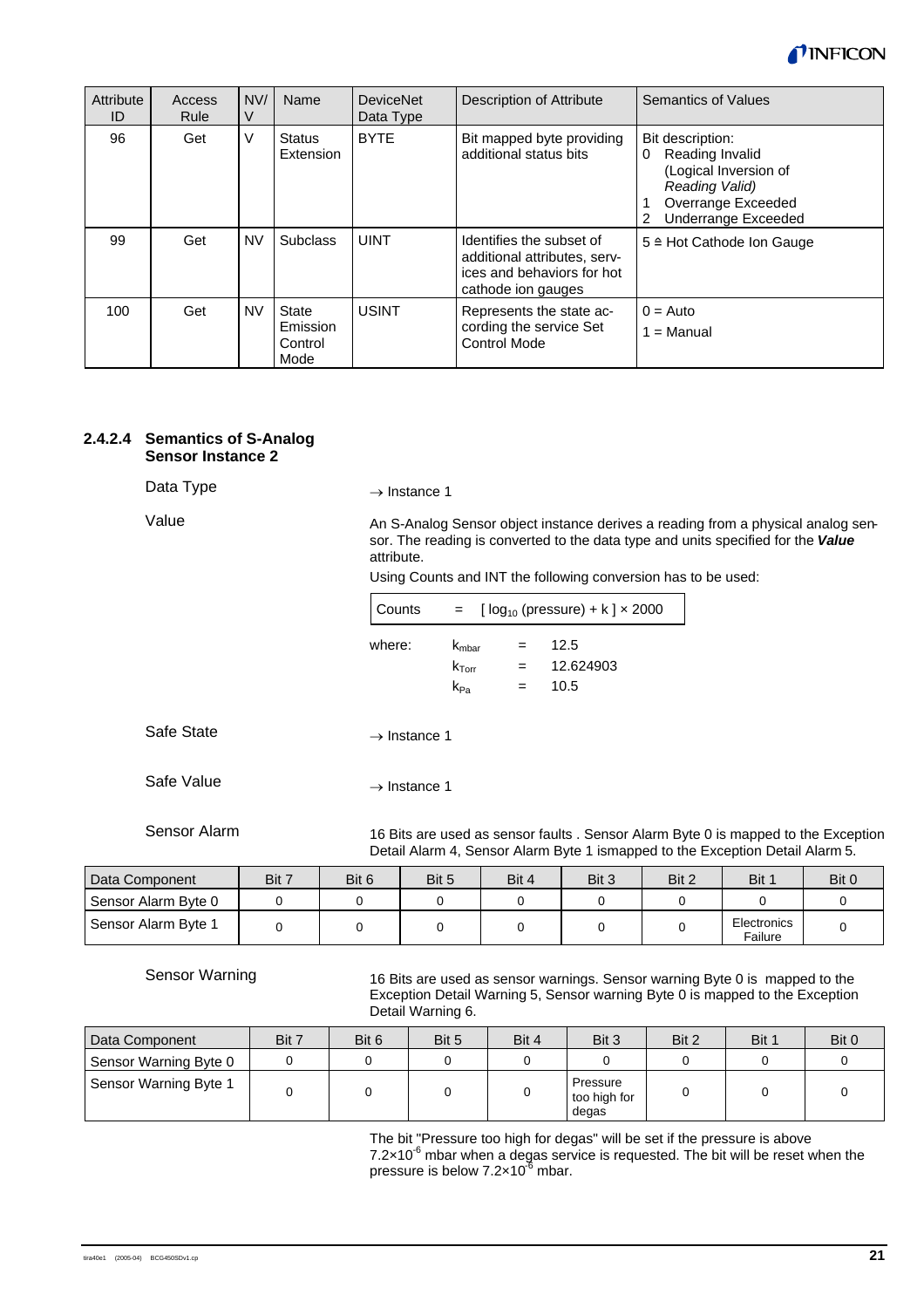

Status Extension

8 Bits providing the current sensor alarm state of the instance

| Data Component      | Bit 7 | Bit 6 | Bit 5 | Bit 4 | Bit 3 | Bit 2                  | Bit                   | Bit 0              |
|---------------------|-------|-------|-------|-------|-------|------------------------|-----------------------|--------------------|
| Sensor Alarm Byte 0 |       |       |       |       |       | Underrange<br>Exceeded | Overrange<br>Exceeded | Reading<br>Invalid |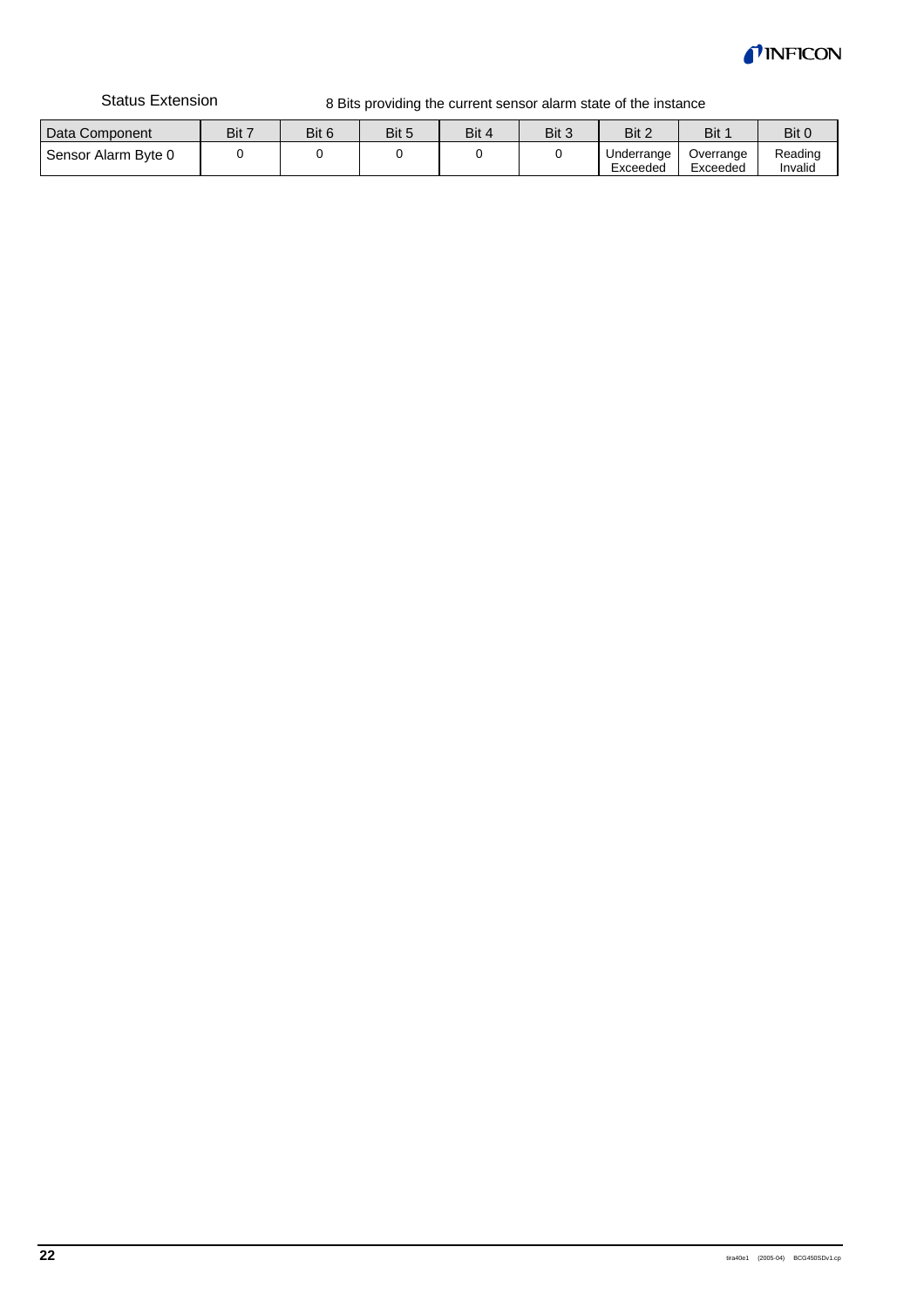

#### **2.4.2.5 Instance Attributes of Instance 3 / Capacitance Diaphragm Gauge**

Following is the Instance 3 with the subclass extension of the capacitance diaphragm gauge part of the BCG450-SD. This instance is used to provide control and status information for the capacitance diaphragm gauge part of the BCG450-SD.

| Attribute<br>ID | Access<br>Rule                   | NV/<br>V  | Name                       | <b>DeviceNet</b><br>Data Type                           | Description of Attribute                                                                                     | <b>Semantics of Values</b>                                                                                                                        |
|-----------------|----------------------------------|-----------|----------------------------|---------------------------------------------------------|--------------------------------------------------------------------------------------------------------------|---------------------------------------------------------------------------------------------------------------------------------------------------|
| 3               | Set/Cond.<br>$\rightarrow$ below | <b>NV</b> | Data Type                  | <b>USINT</b>                                            | Determines the Data Type<br>of Value and all related<br>attributes as specified in<br>this table.            | $\rightarrow$ "Semantics" section<br>$[default] = INT$                                                                                            |
| $\overline{4}$  | $\rightarrow$<br>"Semantics"     | <b>NV</b> | Data Units                 | <b>ENGUNITS</b>                                         | Determines the Units con-<br>text of Value and all related<br>attributes.                                    | $\rightarrow$ "Semantics" section<br>[default] = Counts                                                                                           |
| 5               | Get                              | $\vee$    | Reading<br>Valid           | <b>BOOL</b>                                             | Indicates that the Value<br>attribute contains a valid<br>value.                                             | $0 =$ invalid<br>$1 =$ valid<br>(invalid: e.g., not warmed up yet)                                                                                |
| $\,6$           | Get                              | $\vee$    | Value                      | INT or speci-<br>fied by Data<br>Type if sup-<br>ported | Analog input value                                                                                           | The corrected, converted, calibrated<br>final value of the sensor.<br>$\rightarrow$ "Semantics" section                                           |
| $\overline{7}$  | Get                              | $\vee$    | <b>Status</b>              | <b>BYTE</b>                                             | Alarm and Warning State<br>of this object instance                                                           | $\rightarrow$ "Semantics" section                                                                                                                 |
| 10              | Get                              | <b>NV</b> | <b>Full Scale</b>          | INT or speci-<br>fied by Data<br>Type if sup-<br>ported | The Value of Full Scale for<br>the sensor.                                                                   | The value of attribute Value corre-<br>sponding to the Full Scale calibrated<br>measurement of the sensor.                                        |
|                 |                                  |           |                            |                                                         |                                                                                                              | [default] = maximum allowable value<br>for the Data Type                                                                                          |
| 25              | Set                              | <b>NV</b> | Safe State                 | <b>USINT</b>                                            | Specifies the behavior for<br>the Value for states other<br>than Execute                                     | $\rightarrow$ "Semantics" section<br>$[default] = 0$                                                                                              |
| 26              | Set                              | <b>NV</b> | Safe<br>Value              | INT or speci-<br>fied by Data<br>Type if sup-<br>ported | The Value to be used for<br>Safe State = Safe Value                                                          | $\rightarrow$ "Semantics" section<br>$[default] = 0$                                                                                              |
| 32              | Get                              | <b>NV</b> | Overrange                  | INT or speci-<br>fied by Data<br>Type if sup-<br>ported | Specifies the highest valid<br>Value                                                                         | The value above which attribute<br>Reading Valid is set to invalid.<br>[default] = maximum allowable value<br>for the Data Type                   |
| 33              | Get                              | <b>NV</b> | Under-<br>range            | INT or speci-<br>fied by Data<br>Type if sup-<br>ported | Specifies the lowest valid<br>Value                                                                          | The value below which attribute<br>Reading Valid is set to invalid.<br>[default] = minimum allowable value<br>for the Data Type                   |
| 94              | Get                              | V         | Sensor<br>Warning          | Structure of<br><b>Byte</b>                             |                                                                                                              | default $\triangleq 0 \rightarrow$ "Semantics"                                                                                                    |
| 95              | Get                              | $\vee$    | Sensor<br>Alarm            | Structure of<br><b>Byte</b>                             |                                                                                                              | default $\triangleq 0 \rightarrow$ "Semantics"                                                                                                    |
| 96              | Get                              | $\vee$    | <b>Status</b><br>Extension | <b>BYTE</b>                                             | Bit mapped byte providing<br>additional status bits                                                          | Bit description:<br>Reading Invalid<br>0<br>(Logical Inversion of<br>Reading Valid)<br>Overrange Exceeded<br>1<br>2<br><b>Underrange Exceeded</b> |
| 99              | Get                              | <b>NV</b> | <b>Subclass</b>            | <b>UINT</b>                                             | Identifies the subset of<br>additional attributes, serv-<br>ices and behaviors for hot<br>cathode ion gauges | 5 ≙ Capacitance Diaphragm Gauge                                                                                                                   |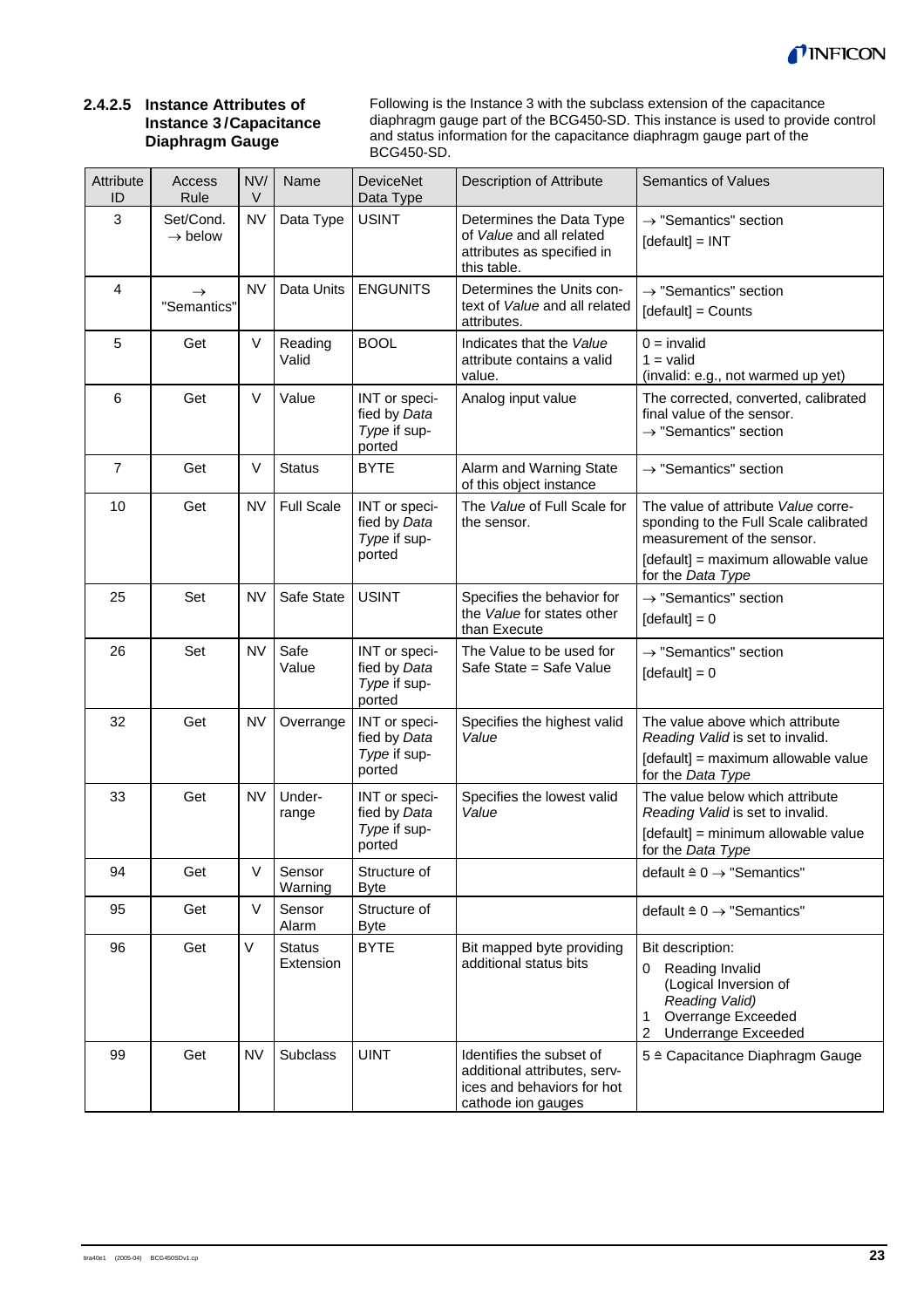

#### **2.4.2.6 Semantics of S-Analog Sensor Instance 3**

#### Data Type

Value

 $\rightarrow$  Instance 1

An S-Analog Sensor object instance derives a reading from a physical analog sensor. The reading is converted to the data type and units specified for the *Value* attribute.

Using Counts and INT the following conversion has to be used:

| Counts                   |                                     |     | = $[log_{10} (pressure) + k] \times 2000$ |  |  |  |
|--------------------------|-------------------------------------|-----|-------------------------------------------|--|--|--|
| where:                   | $K_{\rm mbar}$<br>$k_{\text{Torr}}$ | $=$ | 12.5<br>12.624903                         |  |  |  |
|                          | $k_{Pa}$                            | =   | 10.5                                      |  |  |  |
| $\rightarrow$ Instance 1 |                                     |     |                                           |  |  |  |
| $\rightarrow$ Instance 1 |                                     |     |                                           |  |  |  |

Sensor Alarm

Safe State

Safe Value

16 Bits are used as sensor faults. Sensor Alarm Byte 0 is mapped to the Exception Detail Alarm 0, Sensor Alarm Byte 1 is mapped to the Exception Detail Alarm 1.

| Data Component      | Bit 7 | Bit 6 | Bit 5 | Bit 4 | Bit 3 | Bit 2 | Bit 1                  | Bit 0                |
|---------------------|-------|-------|-------|-------|-------|-------|------------------------|----------------------|
| Sensor Alarm Byte 0 |       |       |       |       |       |       |                        | Diaphragm<br>Failure |
| Sensor Alarm Byte 1 |       |       |       |       |       |       | Electronics<br>Failure |                      |

Sensor Warning

16 Bits are used as sensor warnings. Sensor Warning Byte 0 is mapped to the Exception Detail Warning 1, Sensor Warning Byte 1 is mapped to the Exception Detail Warning 2.

| Data Component        | Bit 7 | Bit 6 | Bit 5 | Bit 4 | Bit 3 | Bit 2 | Bit 1                  | Bit 0 |
|-----------------------|-------|-------|-------|-------|-------|-------|------------------------|-------|
| Sensor Warning Byte 0 |       |       |       |       |       |       |                        |       |
| Sensor Warning Byte 1 |       |       |       |       |       |       | Electronics<br>Warning |       |

Status Extension

8 Bits providing the current sensor alarm state of the instance

| Data Component      | Bit 7 | Bit 6 | Bit 5 | Bit 4 | Bit 3 | Bit 2                  | Bit                   | Bit 0              |
|---------------------|-------|-------|-------|-------|-------|------------------------|-----------------------|--------------------|
| Sensor Alarm Byte 0 |       |       |       |       |       | Underrange<br>Exceeded | Overrange<br>Exceeded | Reading<br>Invalid |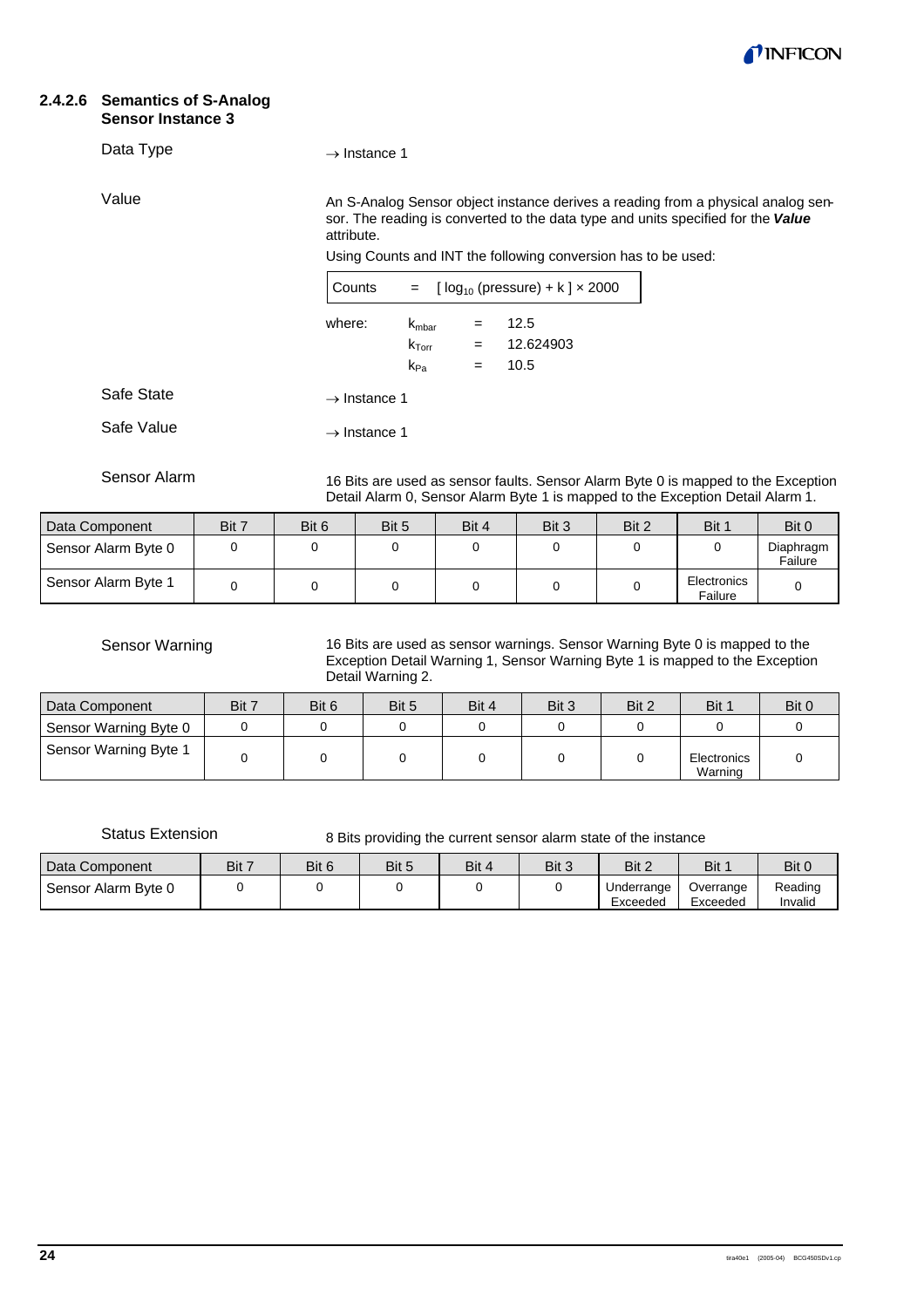

#### **2.4.2.7 Object-Specific Services**

**on Instance 3 /** Capacitance Diaphragm Gauge

USER ATM Adjust

| Service<br>Code | Service Name              | Description of Service                                                |
|-----------------|---------------------------|-----------------------------------------------------------------------|
| 32 <sub>h</sub> | User Atmosphere<br>Adiust | Performs an Atmosphere Adjust Piezo to<br>Capacitance Diaphragm Gauge |

User ATM Adjust Service Data Field Parameters:

| Parameter       | Datatype    |                                            |
|-----------------|-------------|--------------------------------------------|
| User ATM Adjust | <b>BOOL</b> | $0 =$ Unlock user ATM Adjust               |
|                 |             | $1 =$ executes an User ATM Adjust and lock |

There are no state transitions associated with the invocation of this service. It is therefore, incumbent upon the user to establish the device into the desired configuration prior to, and during the execution of this service. This will generally involve exposing the sensor to a known environment and treating the values read during execution of the services accordingly.

A success service response indicates that the service was accepted and the application process started.

To perform the User Atmosphere Adjust Request proceed as follows:



 $\bigoplus$  Vent the gauge to atmosphere



 $\bullet$  Unlock the user ATM Adjust wit a target value of "0"



**B** Execute the User Atmosphere Adjust Service with a target value of "1".

The pressure value of the amtmosphere pressure sensor is then tracked to the value of the Capacitance Diaphragm Gauge.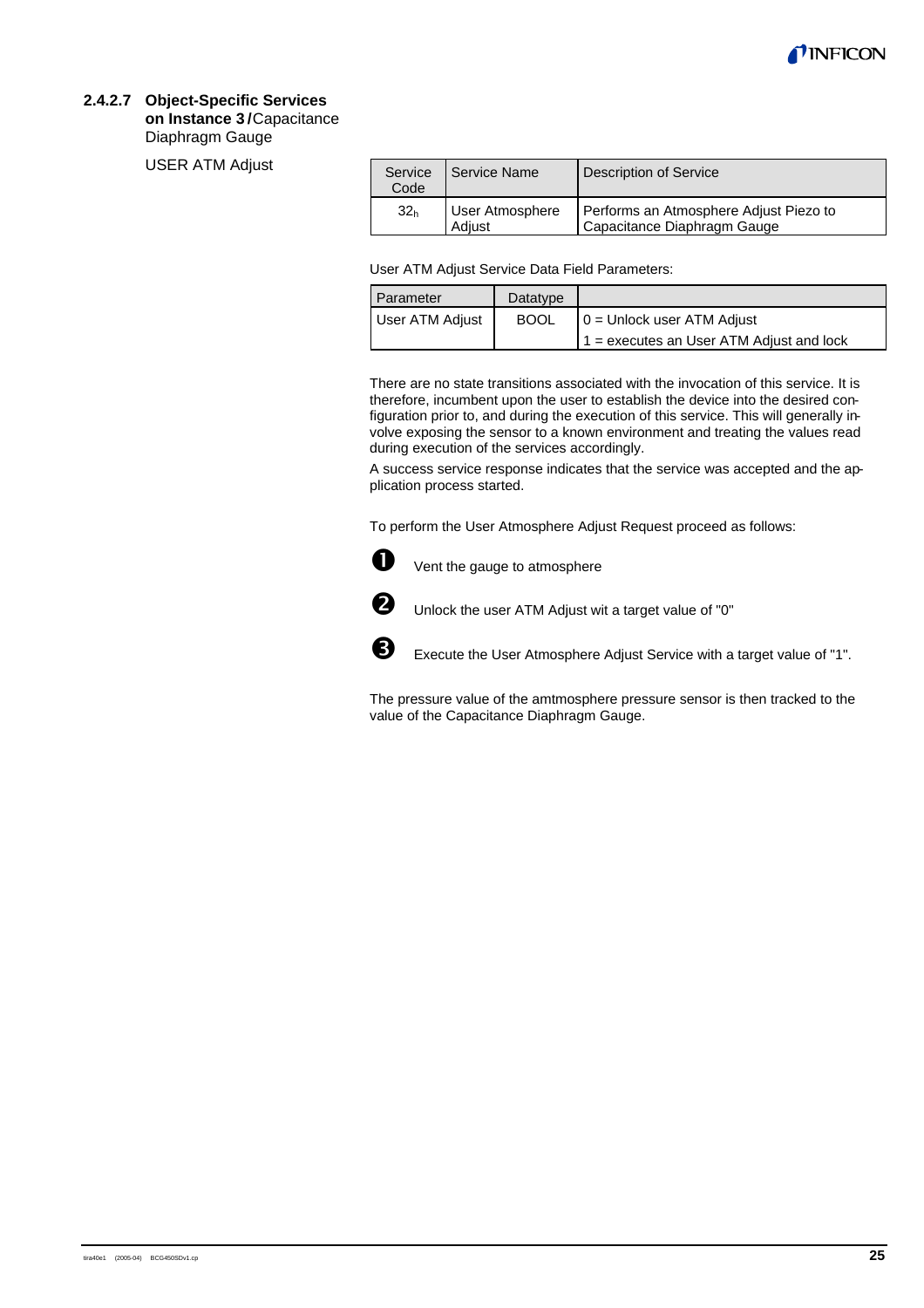

#### **2.4.2.8 Instance Attributes of Instance 21 / Setpoint A (Instance 22 / Setpoint B)**

| Attribute<br>ID | Access<br>Rule                                         | NV/V      | Name                                 | <b>DeviceNet</b><br>Data Type       | Description of Attribute                                                                                                                                                                                                      | <b>Semantics of Values</b>                                                                                                                                                                                                                                                                     |
|-----------------|--------------------------------------------------------|-----------|--------------------------------------|-------------------------------------|-------------------------------------------------------------------------------------------------------------------------------------------------------------------------------------------------------------------------------|------------------------------------------------------------------------------------------------------------------------------------------------------------------------------------------------------------------------------------------------------------------------------------------------|
| $\mathbf{3}$    | Set / Con-<br>ditional:<br>$\rightarrow$<br>Instance 1 | <b>NV</b> | Data Type                            | <b>USINT</b>                        | Determines the Data Type<br>of Value and all related<br>attributes as specified in<br>this table.                                                                                                                             | $\rightarrow$ "Semantics" section below.<br>$\triangleq$ C3 <sub>h</sub> [default]<br>int<br>float $\triangleq$ CA <sub>h</sub>                                                                                                                                                                |
| $\overline{4}$  | Get                                                    | <b>NV</b> | Data Units                           | <b>UINT</b>                         | Determines the Units<br>context of Value and all<br>related attributes.                                                                                                                                                       | Supported Values:<br>Counts $\triangleq$ 1001 <sub>h</sub> [default]<br>mbar<br>$\hat{=}$ 1308 <sub>h</sub><br>$\triangleq$ 1301 <sub>h</sub><br>Torr<br>Pascal $\triangleq$ 1309 <sub>h</sub>                                                                                                 |
| 5               | Get                                                    | V         | Reading<br>Valid                     | <b>BOOL</b>                         | Indicates that the Value<br>attribute contains a valid<br>value.                                                                                                                                                              | $0 =$ invalid<br>$1 =$ valid                                                                                                                                                                                                                                                                   |
| 6               | Get                                                    | V         | Value                                | INT or<br>specified by<br>Data Type | The value of the<br>Setpoint A (Setpoint B)<br>relay.                                                                                                                                                                         |                                                                                                                                                                                                                                                                                                |
| $\overline{7}$  | Get                                                    | V         | <b>Status</b>                        | <b>BYTE</b>                         | Alarm and Warning State<br>of this object instance                                                                                                                                                                            | $\rightarrow$ "Semantics" section below.<br>Behavior as Trip Point LOW                                                                                                                                                                                                                         |
| 100             | <b>NV</b>                                              | Set       | Setpoint<br>Function                 | <b>USINT</b>                        | Defines whether the relay<br>is controlled by the accor-<br>ding potentiometer or by<br>the atmosphere pressure<br>sensor combined with the<br>Capacitance Diaphragm<br>Gauge pressure value.                                 | $0 =$ Setpoint (default)<br>$1 =$ Atmosphere Control                                                                                                                                                                                                                                           |
| 101             | <b>NV</b>                                              | Set       | Percentage<br>οf<br>Atmosphere<br>1) | <b>USINT</b>                        | If the pressure value<br>(active value) is within a<br>"window" specified by this<br>attribute from the<br>atmosphere pressure sen-<br>sor value, the relay will be<br>activated. For further<br>$details \rightarrow below.$ | 0140<br>Example:<br>$1 \triangleq 1\%$<br>$50 \triangleq 50\%$<br>default value = $5%$<br>$\sqrt{2}$<br>The upper pressure limit of the<br>gauge is 1500 mbar. At an<br>atmosphere pressure above<br>1000 mbar and a percentage<br>of atmosphere of 150% the<br>relay will never be activated. |
| 102             | $\vee$                                                 | Get       | Atmosphere<br>reached                | <b>USINT</b>                        | If the pressure of the<br>gauge is within a percen-<br>tage of the atmosphere<br>pressure this byte has the<br>value 1. If the pressure is<br>below this window, the<br>value is 0.                                           | If the device is in Safe State the value<br>of this attribute is "0".                                                                                                                                                                                                                          |

1) Atmospheric pressure threshold  $(\rightarrow \mathbb{B} 28)$ .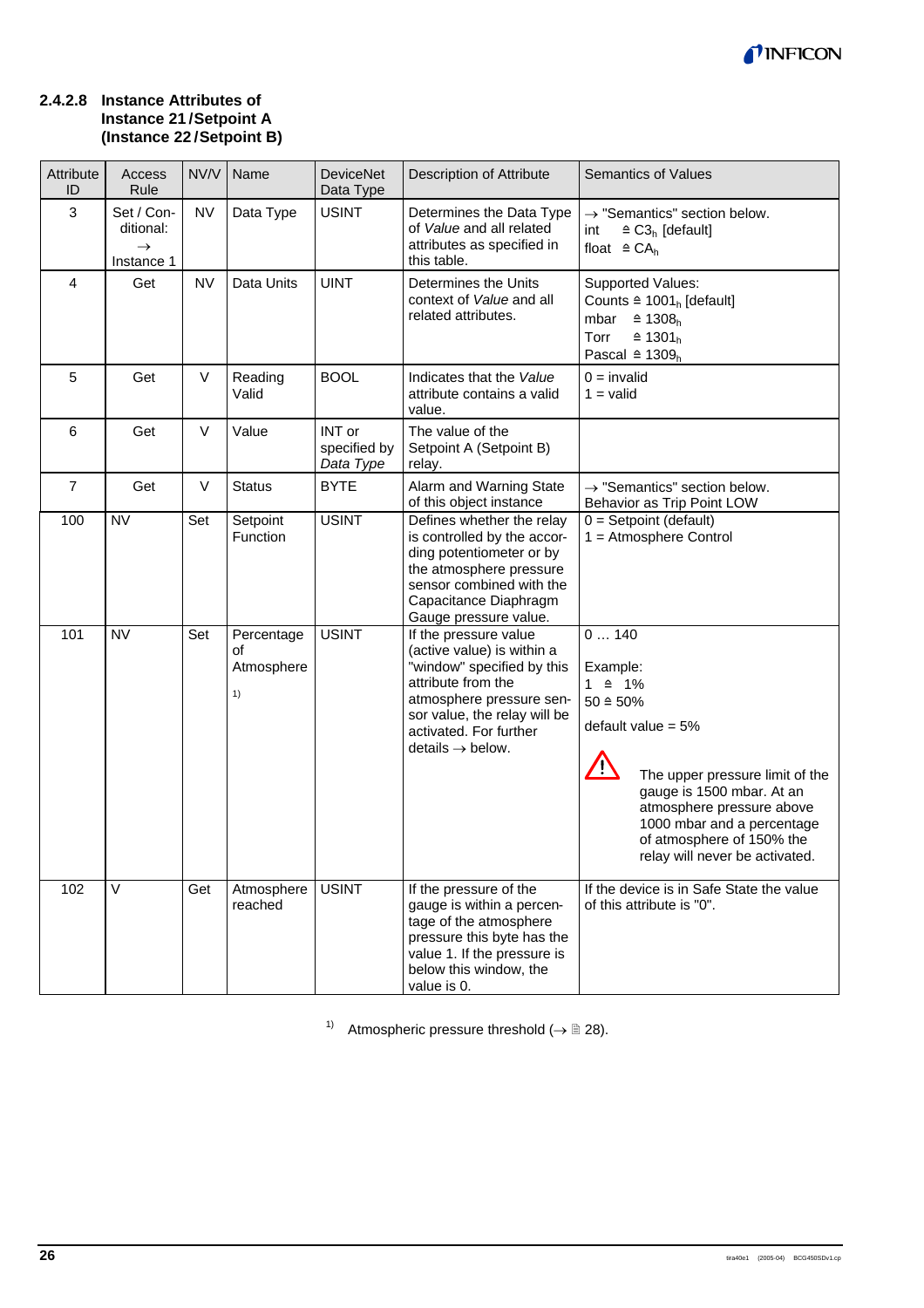

#### **Status**

A bit mapped byte which indicates the Alarm and Warning Exception status of the object instance. The following definition applies:

| Bit | Definition                     |               |           |
|-----|--------------------------------|---------------|-----------|
| 0   | High Alarm Exception:          | $0 =$ cleared | $1 = set$ |
| 1   | Low Alarm Exception:           | $0 =$ cleared | $1 = set$ |
| 2   | <b>High Warning Exception:</b> | $0 =$ cleared | $1 = set$ |
| 3   | Low Warning Exception:         | $0 =$ cleared | $1 = set$ |
| 4   | Reserved                       |               |           |
| 5   | Reserved                       |               |           |
| 6   | Reserved                       |               |           |
|     | Reserved                       |               |           |

#### **Setpoints**

If the pressure (attribute 6, instance 1 and 2) decreases below the Setpoint value (attribute 6, instance 21 and 22) an alarm or warning exception condition will be generated. The hysteresis is set to 10%.

For example: A Set Point value of 100 will result in an exception condition being set when the Value is below 100 and cleared when the *Value* increases above 110.



The setpoints can only be read by DeviceNet. It is not possible to set the<br>The setpoints can only be read by DeviceNet. Fusion is the de values or to influence the state of the relays by DeviceNet. Even if the device is not allocated, the relay status is set corresponding to the voltage adjusted by the two setpoint potentiometers.

Only in case of a microcontroller RESET (for example reset on Identity Object), the relays will be reset too.

The setpoint is available in the actual pressure unit and data type. If the pressure unit "Counts" is set, use the following formula for the conversion from Counts to pressure:

| Pmbar  |                   | $10^{\text{Counds}/2000 - k}$ |           |
|--------|-------------------|-------------------------------|-----------|
| where: | $K_{\rm mbar}$    |                               | 12.5      |
|        | $k_{\text{Torr}}$ |                               | 12.624903 |
|        | Kpa               |                               | 10.5      |

| P <sub>mbar</sub> | $10^{(U - 7.75) / 0.75 + c}$<br>$=$ |  |          |
|-------------------|-------------------------------------|--|----------|
| where:            | $C_{\rm mbar}$                      |  | O        |
|                   | $C_{Torr}$                          |  | $-0.125$ |
|                   | $C_{Pa}$                            |  | 2        |

The relation between setpoint and voltage is:

The setpoints are only activated, if the pressure is below 100 mbar, therefore a setpoint above 100 mbar can not be realised.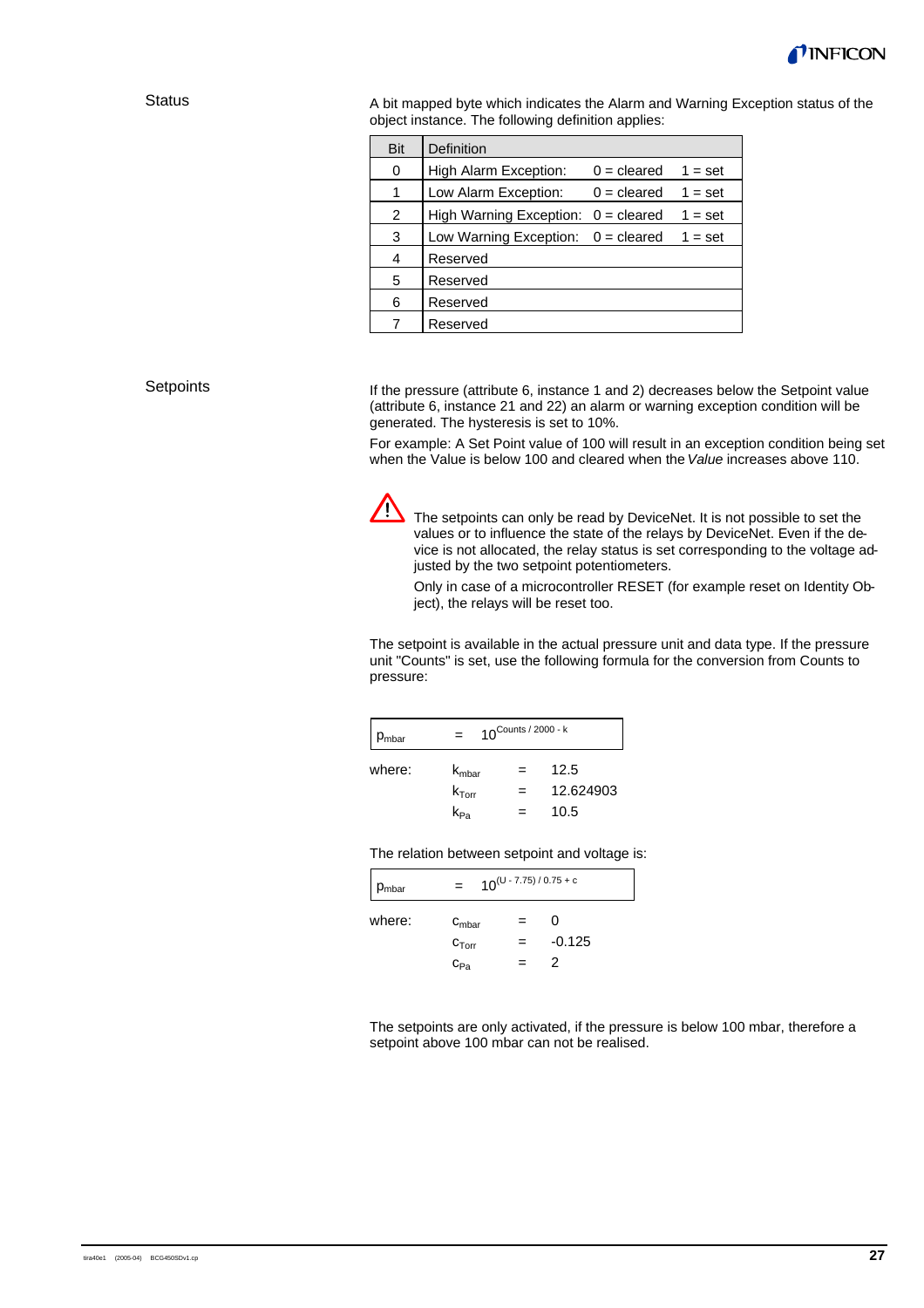

Setpoint function "Atmosphere Control"

The setpoint function "Atmosphere Control" is used to decide whether the measured pressure is within a specified percentage of the atmospheric pressure  $(\rightarrow$  diagram below).

Attribute 101 "Percentage of Atmosphere" is used to define the percentage of atmospheric pressure. If the measured pressure is within this window, the corresponding relay will be activated  $(\rightarrow \Box$  [4]).

A fixed hysteresis of 2% of the atmospheric pressure threshold is programmed.

The following rule applies:

|                                     | Atmospheric pressure $\times$ N                                                                                                              |
|-------------------------------------|----------------------------------------------------------------------------------------------------------------------------------------------|
| Atmospheric pressure threshold      | 100                                                                                                                                          |
| Where:                              |                                                                                                                                              |
| Atmospheric pres-<br>sure threshold | [mbar] : If the pressure inside the vacuum chamber rises<br>above this threshold, the relay "Atmosheric pres-<br>sure reached" is energized. |
| Atmospheric<br>pressure             | [mbar]: Atmospheric pressure (100%, ambient) <sup>1)</sup>                                                                                   |
| N                                   | [%] : "Percentage of Atmosphere"<br>$(1  140\% , default value = 5\%)$                                                                       |

(Example values in the diagram below are printed in *italic*)



Relay status "Atmospheric pressure reached"



 $1)$  The (piezo) sensor measuring atmospheric pressure can be calibrated to the value of the Capacitance Diaphragm Gauge pressure  $(\rightarrow \Box$  25).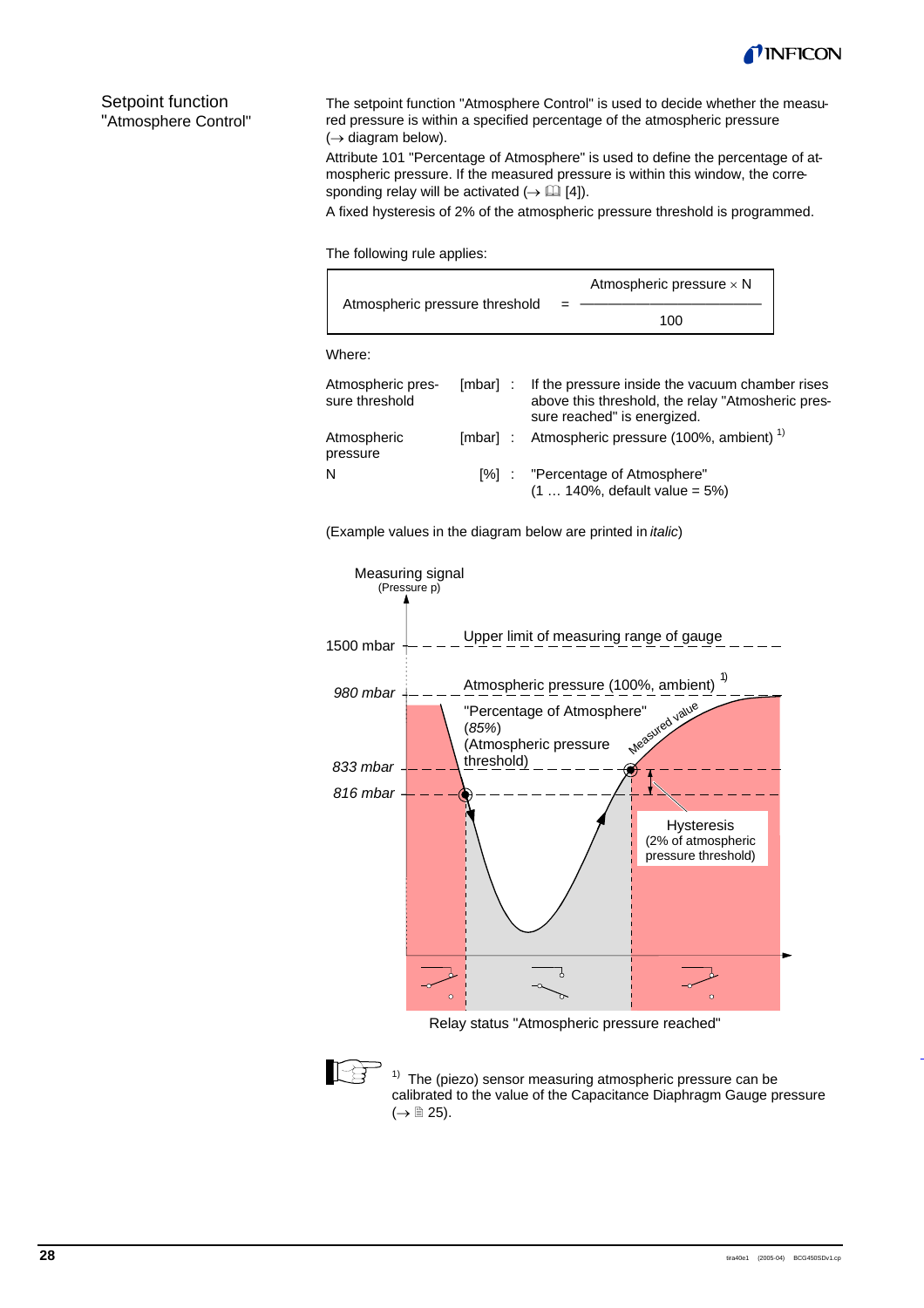

#### **2.4.3 Common Services**

The S-Analog Sensor Object provides the following Common Services:

| Code | Service   Service Name | <b>Description of Service</b>                    |
|------|------------------------|--------------------------------------------------|
| 0E   | Get_Attribute_Single   | Returns the contents of the specified attribute. |
| 10   | Set_Attribute_Single   | Modifies an attribute value.                     |

#### **2.4.4 Object-Specific Services on Instance 2 / Hot Cathode Ion Gauge**

#### **2.4.4.1 SET DEGAS STATE**

| Service<br>Code | Service Name | <b>Description of Service</b>                                                                                                                                                                                |
|-----------------|--------------|--------------------------------------------------------------------------------------------------------------------------------------------------------------------------------------------------------------|
| 61              |              | Set Degas State   Activates/deactivates degas mode according to<br>the parameter Degas State. Degas mode may<br>be terminated either automatically by device<br>timeout (3 min) or remotely by this service. |

#### Set Degas State Request Service Data Field parameters

| Parameter             | Data Type   | <b>Description</b> | Semantics of Values                                                   |
|-----------------------|-------------|--------------------|-----------------------------------------------------------------------|
| Degas<br><b>State</b> | <b>BOOL</b> |                    | $0 \triangleq$ switches Degas OFF<br>$1 \triangleq$ switches Degas ON |



The pressure has to be below  $7.2\times10^{-6}$  mbar before degas can be switched on.

## **2.4.4.2 SET EMISSION STATE**

| <b>Set Emission State Request</b> |
|-----------------------------------|
| Service Data Field                |
| parameters                        |

| Service<br>Code | Service Name          | Description of Service                                                     |
|-----------------|-----------------------|----------------------------------------------------------------------------|
| 62              | Set Emission<br>State | Turns the filament on and off according to the<br>parameter Emission State |

| Parameter         | Data Type   | Description | Semantics of Values                                                              |
|-------------------|-------------|-------------|----------------------------------------------------------------------------------|
| Emission<br>State | <b>BOOL</b> |             | $\rightarrow$ below $\vert 0 \rangle$ emission OFF<br>$1 \triangleq$ emission ON |



If the gauge is in the Emission User Mode "Manual", please note:

- The service SET EMISSION STATE  $\Rightarrow$  ON may be executed only, if the pressure is below  $2.4 \times 10^{-2}$  mbar. If the pressure is higher, an Object State Conflict error message will be returned.
- If the pressure rises above  $3.2 \times 10^{-2}$  mbar, the gauge will switch off the emission automatically. The gauge will then show the Pirani value.
- If the gauge is measuring in the ion gauge measuring range and the service Set Emission State  $\Rightarrow$  OFF ist executed, the emission will be switched off and the minimum Pirani value  $1 \times 10^{-3}$  mbar will be displayed.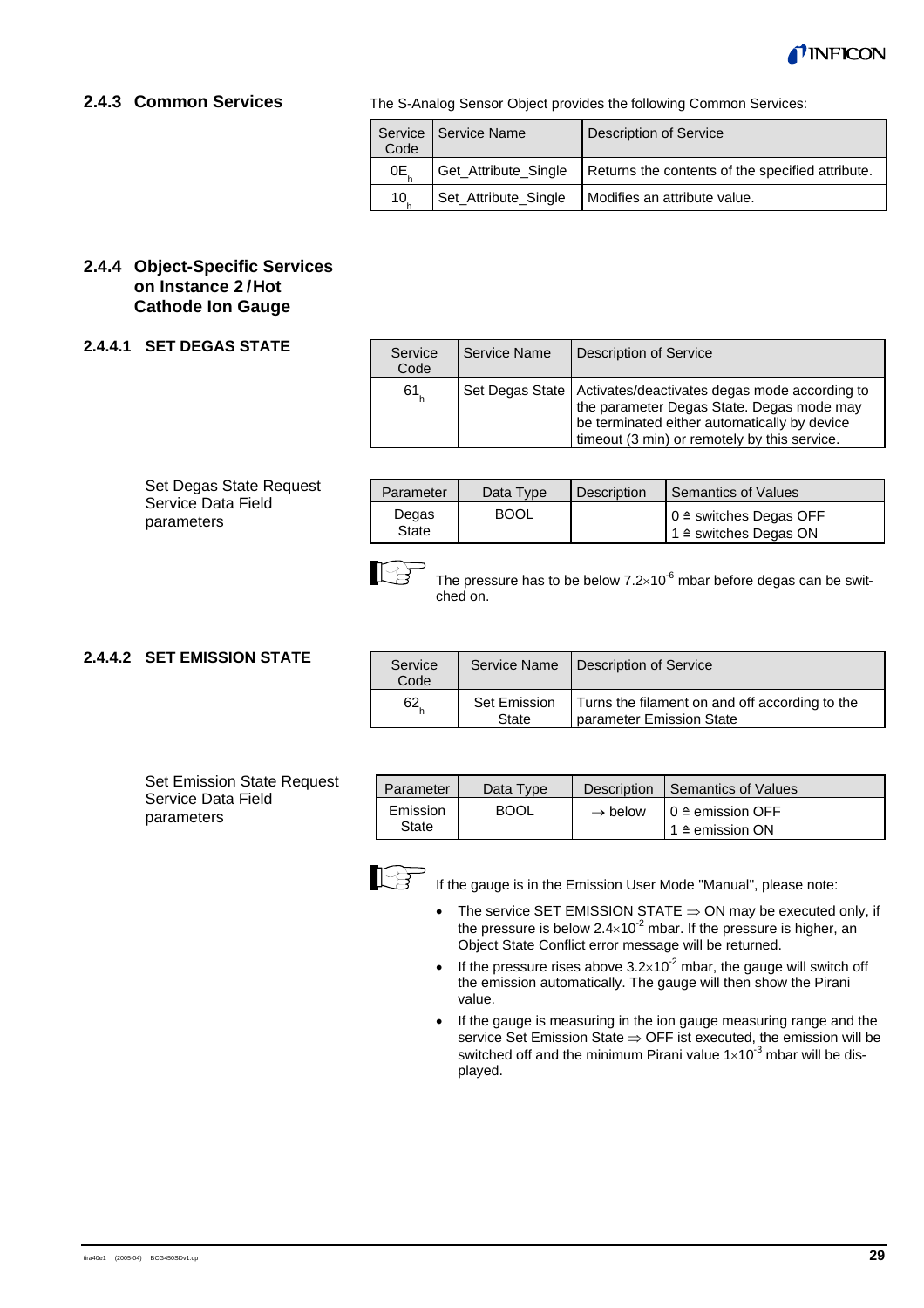

#### **2.4.4.3 Emission Control Mode**

| Service<br>Code   | Service Name                 | <b>Description of Service</b>                                                    |
|-------------------|------------------------------|----------------------------------------------------------------------------------|
| $32$ <sub>h</sub> | Set Emission<br>Control Mode | Automatic<br>The Emission is switched on and off by the<br>Pirani automatically. |
|                   |                              | Manual<br>The emission has to be switched on and off<br>by the user              |

|                                                                                                                                                           | Set Emission Control Mode |                                                                                                                                                 |                                                                                                                                                                                                                                                                                             |                                    | <b>Semantics of Values</b>                                                                                                                                                                                                                                                           |  |  |
|-----------------------------------------------------------------------------------------------------------------------------------------------------------|---------------------------|-------------------------------------------------------------------------------------------------------------------------------------------------|---------------------------------------------------------------------------------------------------------------------------------------------------------------------------------------------------------------------------------------------------------------------------------------------|------------------------------------|--------------------------------------------------------------------------------------------------------------------------------------------------------------------------------------------------------------------------------------------------------------------------------------|--|--|
|                                                                                                                                                           | Data Field                | Parameter<br>Emission<br>User Mode<br><b>State</b>                                                                                              | Data Type<br><b>BOOL</b>                                                                                                                                                                                                                                                                    | Description<br>$\rightarrow$ below | $0 \triangleq$ Automatic Mode (default)<br>1 ≙ Manual Mode                                                                                                                                                                                                                           |  |  |
|                                                                                                                                                           | Emission User Modes       | Automatic:                                                                                                                                      | State service.<br>and falls below $2.4 \times 10^{-2}$ mbar again.                                                                                                                                                                                                                          |                                    | The emission is automatically switched ON and OFF.<br>The user can switch the emission OFF by using the Set Emission<br>If the emission is switched off manually, the emission will be automa-<br>tically switched on again, after the pressure rose above $3.2 \times 10^{-2}$ mbar |  |  |
|                                                                                                                                                           |                           | Manual:                                                                                                                                         | The emission has to be switched on and off by the user, using the Set<br>Emission State service. The Set Emission State service may be<br>executed only, if the pressure is below $2.4 \times 10^{-2}$ mbar. If the pressure<br>is higher, an Object State Conflict error will be returned. |                                    |                                                                                                                                                                                                                                                                                      |  |  |
|                                                                                                                                                           |                           | If the emission is switched on and the pressure rises above $3.2 \times 10^{-2}$ mbar, the<br>gauge will switch off the emission automatically. |                                                                                                                                                                                                                                                                                             |                                    |                                                                                                                                                                                                                                                                                      |  |  |
| 2.4.5                                                                                                                                                     | <b>Behavior</b>           |                                                                                                                                                 |                                                                                                                                                                                                                                                                                             |                                    |                                                                                                                                                                                                                                                                                      |  |  |
| Data Type<br>The following behavior with respect to Data Type applies:<br>The Data Type you evil he set automatically based upon the first yolid I/O con- |                           |                                                                                                                                                 |                                                                                                                                                                                                                                                                                             |                                    |                                                                                                                                                                                                                                                                                      |  |  |

The Data Type value will be set automatically based upon the first valid I/O connection established by the device.

If no established I/O connections exist, which include an attribute from this object, then the *Data Type* attribute is settable provided that the object is in the *Idle State*.

The following example demonstrates this behavior:

A device specifies an instance of the S-Analog Sensor object as well as two static Assembly object instances, both with data attribute components mapped to this object instance. Assembly object instance ID 1 specifies INT data types and Assembly object instance ID 2 specifies REAL data types.

After the device is online, it is configured with an I/O connection to Assembly instance ID 2. When the connection transitions to the *Established State*, this object instance attribute *Data Type* is automatically set with the value for REAL before any data is communicated to, or from the object instance. Any subsequent attempt to connect to Assembly instance ID 1 would then be rejected and result in an INVALID ATTRIBUTE VALUE error with the additional error code indicating the ID of the offending attribute, which in this case would be the connection path.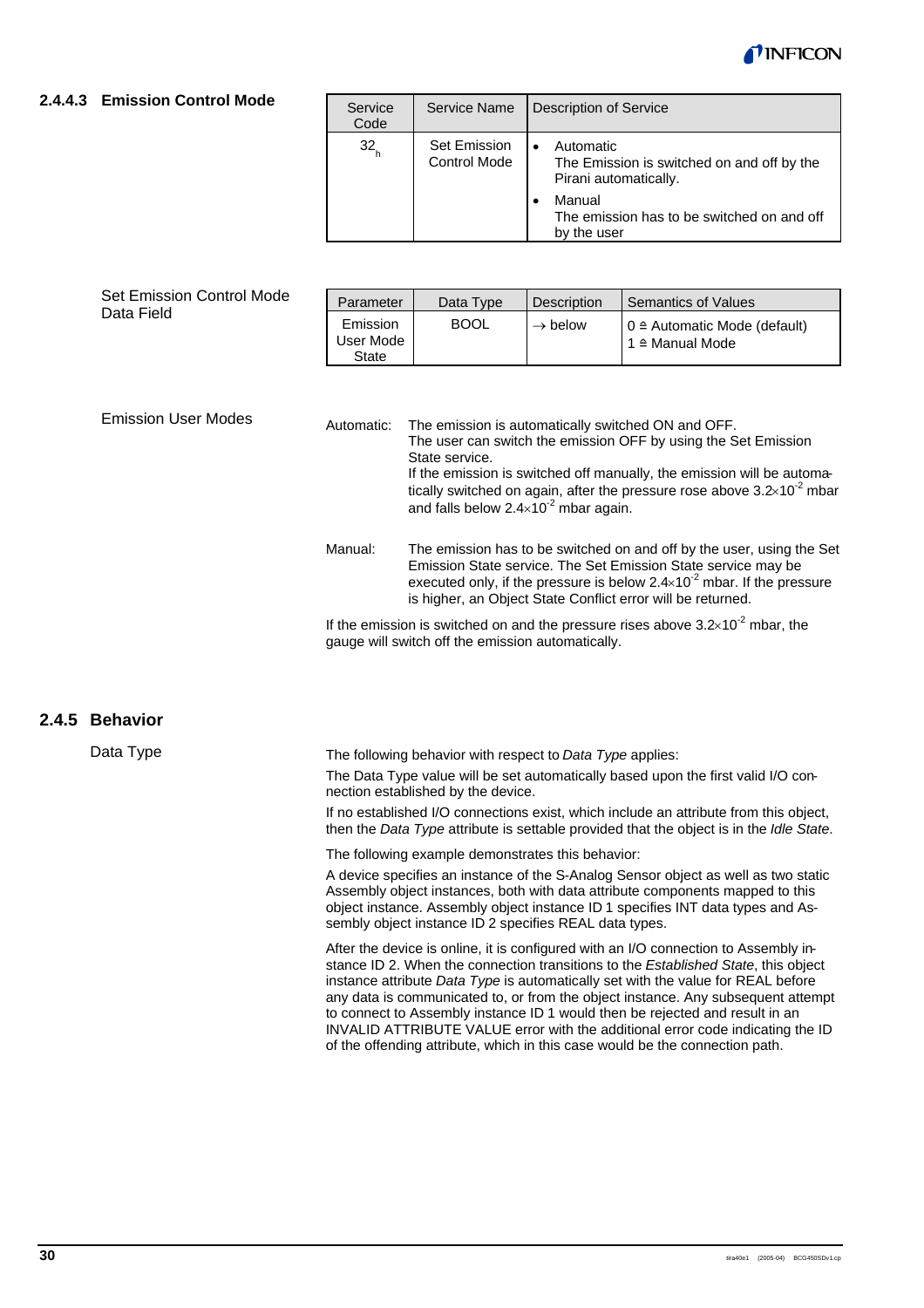

## **3 I/O Assembly Object**

## Class Code 04<sub>h</sub>

A collection of assembly objects allows the sending of attributes from different application objects in one message (i.e. Polling I/O).

## **3.1 I/O Assembly Instances**

The following table identifies the I/O assembly instances supported by the gauge device.

| Number | <b>Type</b> | Name                                                                            |
|--------|-------------|---------------------------------------------------------------------------------|
|        | Input       | Pressure Value (Active Instance)                                                |
| 2      | Input       | Exception Status and INT Pressure Value<br>(Active Instance)                    |
| 4      | Input       | REAL Pressure Value (Active Instance)                                           |
| 5      | Input       | <b>Exception Status and REAL Pressure Value</b><br>(Active Instance)            |
| 8      | Input       | <b>Exception Status</b>                                                         |
| 9      | Input       | Active Instance, Active Pressure Value                                          |
| 10     | Input       | Exception Status and Active Instance and INT Active<br>Pressure Value           |
| 12     | Input       | Active Instance<br><b>REAL Active Pressure Value</b>                            |
| 13     | Input       | <b>Exception Status</b><br>Active Instance<br><b>REAL Active Pressure Value</b> |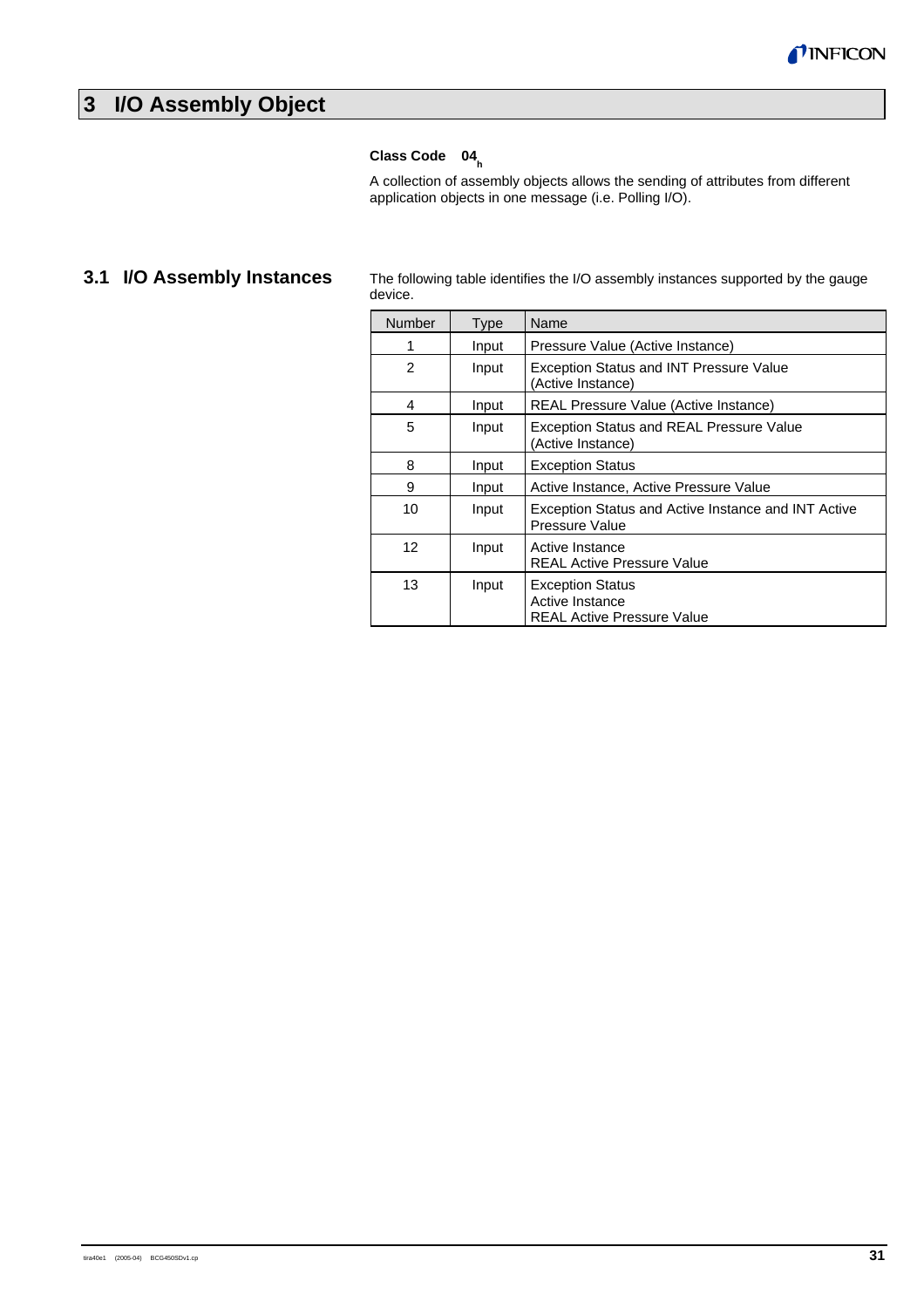

## **3.2 I/O Assembly Object Instance Data Attribute Format**

In order to maintain consistency, this device type will only allow connections to either INT or REAL based Assembly instances ( $\rightarrow$  Data Type definition  $\cong$  18). Once a valid connection is established, attempts to configure connections to a different type of Assembly instance will return an error.

| The I/O Assembly DATA attribute has the format shown below: |  |  |
|-------------------------------------------------------------|--|--|
|-------------------------------------------------------------|--|--|

| Instance       | Type  | <b>Byte</b>             | Bit 0  7                                                 |
|----------------|-------|-------------------------|----------------------------------------------------------|
| 1              | Input | 0                       | INT Pressure Value (low byte)                            |
|                |       | 1                       |                                                          |
| $\overline{c}$ | Input | $\mathbf 0$             | Exception Status; Class 48, Instance 1,<br>Attribute 12  |
|                |       | $\mathbf{1}$            | INT Pressure Value (low byte)                            |
|                |       | $\overline{2}$          | Class 49, Active Value                                   |
| 4              | Input | 0                       | REAL Pressure Value (low byte)                           |
|                |       | 1                       |                                                          |
|                |       | $\overline{2}$          | Class 49, Active Instance Value                          |
|                |       | 3                       |                                                          |
| 5              | Input | $\mathbf 0$             | Exception Status Class 48, Instance 1,<br>Attribute 12   |
|                |       | 1                       | REAL Pressure Value (low byte)                           |
|                |       | $\overline{2}$          | Class 49, Active Instance Value                          |
|                |       | 3                       |                                                          |
|                |       | 4                       |                                                          |
| 8              | Input | 0                       | Exception Status ; Class 48, Instance 1,<br>Attribute 12 |
| 9              |       | 0                       | Active Instance                                          |
|                |       | 1                       |                                                          |
|                |       | $\overline{c}$          | <b>INT Active Pressure Value</b>                         |
|                |       | 3                       |                                                          |
| 10             | Input | 0                       | <b>Exception Status</b>                                  |
|                |       | $\mathbf{1}$            | Active Instance                                          |
|                |       | 2                       |                                                          |
|                |       | 3                       | <b>INT Active Pressure Value</b>                         |
|                |       | 4                       |                                                          |
| 12             | Input | 0                       | Active Instance                                          |
|                |       | $\mathbf{1}$            |                                                          |
|                |       | $\overline{2}$          | <b>REAL Pressure Value</b>                               |
|                |       | 3                       |                                                          |
|                |       | 4                       |                                                          |
|                |       | 5                       |                                                          |
| 13             | Input | 0                       | <b>Exception Status</b>                                  |
|                |       | 1                       | Active Instance                                          |
|                |       | $\overline{\mathbf{c}}$ |                                                          |
|                |       | 3                       | <b>REAL Pressure Value</b>                               |
|                |       | 4                       |                                                          |
|                |       | 5                       |                                                          |
|                |       | 6                       |                                                          |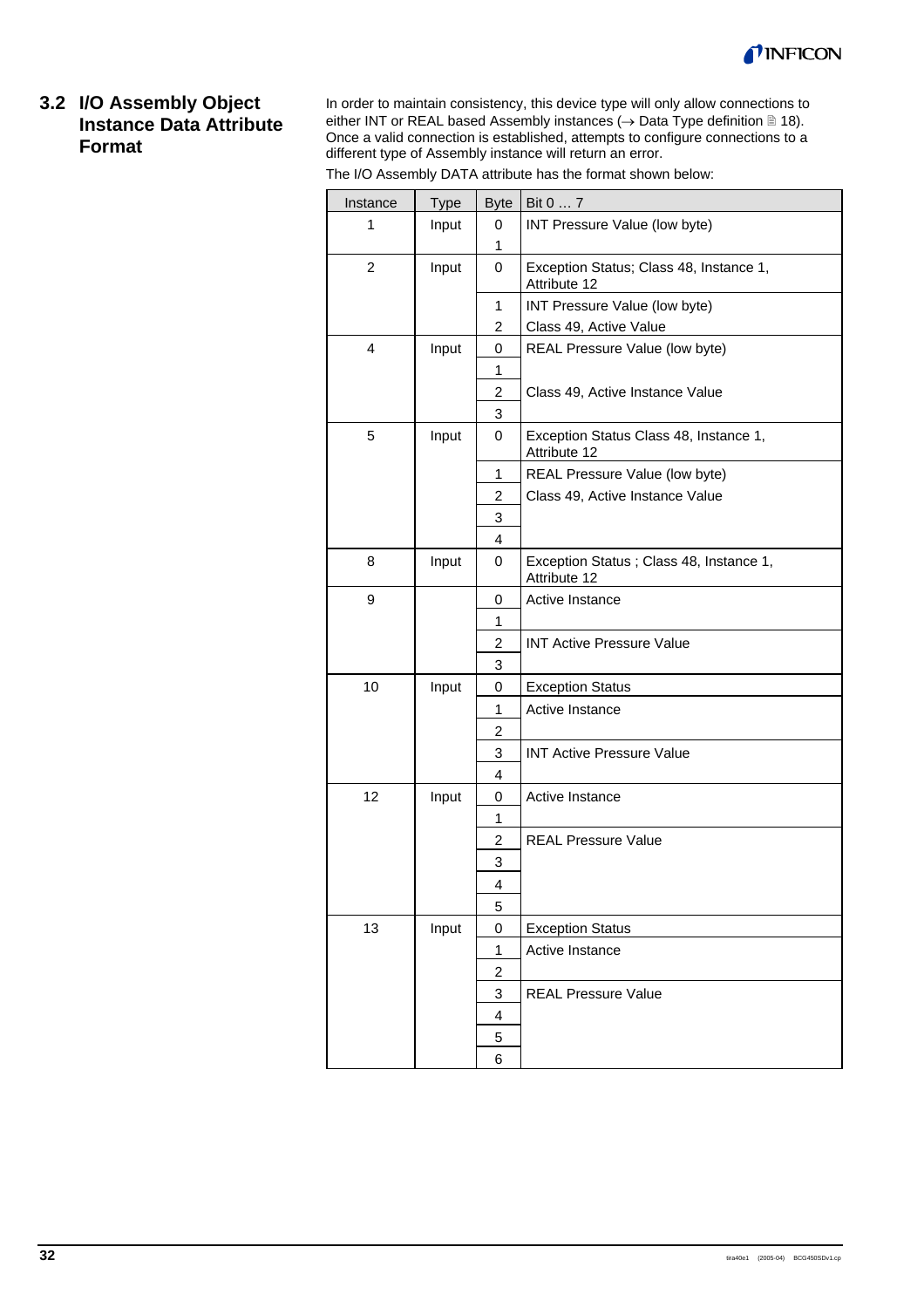

# **Appendix**

| Hexadecimal number<br>$(Radix = 16)$                        |
|-------------------------------------------------------------|
|                                                             |
|                                                             |
|                                                             |
| Decimal number (Radix = 10)<br>Binary number (Radix = $2$ ) |
| AA <sub>h</sub>                                             |
|                                                             |
| MMMM MMMM <sub>b</sub><br>MMMM MMMM <sub>b</sub>            |
| 23-Bit mantissa                                             |
| MMM MMMM MMMM MMMM MMMMM <sub>b</sub>                       |
|                                                             |
| MMM MMMM MMMM MMMM MMMMMMMM                                 |
| $\frac{1}{2^{23}}$                                          |
|                                                             |
| $= 1 + \left(\frac{\text{NNNNN}_d}{8388608_d}\right)$       |
| ⇩                                                           |
| Mantissa =                                                  |
|                                                             |

#### Converted number

Sign x 2<sup>(Exponent-127)</sup> x Mantissa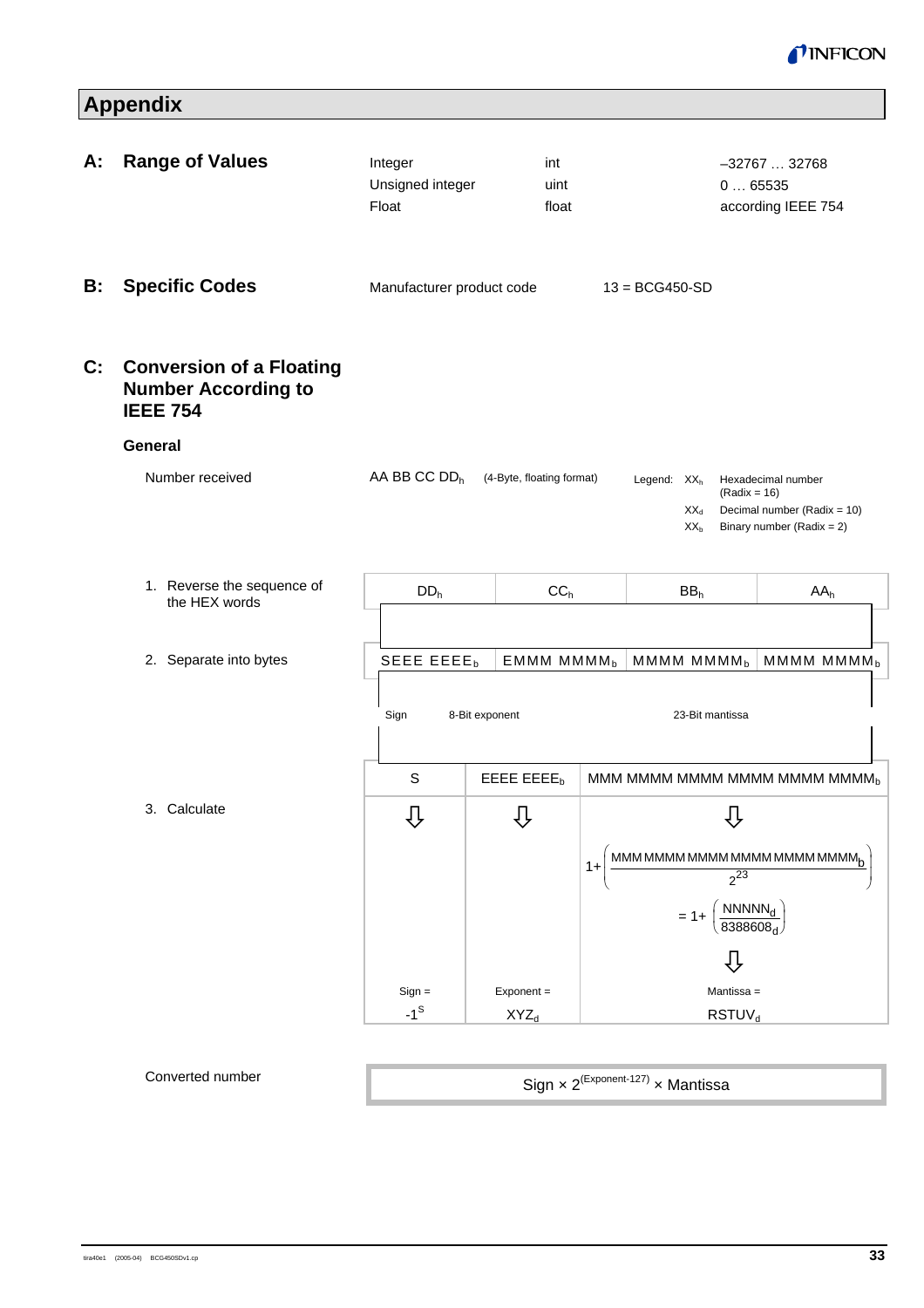

#### **Example**

Number received

00 00 CA 42<sub>h</sub> (4-Byte, floating format)



## Converted number

1  $\times$  2<sup>(133-127)</sup>  $\times$  1.578125 = 101

## **D: Typical Start-Up Procedure**

The start up of a device is divided into the steps:

- Allocation process
- Setting of the EPR attribute
- Choice of the input and output assemblies

Allocation process

Send an allocation string as defined in the DeviceNet specification to the device you want to allocate.

Set the bits in the allocation choice byte to 1 for these connections you want to use.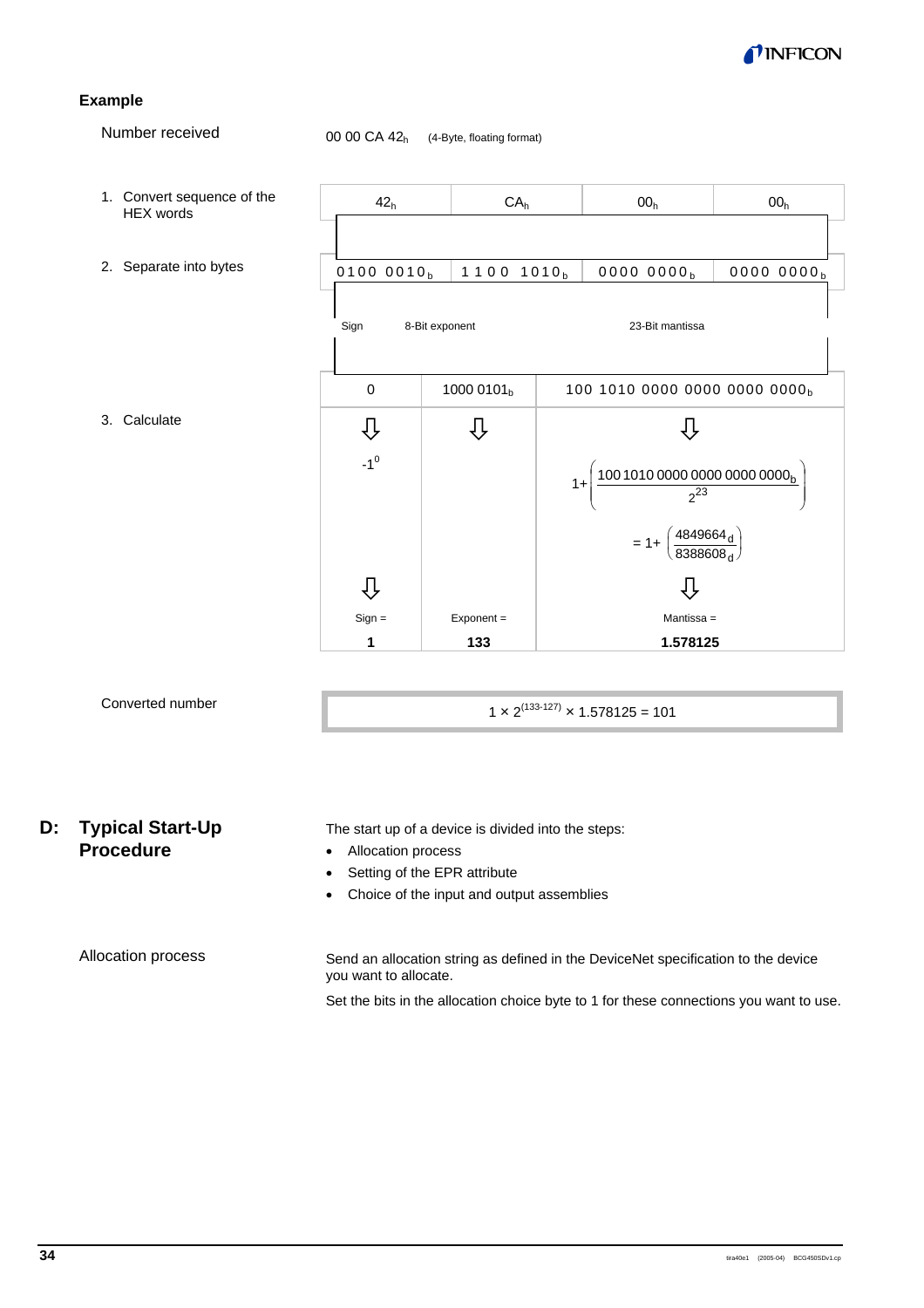

| Example of the principal<br>allocation process. | Master MAC ID0<br>Allocation choice:<br>Slave address: | Explicit, Poll, bit strobe, COS<br>2                                         |     |                   |  |  |  |
|-------------------------------------------------|--------------------------------------------------------|------------------------------------------------------------------------------|-----|-------------------|--|--|--|
|                                                 |                                                        | Allocated instances may not be valid for the BCG450-SD                       |     |                   |  |  |  |
|                                                 | $\Rightarrow$ Allocation String:                       |                                                                              | 416 | 00 4B 03 01 57 00 |  |  |  |
|                                                 |                                                        | Slave's explicit/unconnected response message:                               | 413 | 00 CB 00          |  |  |  |
|                                                 |                                                        | Matches the Cost ellipsetted as a service the complete composition has to be |     |                   |  |  |  |



Within the first allocation message the explicit connection has to be established.



The I/O connections bit strobe and COS/Cyclic are not supported by the BCG450-SD. Appendix D describes only the general allocation procedure for all devices (group 2 slave only).

Setting of the EPR Attribute (expected packet rate)

After the allocation, the device activates an INACTIVITY WATCHDOG TIMER. This timer has to be set for every single connection (connection object, attribute 9) which is allocated in the allocation choice byte. This attribute defaults to 2500 (2500 ms) within explicit messaging connections, and to zero within an I/O connection. If the INACTIVITY WATCHDOG TIMER expires, the established connection will be released. With every message the device receives, this timer is reloaded with the value specified in the according connection object, therefore it normally doesn't expire. The value zero deactivates the INACTIVITY WATCHDOG TIMER.

In this step the INACTIVITY WATCHDOG TIMER has to be set. In testing mode you could use the value 0 to deactivate the INACTIVITY WATCHDOG TIMER.

In the following you see the strings for setting the EPR attribute (addresses as specified above):

| ID  | Message Body         |                                              |
|-----|----------------------|----------------------------------------------|
| 414 | 00 10 05 01 09 00 00 | set EPR of the explicit connection to zero   |
| 414 | 00 10 05 02 09 00 00 | set EPR of the poll connection to zero       |
| 414 | 00 10 05 03 09 00 00 | set EPR of the bit strobe connection to zero |
| 414 | 00 10 05 04 09 00 00 | set EPR of the COS/Cyclic connection to zero |

The responses of the slave are:

|     | Message Body |                                            |
|-----|--------------|--------------------------------------------|
| 413 | 00 90 00 00  | set EPR of the explicit connection to zero |

Choice of the input and output assemblies

You can specify which of the several input/output assemblies predefined in a device should be used for **every single** connection.



Reading or setting of the input/output assemblies is possible only if the corresponding connection (polling, change of state, bit strobe) has been allocated in the Allocation Message.

Reading the configured assemblies

If you want to read the number of the chosen assembly, you must read the attributes 14 and 16 in the corresponding Instance of the Connection Object (Object ID 5).

For reading this value, the connection has to be established. The EPR attribute may be set.

Instance 2: Polling

Instance 3: Bit Strobe

Instance 4: Change of State/Cyclic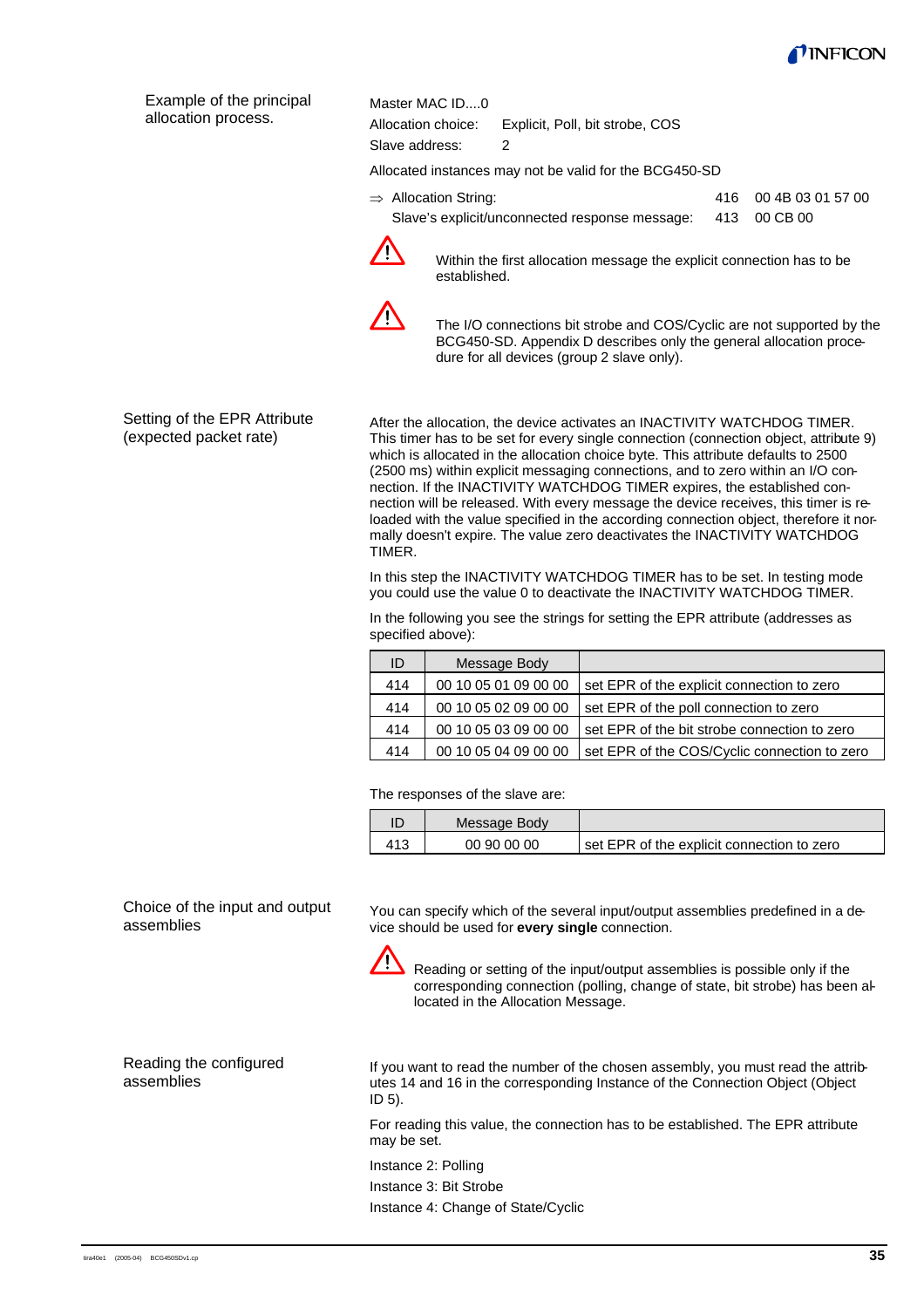

#### Setting of assemblies

If you want to set the number of the chosen assembly, you have to set the attributes 14 and 16 in the corresponding instance of the connection object.



 $\sum$  To set this value, the connection has to be allocated, but the EPR attribute has not to be set to any value.

#### Examples

• Read a configured assembly (addresses as specified above):

Get single request:

| ID  | Message Body   |                                                                         |
|-----|----------------|-------------------------------------------------------------------------|
| 414 | 00 0E 05 02 0E | get produced connection path (Request<br>for input assembly by master). |

Get single response:

| Message Body                                  |  |
|-----------------------------------------------|--|
| 00 8E 20 04 24 05 30 03   response from slave |  |

The addressing format of the attribute values differs from the normal mode. A connection path attribute that specifies class 4, Instance 5, and attribute ID 3 is illustrated below:

|          | Class #4 |    | Instance #5 |    | Attribute #3 |
|----------|----------|----|-------------|----|--------------|
| า∩<br>۷J | )4       | 2Δ | 05          | 30 | υJ           |

The instance defines the assembly you want to use. This format has to be used by the master in the request and is used by the slave in the response.

• Set the input assembly 04 for a Poll Connection (addresses as specified above):

Set single request:

|     | Message Body                             |                 |
|-----|------------------------------------------|-----------------|
| 414 | 80 00 10 05 02 10 20 04   first fragment |                 |
| 414 | 80 81 24 04 30 03                        | second fragment |

Because the message body is longer than 8 bytes, the fragmented protocol has to be used.

Set single response:

| ID  | Message Body         |                             |
|-----|----------------------|-----------------------------|
| 413 | 80 C <sub>0</sub> 00 | response on first fragment  |
| 413 | 80 C1 00             | response on second fragment |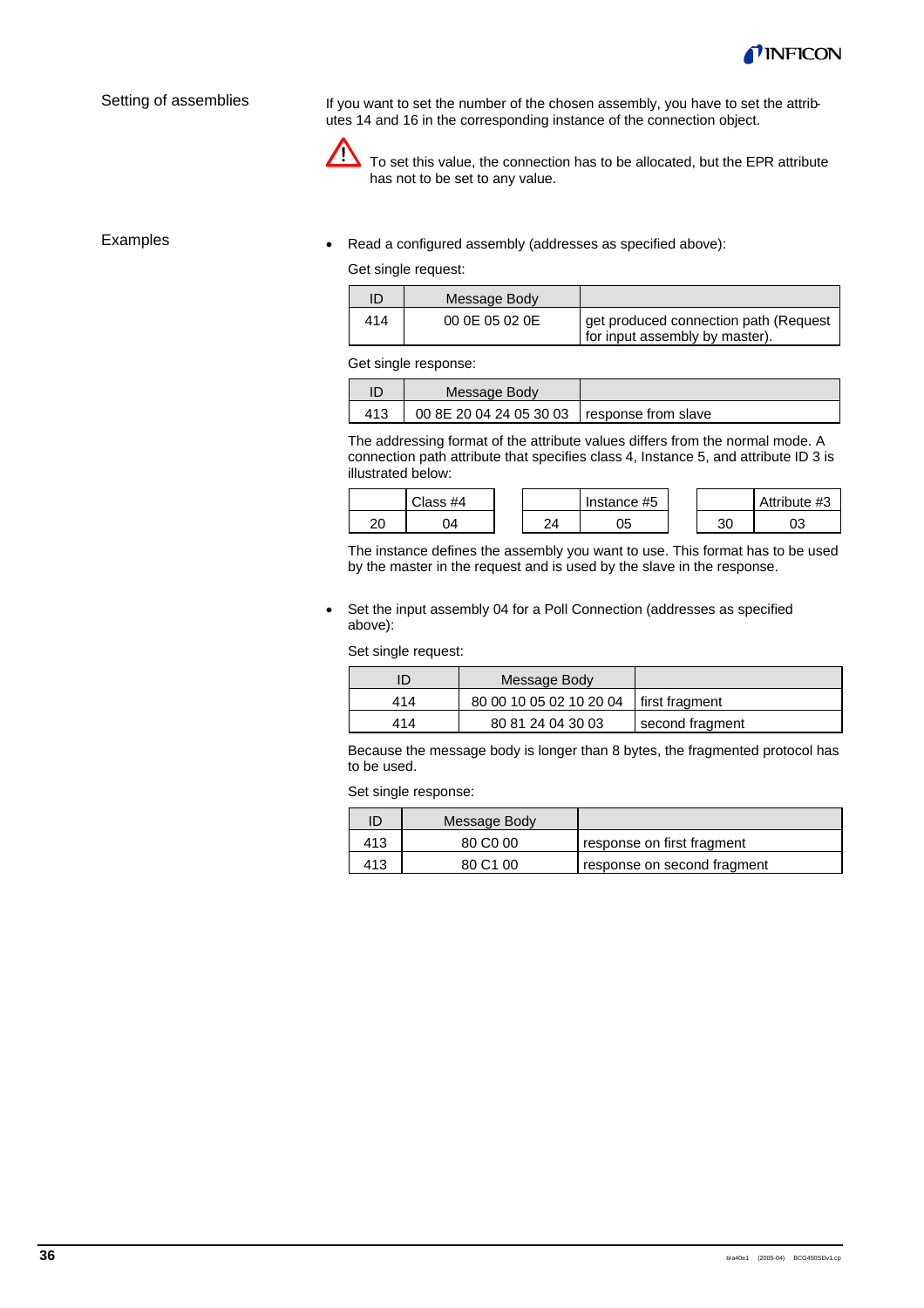

## **E: Literature**

- [1] www.inficon.com Product descriptions and downloads INFICON AG, LI–9496 Balzers, Liechtenstein
- [2] www.odva.org Open DeviceNet Vendor Association, Inc. DeviceNet<sup>™</sup> Specifications
- [3] European Standard for DeviceNet EN 50325
- [4] www.inficon.com Operating Instructions BCG450, BCG450-SD, BCG450-SP tina40d1 / tina40e1 INFICON AG, LI–9496 Balzers, Liechtenstein
- [5] www.inficon.com Instruction Sheet BCG450, BCG450-SD, BCG450-SP tima40d1 / tima40e1 INFICON AG, LI–9496 Balzers, Liechtenstein
- [6] www.inficon.com Instruction Sheet BCG450-SD, BCG450-SP tima41d1 / tima41e1 INFICON AG, LI–9496 Balzers, Liechtenstein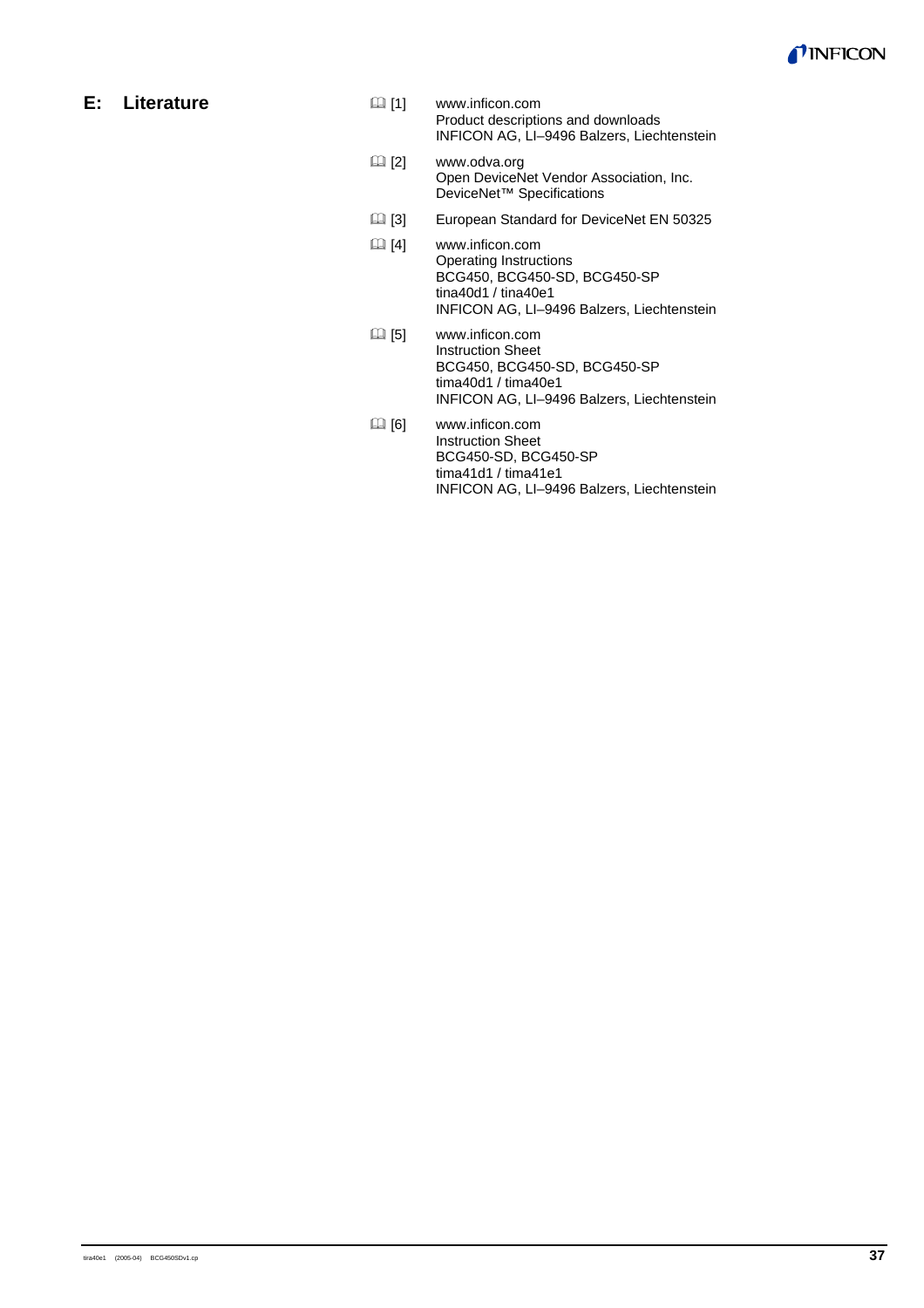*TINFICON* 

Notes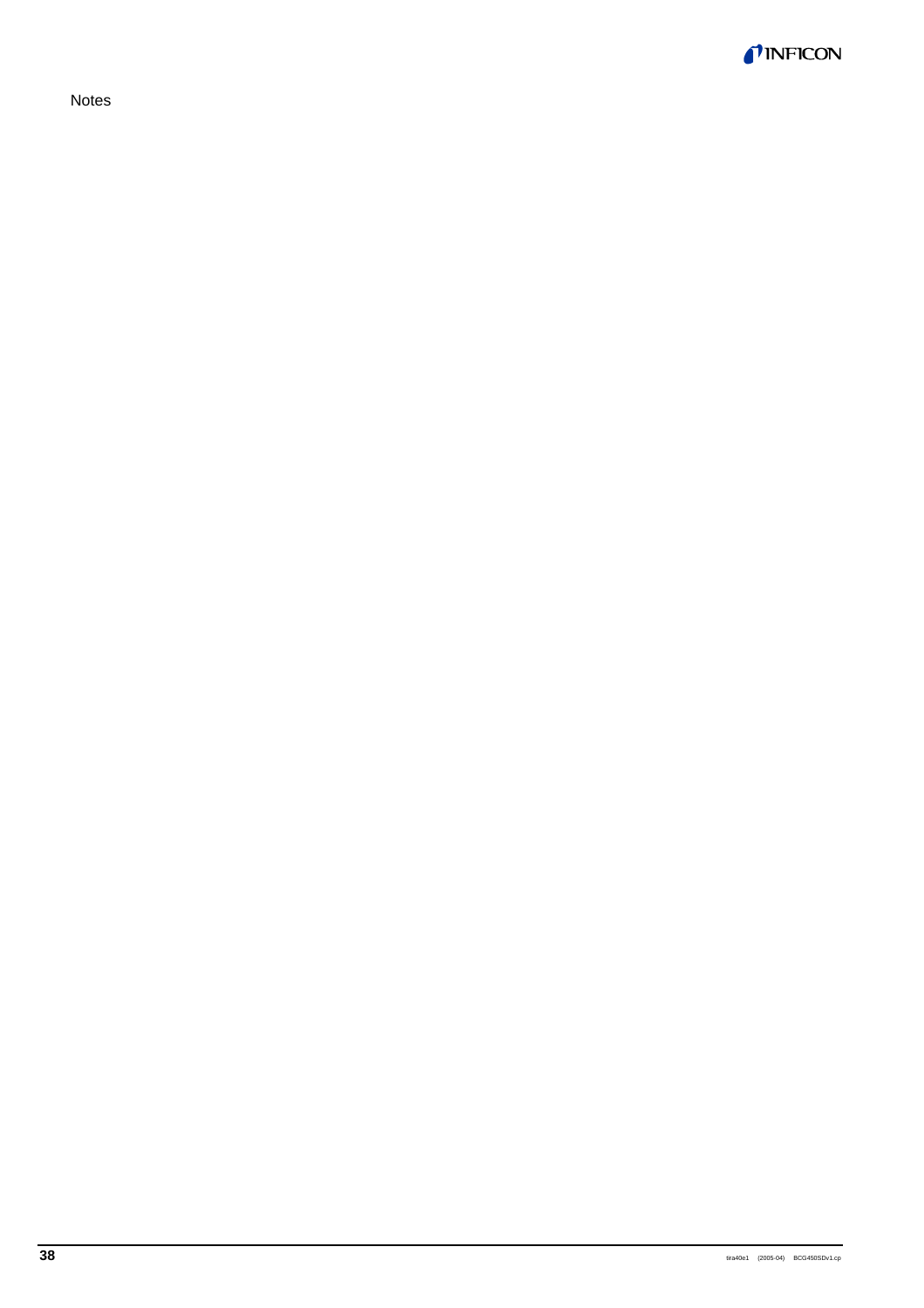

Notes